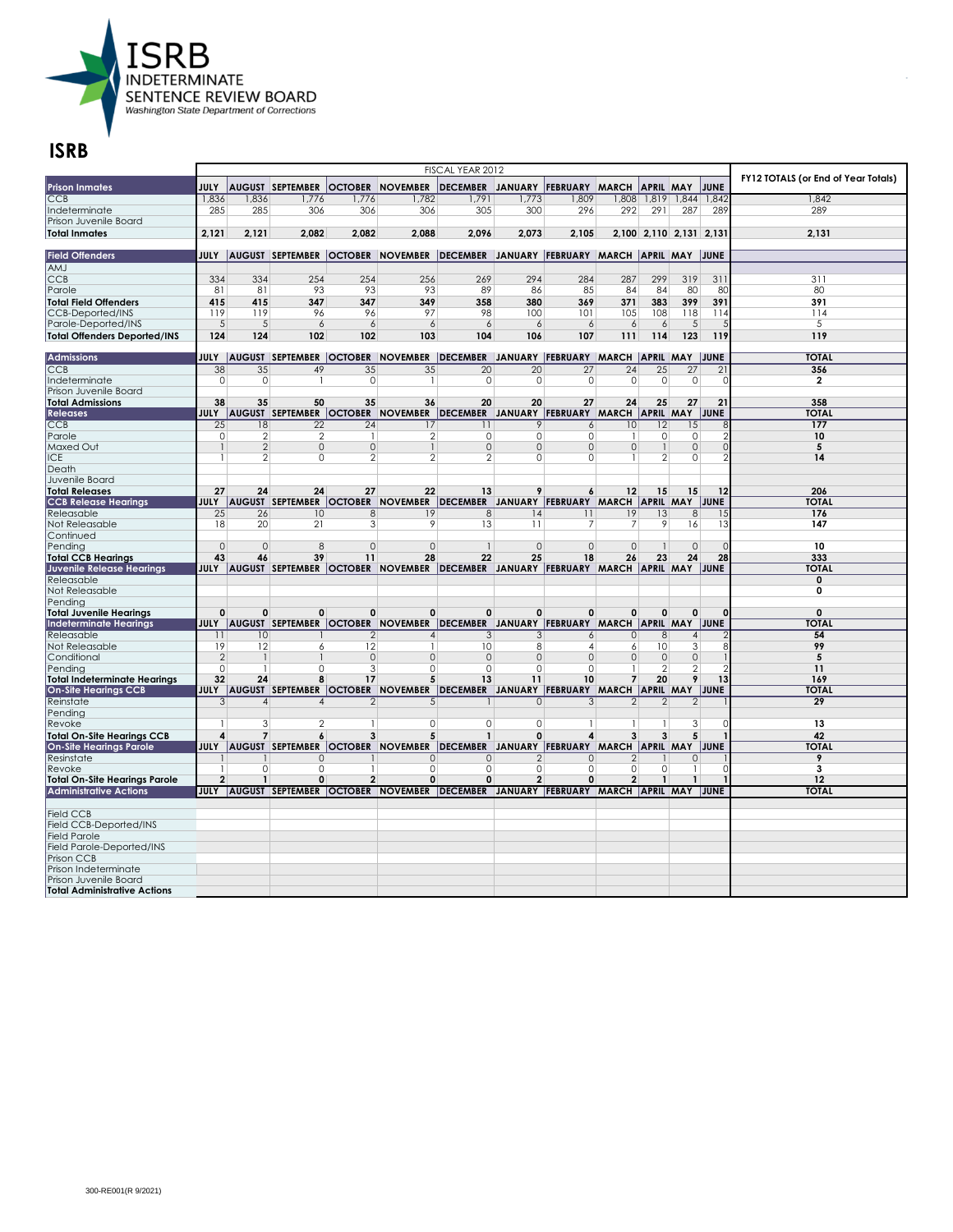

| OCTOBER NOVEMBER DECEMBER JANUARY<br><b>Prison Inmates</b><br><b>JULY</b><br><b>AUGUST SEPTEMBER</b><br>FEBRUARY MARCH APRIL MAY<br>JUNE<br><b>CCB</b><br>1,842<br>1,835<br>1,841<br>1,840<br>1,836<br>1,841<br>1,840<br>1,845<br>1,846 1,847<br>1,848<br>1,850<br>1,850<br>287<br>285<br>281<br>281<br>280<br>278<br>276<br>273<br>270<br>266<br>266<br>268<br>268<br>2,129<br>2,120<br>2.122<br>2,121<br>2,116<br>2.119<br>2,116<br>2,118<br>2,116 2,113 2,114 2,118<br>2,118<br><b>Field Offenders</b><br>JULY<br>AUGUST SEPTEMBER OCTOBER NOVEMBER DECEMBER JANUARY FEBRUARY MARCH APRIL MAY JUNE<br><b>LMA</b><br>334<br>362<br>375<br>384<br>396<br>407<br>412<br>419<br>427<br><b>CCB</b><br>320<br>362<br>403<br>427<br>81<br>79<br>80<br>79<br>Parole<br>80<br>80<br>80<br>81<br>80<br>81<br>75<br>74<br>74<br>400<br>415<br>442<br>442<br>456<br>463<br>476<br>483<br>491<br>501<br>501<br><b>Total Field Offenders</b><br>488<br>494<br>119<br>124<br>126<br>129<br>139<br>CCB-Deported/INS<br>117<br>124<br>126<br>131<br>134<br>142<br>143<br>143<br>5<br>5<br>5<br>5<br>5<br>5<br>5<br>5<br>5<br>5<br>5<br>Parole-Deported/INS<br>5<br>5<br>122<br>124<br>129<br>129<br>131<br>131<br>134<br>136<br>139<br>147<br>148<br>148<br><b>Total Offenders Deported/INS</b><br>144<br><b>TOTAL</b><br>Admissions<br><b>JULY  AUGUST SEPTEMBER  OCTOBER</b><br>NOVEMBER DECEMBER JANUARY FEBRUARY MARCH APRIL MAY JUNE<br>$\overline{27}$<br>$\overline{21}$<br>$\overline{20}$<br>$\overline{20}$<br>$\overline{18}$<br>218<br>18<br>15<br>17<br>17<br>17<br>17<br>$\circ$<br>0<br>$\mathbf 0$<br>$\circ$<br>$\circ$<br>$\mathbf 0$<br>0<br>$\circ$<br>$\circ$<br>$\Omega$<br>$\overline{2}$<br>-1<br>-1<br>27<br>22<br>21<br>220<br>18<br>17<br>17<br>17<br>20<br>15<br>17<br>18<br>11<br>JULY  AUGUST SEPTEMBER  OCTOBER NOVEMBER  DECEMBER JANUARY  FEBRUARY MARCH  APRIL MAY  JUNE<br><b>TOTAL</b><br><b>Releases</b><br>147<br><b>CCB</b><br>13<br>13<br>17<br>13<br>15<br>10<br>11<br>15<br>15<br>7<br>6<br>Parole<br>$\circ$<br>2<br>$\circ$<br>$\mathbf{1}$<br>$\circ$<br>0<br>$\overline{2}$<br>$\circ$<br>8<br>$\mathbf{1}$<br>Ω<br>$\overline{0}$<br>$\overline{0}$<br>$\circ$<br>$\circ$<br>$\mathbf{0}$<br>$\Omega$<br>$\overline{2}$<br>Maxed Out<br>$\mathbf{0}$<br>$\Omega$<br>$\Omega$<br>$\circ$<br><b>ICE</b><br>$\overline{2}$<br>$\circ$<br>$\overline{2}$<br>$\circ$<br>$\overline{2}$<br>2<br>$\overline{2}$<br>$\overline{2}$<br>$\mathbf{3}$<br>18<br>1<br>Death<br>Juvenile Board<br><b>Total Releases</b><br>17<br>17<br>16<br>15<br>19<br>13<br>18<br>9<br>10<br>13<br>14<br>175<br>14<br><b>CCB Release Hearings</b><br><b>JULY   AUGUST SEPTEMBER   OCTOBER</b><br>NOVEMBER DECEMBER JANUARY FEBRUARY MARCH APRIL MAY JUNE<br><b>TOTAL</b><br>Releasable<br>18<br>22<br>18<br>8 <sup>1</sup><br>173<br>16<br>11<br>8<br>16<br>14<br>12<br>17<br>13<br>9<br>10<br>9<br>5 <sup>5</sup><br>18<br>9<br>109<br>Not Releasable<br>7<br>8<br>9<br>10<br>6<br>$\overline{2}$<br>$\mathbf{0}$<br>$\mathbf{0}$<br>$\Omega$<br>$\overline{0}$<br>$\mathbf{0}$<br>$\overline{\mathbf{2}}$<br>$\circ$<br>$\circ$<br>$\mathbf{0}$<br>$\circ$<br>$\mathbf{0}$<br>$\Omega$<br>22<br>284<br><b>Total CCB Hearings</b><br>23<br>28<br>17<br>17<br>27<br>19<br>30<br>21<br>28<br>35<br>17<br>AUGUST SEPTEMBER OCTOBER NOVEMBER DECEMBER JANUARY FEBRUARY MARCH APRIL MAY JUNE<br><b>TOTAI</b><br><b>Juvenile Release Hearings</b><br>JULY<br>Releasable<br>0<br>Not Releasable<br>0<br>Pending<br>$\mathbf{0}$<br><b>Total Juvenile Hearings</b><br>0<br>$\Omega$<br>0<br>$\mathbf 0$<br>0<br>0<br>$\Omega$<br>$\Omega$<br>$\mathbf 0$<br>$\mathbf{0}$<br>O<br>0<br>JULY  AUGUST SEPTEMBER  OCTOBER  NOVEMBER  DECEMBER JANUARY  FEBRUARY  MARCH  APRIL MAY  JUNE<br><b>Indeterminate Hearings</b><br><b>TOTAL</b><br>Releasable<br>$\overline{3}$<br>$\overline{3}$<br>$\overline{2}$<br>25<br>5<br>$\overline{2}$<br>$\overline{2}$<br>$\overline{A}$<br>3<br>3<br>13<br>5<br>$5\overline{5}$<br>56<br>Not Releasable<br>$\epsilon$<br>4<br>4<br>4<br>$\overline{4}$<br>4<br>$\overline{2}$<br>Conditional<br>$\Omega$<br>$\Omega$<br>$\Omega$<br>$\Omega$<br>$\Omega$<br>8<br>$\Omega$<br>$\mathbf{1}$<br>$\overline{2}$<br>$\Omega$<br>$\Omega$<br>$\Omega$<br>$\circ$<br>4<br>0<br>0<br>$\Omega$<br>0<br>-1<br>1<br>12<br>93<br>16<br>6<br>8<br>$\overline{7}$<br>$\mathbf{3}$<br>$\overline{7}$<br>9<br>5<br>$\overline{7}$<br>8<br>JULY AUGUST SEPTEMBER OCTOBER NOVEMBER DECEMBER JANUARY FEBRUARY MARCH APRIL MAY<br>JUNE<br><b>TOTAI</b><br><b>On-Site Hearings CCB</b><br>Reinstate<br>3<br>$\mathfrak{D}$<br>$\Omega$<br>$\Omega$<br>20<br>2<br>3<br>3<br>Pending<br>2<br>0<br>$\mathbf{1}$<br>$\mathbf{1}$<br>$\overline{2}$<br>$\circ$<br>$\overline{2}$<br>2<br>18<br>Revoke<br>Δ<br>$\overline{\phantom{a}}$<br>$\overline{2}$<br>$\overline{\phantom{a}}$<br><b>Total On-Site Hearings CCB</b><br>4<br>$\overline{2}$<br>5<br>3<br>5<br>38<br>4<br>3<br><b>On-Site Hearings Parole</b><br>JULY  AUGUST SEPTEMBER  OCTOBER  NOVEMBER  DECEMBER JANUARY  FEBRUARY  MARCH  APRIL  MAY  JUNE<br><b>TOTAI</b><br>Resinstate<br>$\circ$<br>$\mathbf{0}$<br>3<br>$\Omega$<br>$\Omega$<br>$\Omega$<br>$\Omega$<br>$\Omega$<br>$\mathbf{0}$<br>$\mathbf 0$<br>$\circ$<br>0<br>$\overline{2}$<br>$\Omega$<br>0<br>0<br>0<br>O<br>5<br>Revoke<br>-1<br><b>Total On-Site Hearings Parole</b><br>$\mathbf{0}$<br>$\mathbf{1}$<br>0<br>$\mathbf{1}$<br>$\mathbf{1}$<br>$\mathbf{0}$<br>$\overline{2}$<br>$\mathbf 0$<br>$\mathbf 0$<br>$\mathbf{1}$<br>$\overline{2}$<br>$\mathbf{0}$<br>8<br>JULY AUGUST SEPTEMBER OCTOBER NOVEMBER DECEMBER JANUARY FEBRUARY MARCH APRIL MAY JUNE<br><b>TOTAL</b><br>$\circ$<br>$\mathbf{0}$<br>$\mathbf{0}$<br>$\mathbf{0}$<br>9<br>49<br>37<br>24<br>22<br>29<br>27<br>38<br>473<br>42<br>26<br>54<br>62<br>63<br>17<br>8<br>3<br>3<br>$\overline{2}$<br>9<br>3<br>72<br>6<br>$\overline{4}$<br>$\overline{4}$<br>$\vert$<br>9<br>Field Parole-Deported/INS<br>36<br>$\overline{21}$<br>28<br>28<br>55<br>49<br>470<br>Prison CCB<br>25<br>41<br>60<br>61<br>26<br>40<br>$\mathbf{3}$<br>$\mathbf{3}$<br>Prison Indeterminate<br> 4<br>7<br>3<br>$\overline{2}$<br>$\overline{6}$<br>$\overline{2}$<br>$\overline{4}$<br>7<br>56<br>$\overline{4}$<br>$\mathbf{1}$<br>Prison Juvenile Board<br><b>Total Administrative Actions</b><br>105<br>65<br>50<br>89<br>62<br>69<br>115<br>132<br>130<br>86<br>116<br>1.080<br>61 |                                     |  |  | FISCAL YEAR 2013 |  |  |  | FY13 TOTALS (or End of Year Totals) |
|----------------------------------------------------------------------------------------------------------------------------------------------------------------------------------------------------------------------------------------------------------------------------------------------------------------------------------------------------------------------------------------------------------------------------------------------------------------------------------------------------------------------------------------------------------------------------------------------------------------------------------------------------------------------------------------------------------------------------------------------------------------------------------------------------------------------------------------------------------------------------------------------------------------------------------------------------------------------------------------------------------------------------------------------------------------------------------------------------------------------------------------------------------------------------------------------------------------------------------------------------------------------------------------------------------------------------------------------------------------------------------------------------------------------------------------------------------------------------------------------------------------------------------------------------------------------------------------------------------------------------------------------------------------------------------------------------------------------------------------------------------------------------------------------------------------------------------------------------------------------------------------------------------------------------------------------------------------------------------------------------------------------------------------------------------------------------------------------------------------------------------------------------------------------------------------------------------------------------------------------------------------------------------------------------------------------------------------------------------------------------------------------------------------------------------------------------------------------------------------------------------------------------------------------------------------------------------------------------------------------------------------------------------------------------------------------------------------------------------------------------------------------------------------------------------------------------------------------------------------------------------------------------------------------------------------------------------------------------------------------------------------------------------------------------------------------------------------------------------------------------------------------------------------------------------------------------------------------------------------------------------------------------------------------------------------------------------------------------------------------------------------------------------------------------------------------------------------------------------------------------------------------------------------------------------------------------------------------------------------------------------------------------------------------------------------------------------------------------------------------------------------------------------------------------------------------------------------------------------------------------------------------------------------------------------------------------------------------------------------------------------------------------------------------------------------------------------------------------------------------------------------------------------------------------------------------------------------------------------------------------------------------------------------------------------------------------------------------------------------------------------------------------------------------------------------------------------------------------------------------------------------------------------------------------------------------------------------------------------------------------------------------------------------------------------------------------------------------------------------------------------------------------------------------------------------------------------------------------------------------------------------------------------------------------------------------------------------------------------------------------------------------------------------------------------------------------------------------------------------------------------------------------------------------------------------------------------------------------------------------------------------------------------------------------------------------------------------------------------------------------------------------------------------------------------------------------------------------------------------------------------------------------------------------------------------------------------------------------------------------------------------------------------------------------------------------------------------------------------------------------------------------------------------------------------------------------------------------------------------------------------------------------------------------------------------------------------------------------------------------------------------------------------------------------------------------------------------------------------------------------------------------------------------------------------------------------------------------------------------------------------------------------------------------------------------------------------------------------------------------------------------------------------------------------------------------------------------------------------|-------------------------------------|--|--|------------------|--|--|--|-------------------------------------|
|                                                                                                                                                                                                                                                                                                                                                                                                                                                                                                                                                                                                                                                                                                                                                                                                                                                                                                                                                                                                                                                                                                                                                                                                                                                                                                                                                                                                                                                                                                                                                                                                                                                                                                                                                                                                                                                                                                                                                                                                                                                                                                                                                                                                                                                                                                                                                                                                                                                                                                                                                                                                                                                                                                                                                                                                                                                                                                                                                                                                                                                                                                                                                                                                                                                                                                                                                                                                                                                                                                                                                                                                                                                                                                                                                                                                                                                                                                                                                                                                                                                                                                                                                                                                                                                                                                                                                                                                                                                                                                                                                                                                                                                                                                                                                                                                                                                                                                                                                                                                                                                                                                                                                                                                                                                                                                                                                                                                                                                                                                                                                                                                                                                                                                                                                                                                                                                                                                                                                                                                                                                                                                                                                                                                                                                                                                                                                                                                                                                                                  |                                     |  |  |                  |  |  |  |                                     |
|                                                                                                                                                                                                                                                                                                                                                                                                                                                                                                                                                                                                                                                                                                                                                                                                                                                                                                                                                                                                                                                                                                                                                                                                                                                                                                                                                                                                                                                                                                                                                                                                                                                                                                                                                                                                                                                                                                                                                                                                                                                                                                                                                                                                                                                                                                                                                                                                                                                                                                                                                                                                                                                                                                                                                                                                                                                                                                                                                                                                                                                                                                                                                                                                                                                                                                                                                                                                                                                                                                                                                                                                                                                                                                                                                                                                                                                                                                                                                                                                                                                                                                                                                                                                                                                                                                                                                                                                                                                                                                                                                                                                                                                                                                                                                                                                                                                                                                                                                                                                                                                                                                                                                                                                                                                                                                                                                                                                                                                                                                                                                                                                                                                                                                                                                                                                                                                                                                                                                                                                                                                                                                                                                                                                                                                                                                                                                                                                                                                                                  |                                     |  |  |                  |  |  |  |                                     |
|                                                                                                                                                                                                                                                                                                                                                                                                                                                                                                                                                                                                                                                                                                                                                                                                                                                                                                                                                                                                                                                                                                                                                                                                                                                                                                                                                                                                                                                                                                                                                                                                                                                                                                                                                                                                                                                                                                                                                                                                                                                                                                                                                                                                                                                                                                                                                                                                                                                                                                                                                                                                                                                                                                                                                                                                                                                                                                                                                                                                                                                                                                                                                                                                                                                                                                                                                                                                                                                                                                                                                                                                                                                                                                                                                                                                                                                                                                                                                                                                                                                                                                                                                                                                                                                                                                                                                                                                                                                                                                                                                                                                                                                                                                                                                                                                                                                                                                                                                                                                                                                                                                                                                                                                                                                                                                                                                                                                                                                                                                                                                                                                                                                                                                                                                                                                                                                                                                                                                                                                                                                                                                                                                                                                                                                                                                                                                                                                                                                                                  | Indeterminate                       |  |  |                  |  |  |  |                                     |
|                                                                                                                                                                                                                                                                                                                                                                                                                                                                                                                                                                                                                                                                                                                                                                                                                                                                                                                                                                                                                                                                                                                                                                                                                                                                                                                                                                                                                                                                                                                                                                                                                                                                                                                                                                                                                                                                                                                                                                                                                                                                                                                                                                                                                                                                                                                                                                                                                                                                                                                                                                                                                                                                                                                                                                                                                                                                                                                                                                                                                                                                                                                                                                                                                                                                                                                                                                                                                                                                                                                                                                                                                                                                                                                                                                                                                                                                                                                                                                                                                                                                                                                                                                                                                                                                                                                                                                                                                                                                                                                                                                                                                                                                                                                                                                                                                                                                                                                                                                                                                                                                                                                                                                                                                                                                                                                                                                                                                                                                                                                                                                                                                                                                                                                                                                                                                                                                                                                                                                                                                                                                                                                                                                                                                                                                                                                                                                                                                                                                                  | Prison Juvenile Board               |  |  |                  |  |  |  |                                     |
|                                                                                                                                                                                                                                                                                                                                                                                                                                                                                                                                                                                                                                                                                                                                                                                                                                                                                                                                                                                                                                                                                                                                                                                                                                                                                                                                                                                                                                                                                                                                                                                                                                                                                                                                                                                                                                                                                                                                                                                                                                                                                                                                                                                                                                                                                                                                                                                                                                                                                                                                                                                                                                                                                                                                                                                                                                                                                                                                                                                                                                                                                                                                                                                                                                                                                                                                                                                                                                                                                                                                                                                                                                                                                                                                                                                                                                                                                                                                                                                                                                                                                                                                                                                                                                                                                                                                                                                                                                                                                                                                                                                                                                                                                                                                                                                                                                                                                                                                                                                                                                                                                                                                                                                                                                                                                                                                                                                                                                                                                                                                                                                                                                                                                                                                                                                                                                                                                                                                                                                                                                                                                                                                                                                                                                                                                                                                                                                                                                                                                  | <b>Total Inmates</b>                |  |  |                  |  |  |  |                                     |
|                                                                                                                                                                                                                                                                                                                                                                                                                                                                                                                                                                                                                                                                                                                                                                                                                                                                                                                                                                                                                                                                                                                                                                                                                                                                                                                                                                                                                                                                                                                                                                                                                                                                                                                                                                                                                                                                                                                                                                                                                                                                                                                                                                                                                                                                                                                                                                                                                                                                                                                                                                                                                                                                                                                                                                                                                                                                                                                                                                                                                                                                                                                                                                                                                                                                                                                                                                                                                                                                                                                                                                                                                                                                                                                                                                                                                                                                                                                                                                                                                                                                                                                                                                                                                                                                                                                                                                                                                                                                                                                                                                                                                                                                                                                                                                                                                                                                                                                                                                                                                                                                                                                                                                                                                                                                                                                                                                                                                                                                                                                                                                                                                                                                                                                                                                                                                                                                                                                                                                                                                                                                                                                                                                                                                                                                                                                                                                                                                                                                                  |                                     |  |  |                  |  |  |  |                                     |
|                                                                                                                                                                                                                                                                                                                                                                                                                                                                                                                                                                                                                                                                                                                                                                                                                                                                                                                                                                                                                                                                                                                                                                                                                                                                                                                                                                                                                                                                                                                                                                                                                                                                                                                                                                                                                                                                                                                                                                                                                                                                                                                                                                                                                                                                                                                                                                                                                                                                                                                                                                                                                                                                                                                                                                                                                                                                                                                                                                                                                                                                                                                                                                                                                                                                                                                                                                                                                                                                                                                                                                                                                                                                                                                                                                                                                                                                                                                                                                                                                                                                                                                                                                                                                                                                                                                                                                                                                                                                                                                                                                                                                                                                                                                                                                                                                                                                                                                                                                                                                                                                                                                                                                                                                                                                                                                                                                                                                                                                                                                                                                                                                                                                                                                                                                                                                                                                                                                                                                                                                                                                                                                                                                                                                                                                                                                                                                                                                                                                                  |                                     |  |  |                  |  |  |  |                                     |
|                                                                                                                                                                                                                                                                                                                                                                                                                                                                                                                                                                                                                                                                                                                                                                                                                                                                                                                                                                                                                                                                                                                                                                                                                                                                                                                                                                                                                                                                                                                                                                                                                                                                                                                                                                                                                                                                                                                                                                                                                                                                                                                                                                                                                                                                                                                                                                                                                                                                                                                                                                                                                                                                                                                                                                                                                                                                                                                                                                                                                                                                                                                                                                                                                                                                                                                                                                                                                                                                                                                                                                                                                                                                                                                                                                                                                                                                                                                                                                                                                                                                                                                                                                                                                                                                                                                                                                                                                                                                                                                                                                                                                                                                                                                                                                                                                                                                                                                                                                                                                                                                                                                                                                                                                                                                                                                                                                                                                                                                                                                                                                                                                                                                                                                                                                                                                                                                                                                                                                                                                                                                                                                                                                                                                                                                                                                                                                                                                                                                                  |                                     |  |  |                  |  |  |  |                                     |
|                                                                                                                                                                                                                                                                                                                                                                                                                                                                                                                                                                                                                                                                                                                                                                                                                                                                                                                                                                                                                                                                                                                                                                                                                                                                                                                                                                                                                                                                                                                                                                                                                                                                                                                                                                                                                                                                                                                                                                                                                                                                                                                                                                                                                                                                                                                                                                                                                                                                                                                                                                                                                                                                                                                                                                                                                                                                                                                                                                                                                                                                                                                                                                                                                                                                                                                                                                                                                                                                                                                                                                                                                                                                                                                                                                                                                                                                                                                                                                                                                                                                                                                                                                                                                                                                                                                                                                                                                                                                                                                                                                                                                                                                                                                                                                                                                                                                                                                                                                                                                                                                                                                                                                                                                                                                                                                                                                                                                                                                                                                                                                                                                                                                                                                                                                                                                                                                                                                                                                                                                                                                                                                                                                                                                                                                                                                                                                                                                                                                                  |                                     |  |  |                  |  |  |  |                                     |
|                                                                                                                                                                                                                                                                                                                                                                                                                                                                                                                                                                                                                                                                                                                                                                                                                                                                                                                                                                                                                                                                                                                                                                                                                                                                                                                                                                                                                                                                                                                                                                                                                                                                                                                                                                                                                                                                                                                                                                                                                                                                                                                                                                                                                                                                                                                                                                                                                                                                                                                                                                                                                                                                                                                                                                                                                                                                                                                                                                                                                                                                                                                                                                                                                                                                                                                                                                                                                                                                                                                                                                                                                                                                                                                                                                                                                                                                                                                                                                                                                                                                                                                                                                                                                                                                                                                                                                                                                                                                                                                                                                                                                                                                                                                                                                                                                                                                                                                                                                                                                                                                                                                                                                                                                                                                                                                                                                                                                                                                                                                                                                                                                                                                                                                                                                                                                                                                                                                                                                                                                                                                                                                                                                                                                                                                                                                                                                                                                                                                                  |                                     |  |  |                  |  |  |  |                                     |
|                                                                                                                                                                                                                                                                                                                                                                                                                                                                                                                                                                                                                                                                                                                                                                                                                                                                                                                                                                                                                                                                                                                                                                                                                                                                                                                                                                                                                                                                                                                                                                                                                                                                                                                                                                                                                                                                                                                                                                                                                                                                                                                                                                                                                                                                                                                                                                                                                                                                                                                                                                                                                                                                                                                                                                                                                                                                                                                                                                                                                                                                                                                                                                                                                                                                                                                                                                                                                                                                                                                                                                                                                                                                                                                                                                                                                                                                                                                                                                                                                                                                                                                                                                                                                                                                                                                                                                                                                                                                                                                                                                                                                                                                                                                                                                                                                                                                                                                                                                                                                                                                                                                                                                                                                                                                                                                                                                                                                                                                                                                                                                                                                                                                                                                                                                                                                                                                                                                                                                                                                                                                                                                                                                                                                                                                                                                                                                                                                                                                                  |                                     |  |  |                  |  |  |  |                                     |
|                                                                                                                                                                                                                                                                                                                                                                                                                                                                                                                                                                                                                                                                                                                                                                                                                                                                                                                                                                                                                                                                                                                                                                                                                                                                                                                                                                                                                                                                                                                                                                                                                                                                                                                                                                                                                                                                                                                                                                                                                                                                                                                                                                                                                                                                                                                                                                                                                                                                                                                                                                                                                                                                                                                                                                                                                                                                                                                                                                                                                                                                                                                                                                                                                                                                                                                                                                                                                                                                                                                                                                                                                                                                                                                                                                                                                                                                                                                                                                                                                                                                                                                                                                                                                                                                                                                                                                                                                                                                                                                                                                                                                                                                                                                                                                                                                                                                                                                                                                                                                                                                                                                                                                                                                                                                                                                                                                                                                                                                                                                                                                                                                                                                                                                                                                                                                                                                                                                                                                                                                                                                                                                                                                                                                                                                                                                                                                                                                                                                                  |                                     |  |  |                  |  |  |  |                                     |
|                                                                                                                                                                                                                                                                                                                                                                                                                                                                                                                                                                                                                                                                                                                                                                                                                                                                                                                                                                                                                                                                                                                                                                                                                                                                                                                                                                                                                                                                                                                                                                                                                                                                                                                                                                                                                                                                                                                                                                                                                                                                                                                                                                                                                                                                                                                                                                                                                                                                                                                                                                                                                                                                                                                                                                                                                                                                                                                                                                                                                                                                                                                                                                                                                                                                                                                                                                                                                                                                                                                                                                                                                                                                                                                                                                                                                                                                                                                                                                                                                                                                                                                                                                                                                                                                                                                                                                                                                                                                                                                                                                                                                                                                                                                                                                                                                                                                                                                                                                                                                                                                                                                                                                                                                                                                                                                                                                                                                                                                                                                                                                                                                                                                                                                                                                                                                                                                                                                                                                                                                                                                                                                                                                                                                                                                                                                                                                                                                                                                                  |                                     |  |  |                  |  |  |  |                                     |
|                                                                                                                                                                                                                                                                                                                                                                                                                                                                                                                                                                                                                                                                                                                                                                                                                                                                                                                                                                                                                                                                                                                                                                                                                                                                                                                                                                                                                                                                                                                                                                                                                                                                                                                                                                                                                                                                                                                                                                                                                                                                                                                                                                                                                                                                                                                                                                                                                                                                                                                                                                                                                                                                                                                                                                                                                                                                                                                                                                                                                                                                                                                                                                                                                                                                                                                                                                                                                                                                                                                                                                                                                                                                                                                                                                                                                                                                                                                                                                                                                                                                                                                                                                                                                                                                                                                                                                                                                                                                                                                                                                                                                                                                                                                                                                                                                                                                                                                                                                                                                                                                                                                                                                                                                                                                                                                                                                                                                                                                                                                                                                                                                                                                                                                                                                                                                                                                                                                                                                                                                                                                                                                                                                                                                                                                                                                                                                                                                                                                                  |                                     |  |  |                  |  |  |  |                                     |
|                                                                                                                                                                                                                                                                                                                                                                                                                                                                                                                                                                                                                                                                                                                                                                                                                                                                                                                                                                                                                                                                                                                                                                                                                                                                                                                                                                                                                                                                                                                                                                                                                                                                                                                                                                                                                                                                                                                                                                                                                                                                                                                                                                                                                                                                                                                                                                                                                                                                                                                                                                                                                                                                                                                                                                                                                                                                                                                                                                                                                                                                                                                                                                                                                                                                                                                                                                                                                                                                                                                                                                                                                                                                                                                                                                                                                                                                                                                                                                                                                                                                                                                                                                                                                                                                                                                                                                                                                                                                                                                                                                                                                                                                                                                                                                                                                                                                                                                                                                                                                                                                                                                                                                                                                                                                                                                                                                                                                                                                                                                                                                                                                                                                                                                                                                                                                                                                                                                                                                                                                                                                                                                                                                                                                                                                                                                                                                                                                                                                                  |                                     |  |  |                  |  |  |  |                                     |
|                                                                                                                                                                                                                                                                                                                                                                                                                                                                                                                                                                                                                                                                                                                                                                                                                                                                                                                                                                                                                                                                                                                                                                                                                                                                                                                                                                                                                                                                                                                                                                                                                                                                                                                                                                                                                                                                                                                                                                                                                                                                                                                                                                                                                                                                                                                                                                                                                                                                                                                                                                                                                                                                                                                                                                                                                                                                                                                                                                                                                                                                                                                                                                                                                                                                                                                                                                                                                                                                                                                                                                                                                                                                                                                                                                                                                                                                                                                                                                                                                                                                                                                                                                                                                                                                                                                                                                                                                                                                                                                                                                                                                                                                                                                                                                                                                                                                                                                                                                                                                                                                                                                                                                                                                                                                                                                                                                                                                                                                                                                                                                                                                                                                                                                                                                                                                                                                                                                                                                                                                                                                                                                                                                                                                                                                                                                                                                                                                                                                                  | <b>CCB</b>                          |  |  |                  |  |  |  |                                     |
|                                                                                                                                                                                                                                                                                                                                                                                                                                                                                                                                                                                                                                                                                                                                                                                                                                                                                                                                                                                                                                                                                                                                                                                                                                                                                                                                                                                                                                                                                                                                                                                                                                                                                                                                                                                                                                                                                                                                                                                                                                                                                                                                                                                                                                                                                                                                                                                                                                                                                                                                                                                                                                                                                                                                                                                                                                                                                                                                                                                                                                                                                                                                                                                                                                                                                                                                                                                                                                                                                                                                                                                                                                                                                                                                                                                                                                                                                                                                                                                                                                                                                                                                                                                                                                                                                                                                                                                                                                                                                                                                                                                                                                                                                                                                                                                                                                                                                                                                                                                                                                                                                                                                                                                                                                                                                                                                                                                                                                                                                                                                                                                                                                                                                                                                                                                                                                                                                                                                                                                                                                                                                                                                                                                                                                                                                                                                                                                                                                                                                  | lIndeterminate                      |  |  |                  |  |  |  |                                     |
|                                                                                                                                                                                                                                                                                                                                                                                                                                                                                                                                                                                                                                                                                                                                                                                                                                                                                                                                                                                                                                                                                                                                                                                                                                                                                                                                                                                                                                                                                                                                                                                                                                                                                                                                                                                                                                                                                                                                                                                                                                                                                                                                                                                                                                                                                                                                                                                                                                                                                                                                                                                                                                                                                                                                                                                                                                                                                                                                                                                                                                                                                                                                                                                                                                                                                                                                                                                                                                                                                                                                                                                                                                                                                                                                                                                                                                                                                                                                                                                                                                                                                                                                                                                                                                                                                                                                                                                                                                                                                                                                                                                                                                                                                                                                                                                                                                                                                                                                                                                                                                                                                                                                                                                                                                                                                                                                                                                                                                                                                                                                                                                                                                                                                                                                                                                                                                                                                                                                                                                                                                                                                                                                                                                                                                                                                                                                                                                                                                                                                  | Prison Juvenile Board               |  |  |                  |  |  |  |                                     |
|                                                                                                                                                                                                                                                                                                                                                                                                                                                                                                                                                                                                                                                                                                                                                                                                                                                                                                                                                                                                                                                                                                                                                                                                                                                                                                                                                                                                                                                                                                                                                                                                                                                                                                                                                                                                                                                                                                                                                                                                                                                                                                                                                                                                                                                                                                                                                                                                                                                                                                                                                                                                                                                                                                                                                                                                                                                                                                                                                                                                                                                                                                                                                                                                                                                                                                                                                                                                                                                                                                                                                                                                                                                                                                                                                                                                                                                                                                                                                                                                                                                                                                                                                                                                                                                                                                                                                                                                                                                                                                                                                                                                                                                                                                                                                                                                                                                                                                                                                                                                                                                                                                                                                                                                                                                                                                                                                                                                                                                                                                                                                                                                                                                                                                                                                                                                                                                                                                                                                                                                                                                                                                                                                                                                                                                                                                                                                                                                                                                                                  | <b>Total Admissions</b>             |  |  |                  |  |  |  |                                     |
|                                                                                                                                                                                                                                                                                                                                                                                                                                                                                                                                                                                                                                                                                                                                                                                                                                                                                                                                                                                                                                                                                                                                                                                                                                                                                                                                                                                                                                                                                                                                                                                                                                                                                                                                                                                                                                                                                                                                                                                                                                                                                                                                                                                                                                                                                                                                                                                                                                                                                                                                                                                                                                                                                                                                                                                                                                                                                                                                                                                                                                                                                                                                                                                                                                                                                                                                                                                                                                                                                                                                                                                                                                                                                                                                                                                                                                                                                                                                                                                                                                                                                                                                                                                                                                                                                                                                                                                                                                                                                                                                                                                                                                                                                                                                                                                                                                                                                                                                                                                                                                                                                                                                                                                                                                                                                                                                                                                                                                                                                                                                                                                                                                                                                                                                                                                                                                                                                                                                                                                                                                                                                                                                                                                                                                                                                                                                                                                                                                                                                  |                                     |  |  |                  |  |  |  |                                     |
|                                                                                                                                                                                                                                                                                                                                                                                                                                                                                                                                                                                                                                                                                                                                                                                                                                                                                                                                                                                                                                                                                                                                                                                                                                                                                                                                                                                                                                                                                                                                                                                                                                                                                                                                                                                                                                                                                                                                                                                                                                                                                                                                                                                                                                                                                                                                                                                                                                                                                                                                                                                                                                                                                                                                                                                                                                                                                                                                                                                                                                                                                                                                                                                                                                                                                                                                                                                                                                                                                                                                                                                                                                                                                                                                                                                                                                                                                                                                                                                                                                                                                                                                                                                                                                                                                                                                                                                                                                                                                                                                                                                                                                                                                                                                                                                                                                                                                                                                                                                                                                                                                                                                                                                                                                                                                                                                                                                                                                                                                                                                                                                                                                                                                                                                                                                                                                                                                                                                                                                                                                                                                                                                                                                                                                                                                                                                                                                                                                                                                  |                                     |  |  |                  |  |  |  |                                     |
|                                                                                                                                                                                                                                                                                                                                                                                                                                                                                                                                                                                                                                                                                                                                                                                                                                                                                                                                                                                                                                                                                                                                                                                                                                                                                                                                                                                                                                                                                                                                                                                                                                                                                                                                                                                                                                                                                                                                                                                                                                                                                                                                                                                                                                                                                                                                                                                                                                                                                                                                                                                                                                                                                                                                                                                                                                                                                                                                                                                                                                                                                                                                                                                                                                                                                                                                                                                                                                                                                                                                                                                                                                                                                                                                                                                                                                                                                                                                                                                                                                                                                                                                                                                                                                                                                                                                                                                                                                                                                                                                                                                                                                                                                                                                                                                                                                                                                                                                                                                                                                                                                                                                                                                                                                                                                                                                                                                                                                                                                                                                                                                                                                                                                                                                                                                                                                                                                                                                                                                                                                                                                                                                                                                                                                                                                                                                                                                                                                                                                  |                                     |  |  |                  |  |  |  |                                     |
|                                                                                                                                                                                                                                                                                                                                                                                                                                                                                                                                                                                                                                                                                                                                                                                                                                                                                                                                                                                                                                                                                                                                                                                                                                                                                                                                                                                                                                                                                                                                                                                                                                                                                                                                                                                                                                                                                                                                                                                                                                                                                                                                                                                                                                                                                                                                                                                                                                                                                                                                                                                                                                                                                                                                                                                                                                                                                                                                                                                                                                                                                                                                                                                                                                                                                                                                                                                                                                                                                                                                                                                                                                                                                                                                                                                                                                                                                                                                                                                                                                                                                                                                                                                                                                                                                                                                                                                                                                                                                                                                                                                                                                                                                                                                                                                                                                                                                                                                                                                                                                                                                                                                                                                                                                                                                                                                                                                                                                                                                                                                                                                                                                                                                                                                                                                                                                                                                                                                                                                                                                                                                                                                                                                                                                                                                                                                                                                                                                                                                  |                                     |  |  |                  |  |  |  |                                     |
|                                                                                                                                                                                                                                                                                                                                                                                                                                                                                                                                                                                                                                                                                                                                                                                                                                                                                                                                                                                                                                                                                                                                                                                                                                                                                                                                                                                                                                                                                                                                                                                                                                                                                                                                                                                                                                                                                                                                                                                                                                                                                                                                                                                                                                                                                                                                                                                                                                                                                                                                                                                                                                                                                                                                                                                                                                                                                                                                                                                                                                                                                                                                                                                                                                                                                                                                                                                                                                                                                                                                                                                                                                                                                                                                                                                                                                                                                                                                                                                                                                                                                                                                                                                                                                                                                                                                                                                                                                                                                                                                                                                                                                                                                                                                                                                                                                                                                                                                                                                                                                                                                                                                                                                                                                                                                                                                                                                                                                                                                                                                                                                                                                                                                                                                                                                                                                                                                                                                                                                                                                                                                                                                                                                                                                                                                                                                                                                                                                                                                  |                                     |  |  |                  |  |  |  |                                     |
|                                                                                                                                                                                                                                                                                                                                                                                                                                                                                                                                                                                                                                                                                                                                                                                                                                                                                                                                                                                                                                                                                                                                                                                                                                                                                                                                                                                                                                                                                                                                                                                                                                                                                                                                                                                                                                                                                                                                                                                                                                                                                                                                                                                                                                                                                                                                                                                                                                                                                                                                                                                                                                                                                                                                                                                                                                                                                                                                                                                                                                                                                                                                                                                                                                                                                                                                                                                                                                                                                                                                                                                                                                                                                                                                                                                                                                                                                                                                                                                                                                                                                                                                                                                                                                                                                                                                                                                                                                                                                                                                                                                                                                                                                                                                                                                                                                                                                                                                                                                                                                                                                                                                                                                                                                                                                                                                                                                                                                                                                                                                                                                                                                                                                                                                                                                                                                                                                                                                                                                                                                                                                                                                                                                                                                                                                                                                                                                                                                                                                  |                                     |  |  |                  |  |  |  |                                     |
|                                                                                                                                                                                                                                                                                                                                                                                                                                                                                                                                                                                                                                                                                                                                                                                                                                                                                                                                                                                                                                                                                                                                                                                                                                                                                                                                                                                                                                                                                                                                                                                                                                                                                                                                                                                                                                                                                                                                                                                                                                                                                                                                                                                                                                                                                                                                                                                                                                                                                                                                                                                                                                                                                                                                                                                                                                                                                                                                                                                                                                                                                                                                                                                                                                                                                                                                                                                                                                                                                                                                                                                                                                                                                                                                                                                                                                                                                                                                                                                                                                                                                                                                                                                                                                                                                                                                                                                                                                                                                                                                                                                                                                                                                                                                                                                                                                                                                                                                                                                                                                                                                                                                                                                                                                                                                                                                                                                                                                                                                                                                                                                                                                                                                                                                                                                                                                                                                                                                                                                                                                                                                                                                                                                                                                                                                                                                                                                                                                                                                  |                                     |  |  |                  |  |  |  |                                     |
|                                                                                                                                                                                                                                                                                                                                                                                                                                                                                                                                                                                                                                                                                                                                                                                                                                                                                                                                                                                                                                                                                                                                                                                                                                                                                                                                                                                                                                                                                                                                                                                                                                                                                                                                                                                                                                                                                                                                                                                                                                                                                                                                                                                                                                                                                                                                                                                                                                                                                                                                                                                                                                                                                                                                                                                                                                                                                                                                                                                                                                                                                                                                                                                                                                                                                                                                                                                                                                                                                                                                                                                                                                                                                                                                                                                                                                                                                                                                                                                                                                                                                                                                                                                                                                                                                                                                                                                                                                                                                                                                                                                                                                                                                                                                                                                                                                                                                                                                                                                                                                                                                                                                                                                                                                                                                                                                                                                                                                                                                                                                                                                                                                                                                                                                                                                                                                                                                                                                                                                                                                                                                                                                                                                                                                                                                                                                                                                                                                                                                  |                                     |  |  |                  |  |  |  |                                     |
|                                                                                                                                                                                                                                                                                                                                                                                                                                                                                                                                                                                                                                                                                                                                                                                                                                                                                                                                                                                                                                                                                                                                                                                                                                                                                                                                                                                                                                                                                                                                                                                                                                                                                                                                                                                                                                                                                                                                                                                                                                                                                                                                                                                                                                                                                                                                                                                                                                                                                                                                                                                                                                                                                                                                                                                                                                                                                                                                                                                                                                                                                                                                                                                                                                                                                                                                                                                                                                                                                                                                                                                                                                                                                                                                                                                                                                                                                                                                                                                                                                                                                                                                                                                                                                                                                                                                                                                                                                                                                                                                                                                                                                                                                                                                                                                                                                                                                                                                                                                                                                                                                                                                                                                                                                                                                                                                                                                                                                                                                                                                                                                                                                                                                                                                                                                                                                                                                                                                                                                                                                                                                                                                                                                                                                                                                                                                                                                                                                                                                  |                                     |  |  |                  |  |  |  |                                     |
|                                                                                                                                                                                                                                                                                                                                                                                                                                                                                                                                                                                                                                                                                                                                                                                                                                                                                                                                                                                                                                                                                                                                                                                                                                                                                                                                                                                                                                                                                                                                                                                                                                                                                                                                                                                                                                                                                                                                                                                                                                                                                                                                                                                                                                                                                                                                                                                                                                                                                                                                                                                                                                                                                                                                                                                                                                                                                                                                                                                                                                                                                                                                                                                                                                                                                                                                                                                                                                                                                                                                                                                                                                                                                                                                                                                                                                                                                                                                                                                                                                                                                                                                                                                                                                                                                                                                                                                                                                                                                                                                                                                                                                                                                                                                                                                                                                                                                                                                                                                                                                                                                                                                                                                                                                                                                                                                                                                                                                                                                                                                                                                                                                                                                                                                                                                                                                                                                                                                                                                                                                                                                                                                                                                                                                                                                                                                                                                                                                                                                  |                                     |  |  |                  |  |  |  |                                     |
|                                                                                                                                                                                                                                                                                                                                                                                                                                                                                                                                                                                                                                                                                                                                                                                                                                                                                                                                                                                                                                                                                                                                                                                                                                                                                                                                                                                                                                                                                                                                                                                                                                                                                                                                                                                                                                                                                                                                                                                                                                                                                                                                                                                                                                                                                                                                                                                                                                                                                                                                                                                                                                                                                                                                                                                                                                                                                                                                                                                                                                                                                                                                                                                                                                                                                                                                                                                                                                                                                                                                                                                                                                                                                                                                                                                                                                                                                                                                                                                                                                                                                                                                                                                                                                                                                                                                                                                                                                                                                                                                                                                                                                                                                                                                                                                                                                                                                                                                                                                                                                                                                                                                                                                                                                                                                                                                                                                                                                                                                                                                                                                                                                                                                                                                                                                                                                                                                                                                                                                                                                                                                                                                                                                                                                                                                                                                                                                                                                                                                  | Continued                           |  |  |                  |  |  |  |                                     |
|                                                                                                                                                                                                                                                                                                                                                                                                                                                                                                                                                                                                                                                                                                                                                                                                                                                                                                                                                                                                                                                                                                                                                                                                                                                                                                                                                                                                                                                                                                                                                                                                                                                                                                                                                                                                                                                                                                                                                                                                                                                                                                                                                                                                                                                                                                                                                                                                                                                                                                                                                                                                                                                                                                                                                                                                                                                                                                                                                                                                                                                                                                                                                                                                                                                                                                                                                                                                                                                                                                                                                                                                                                                                                                                                                                                                                                                                                                                                                                                                                                                                                                                                                                                                                                                                                                                                                                                                                                                                                                                                                                                                                                                                                                                                                                                                                                                                                                                                                                                                                                                                                                                                                                                                                                                                                                                                                                                                                                                                                                                                                                                                                                                                                                                                                                                                                                                                                                                                                                                                                                                                                                                                                                                                                                                                                                                                                                                                                                                                                  | Pending                             |  |  |                  |  |  |  |                                     |
|                                                                                                                                                                                                                                                                                                                                                                                                                                                                                                                                                                                                                                                                                                                                                                                                                                                                                                                                                                                                                                                                                                                                                                                                                                                                                                                                                                                                                                                                                                                                                                                                                                                                                                                                                                                                                                                                                                                                                                                                                                                                                                                                                                                                                                                                                                                                                                                                                                                                                                                                                                                                                                                                                                                                                                                                                                                                                                                                                                                                                                                                                                                                                                                                                                                                                                                                                                                                                                                                                                                                                                                                                                                                                                                                                                                                                                                                                                                                                                                                                                                                                                                                                                                                                                                                                                                                                                                                                                                                                                                                                                                                                                                                                                                                                                                                                                                                                                                                                                                                                                                                                                                                                                                                                                                                                                                                                                                                                                                                                                                                                                                                                                                                                                                                                                                                                                                                                                                                                                                                                                                                                                                                                                                                                                                                                                                                                                                                                                                                                  |                                     |  |  |                  |  |  |  |                                     |
|                                                                                                                                                                                                                                                                                                                                                                                                                                                                                                                                                                                                                                                                                                                                                                                                                                                                                                                                                                                                                                                                                                                                                                                                                                                                                                                                                                                                                                                                                                                                                                                                                                                                                                                                                                                                                                                                                                                                                                                                                                                                                                                                                                                                                                                                                                                                                                                                                                                                                                                                                                                                                                                                                                                                                                                                                                                                                                                                                                                                                                                                                                                                                                                                                                                                                                                                                                                                                                                                                                                                                                                                                                                                                                                                                                                                                                                                                                                                                                                                                                                                                                                                                                                                                                                                                                                                                                                                                                                                                                                                                                                                                                                                                                                                                                                                                                                                                                                                                                                                                                                                                                                                                                                                                                                                                                                                                                                                                                                                                                                                                                                                                                                                                                                                                                                                                                                                                                                                                                                                                                                                                                                                                                                                                                                                                                                                                                                                                                                                                  |                                     |  |  |                  |  |  |  |                                     |
|                                                                                                                                                                                                                                                                                                                                                                                                                                                                                                                                                                                                                                                                                                                                                                                                                                                                                                                                                                                                                                                                                                                                                                                                                                                                                                                                                                                                                                                                                                                                                                                                                                                                                                                                                                                                                                                                                                                                                                                                                                                                                                                                                                                                                                                                                                                                                                                                                                                                                                                                                                                                                                                                                                                                                                                                                                                                                                                                                                                                                                                                                                                                                                                                                                                                                                                                                                                                                                                                                                                                                                                                                                                                                                                                                                                                                                                                                                                                                                                                                                                                                                                                                                                                                                                                                                                                                                                                                                                                                                                                                                                                                                                                                                                                                                                                                                                                                                                                                                                                                                                                                                                                                                                                                                                                                                                                                                                                                                                                                                                                                                                                                                                                                                                                                                                                                                                                                                                                                                                                                                                                                                                                                                                                                                                                                                                                                                                                                                                                                  |                                     |  |  |                  |  |  |  |                                     |
|                                                                                                                                                                                                                                                                                                                                                                                                                                                                                                                                                                                                                                                                                                                                                                                                                                                                                                                                                                                                                                                                                                                                                                                                                                                                                                                                                                                                                                                                                                                                                                                                                                                                                                                                                                                                                                                                                                                                                                                                                                                                                                                                                                                                                                                                                                                                                                                                                                                                                                                                                                                                                                                                                                                                                                                                                                                                                                                                                                                                                                                                                                                                                                                                                                                                                                                                                                                                                                                                                                                                                                                                                                                                                                                                                                                                                                                                                                                                                                                                                                                                                                                                                                                                                                                                                                                                                                                                                                                                                                                                                                                                                                                                                                                                                                                                                                                                                                                                                                                                                                                                                                                                                                                                                                                                                                                                                                                                                                                                                                                                                                                                                                                                                                                                                                                                                                                                                                                                                                                                                                                                                                                                                                                                                                                                                                                                                                                                                                                                                  |                                     |  |  |                  |  |  |  |                                     |
|                                                                                                                                                                                                                                                                                                                                                                                                                                                                                                                                                                                                                                                                                                                                                                                                                                                                                                                                                                                                                                                                                                                                                                                                                                                                                                                                                                                                                                                                                                                                                                                                                                                                                                                                                                                                                                                                                                                                                                                                                                                                                                                                                                                                                                                                                                                                                                                                                                                                                                                                                                                                                                                                                                                                                                                                                                                                                                                                                                                                                                                                                                                                                                                                                                                                                                                                                                                                                                                                                                                                                                                                                                                                                                                                                                                                                                                                                                                                                                                                                                                                                                                                                                                                                                                                                                                                                                                                                                                                                                                                                                                                                                                                                                                                                                                                                                                                                                                                                                                                                                                                                                                                                                                                                                                                                                                                                                                                                                                                                                                                                                                                                                                                                                                                                                                                                                                                                                                                                                                                                                                                                                                                                                                                                                                                                                                                                                                                                                                                                  |                                     |  |  |                  |  |  |  |                                     |
|                                                                                                                                                                                                                                                                                                                                                                                                                                                                                                                                                                                                                                                                                                                                                                                                                                                                                                                                                                                                                                                                                                                                                                                                                                                                                                                                                                                                                                                                                                                                                                                                                                                                                                                                                                                                                                                                                                                                                                                                                                                                                                                                                                                                                                                                                                                                                                                                                                                                                                                                                                                                                                                                                                                                                                                                                                                                                                                                                                                                                                                                                                                                                                                                                                                                                                                                                                                                                                                                                                                                                                                                                                                                                                                                                                                                                                                                                                                                                                                                                                                                                                                                                                                                                                                                                                                                                                                                                                                                                                                                                                                                                                                                                                                                                                                                                                                                                                                                                                                                                                                                                                                                                                                                                                                                                                                                                                                                                                                                                                                                                                                                                                                                                                                                                                                                                                                                                                                                                                                                                                                                                                                                                                                                                                                                                                                                                                                                                                                                                  |                                     |  |  |                  |  |  |  |                                     |
|                                                                                                                                                                                                                                                                                                                                                                                                                                                                                                                                                                                                                                                                                                                                                                                                                                                                                                                                                                                                                                                                                                                                                                                                                                                                                                                                                                                                                                                                                                                                                                                                                                                                                                                                                                                                                                                                                                                                                                                                                                                                                                                                                                                                                                                                                                                                                                                                                                                                                                                                                                                                                                                                                                                                                                                                                                                                                                                                                                                                                                                                                                                                                                                                                                                                                                                                                                                                                                                                                                                                                                                                                                                                                                                                                                                                                                                                                                                                                                                                                                                                                                                                                                                                                                                                                                                                                                                                                                                                                                                                                                                                                                                                                                                                                                                                                                                                                                                                                                                                                                                                                                                                                                                                                                                                                                                                                                                                                                                                                                                                                                                                                                                                                                                                                                                                                                                                                                                                                                                                                                                                                                                                                                                                                                                                                                                                                                                                                                                                                  |                                     |  |  |                  |  |  |  |                                     |
|                                                                                                                                                                                                                                                                                                                                                                                                                                                                                                                                                                                                                                                                                                                                                                                                                                                                                                                                                                                                                                                                                                                                                                                                                                                                                                                                                                                                                                                                                                                                                                                                                                                                                                                                                                                                                                                                                                                                                                                                                                                                                                                                                                                                                                                                                                                                                                                                                                                                                                                                                                                                                                                                                                                                                                                                                                                                                                                                                                                                                                                                                                                                                                                                                                                                                                                                                                                                                                                                                                                                                                                                                                                                                                                                                                                                                                                                                                                                                                                                                                                                                                                                                                                                                                                                                                                                                                                                                                                                                                                                                                                                                                                                                                                                                                                                                                                                                                                                                                                                                                                                                                                                                                                                                                                                                                                                                                                                                                                                                                                                                                                                                                                                                                                                                                                                                                                                                                                                                                                                                                                                                                                                                                                                                                                                                                                                                                                                                                                                                  |                                     |  |  |                  |  |  |  |                                     |
|                                                                                                                                                                                                                                                                                                                                                                                                                                                                                                                                                                                                                                                                                                                                                                                                                                                                                                                                                                                                                                                                                                                                                                                                                                                                                                                                                                                                                                                                                                                                                                                                                                                                                                                                                                                                                                                                                                                                                                                                                                                                                                                                                                                                                                                                                                                                                                                                                                                                                                                                                                                                                                                                                                                                                                                                                                                                                                                                                                                                                                                                                                                                                                                                                                                                                                                                                                                                                                                                                                                                                                                                                                                                                                                                                                                                                                                                                                                                                                                                                                                                                                                                                                                                                                                                                                                                                                                                                                                                                                                                                                                                                                                                                                                                                                                                                                                                                                                                                                                                                                                                                                                                                                                                                                                                                                                                                                                                                                                                                                                                                                                                                                                                                                                                                                                                                                                                                                                                                                                                                                                                                                                                                                                                                                                                                                                                                                                                                                                                                  |                                     |  |  |                  |  |  |  |                                     |
|                                                                                                                                                                                                                                                                                                                                                                                                                                                                                                                                                                                                                                                                                                                                                                                                                                                                                                                                                                                                                                                                                                                                                                                                                                                                                                                                                                                                                                                                                                                                                                                                                                                                                                                                                                                                                                                                                                                                                                                                                                                                                                                                                                                                                                                                                                                                                                                                                                                                                                                                                                                                                                                                                                                                                                                                                                                                                                                                                                                                                                                                                                                                                                                                                                                                                                                                                                                                                                                                                                                                                                                                                                                                                                                                                                                                                                                                                                                                                                                                                                                                                                                                                                                                                                                                                                                                                                                                                                                                                                                                                                                                                                                                                                                                                                                                                                                                                                                                                                                                                                                                                                                                                                                                                                                                                                                                                                                                                                                                                                                                                                                                                                                                                                                                                                                                                                                                                                                                                                                                                                                                                                                                                                                                                                                                                                                                                                                                                                                                                  | <b>Pendina</b>                      |  |  |                  |  |  |  |                                     |
|                                                                                                                                                                                                                                                                                                                                                                                                                                                                                                                                                                                                                                                                                                                                                                                                                                                                                                                                                                                                                                                                                                                                                                                                                                                                                                                                                                                                                                                                                                                                                                                                                                                                                                                                                                                                                                                                                                                                                                                                                                                                                                                                                                                                                                                                                                                                                                                                                                                                                                                                                                                                                                                                                                                                                                                                                                                                                                                                                                                                                                                                                                                                                                                                                                                                                                                                                                                                                                                                                                                                                                                                                                                                                                                                                                                                                                                                                                                                                                                                                                                                                                                                                                                                                                                                                                                                                                                                                                                                                                                                                                                                                                                                                                                                                                                                                                                                                                                                                                                                                                                                                                                                                                                                                                                                                                                                                                                                                                                                                                                                                                                                                                                                                                                                                                                                                                                                                                                                                                                                                                                                                                                                                                                                                                                                                                                                                                                                                                                                                  | <b>Total Indeterminate Hearings</b> |  |  |                  |  |  |  |                                     |
|                                                                                                                                                                                                                                                                                                                                                                                                                                                                                                                                                                                                                                                                                                                                                                                                                                                                                                                                                                                                                                                                                                                                                                                                                                                                                                                                                                                                                                                                                                                                                                                                                                                                                                                                                                                                                                                                                                                                                                                                                                                                                                                                                                                                                                                                                                                                                                                                                                                                                                                                                                                                                                                                                                                                                                                                                                                                                                                                                                                                                                                                                                                                                                                                                                                                                                                                                                                                                                                                                                                                                                                                                                                                                                                                                                                                                                                                                                                                                                                                                                                                                                                                                                                                                                                                                                                                                                                                                                                                                                                                                                                                                                                                                                                                                                                                                                                                                                                                                                                                                                                                                                                                                                                                                                                                                                                                                                                                                                                                                                                                                                                                                                                                                                                                                                                                                                                                                                                                                                                                                                                                                                                                                                                                                                                                                                                                                                                                                                                                                  |                                     |  |  |                  |  |  |  |                                     |
|                                                                                                                                                                                                                                                                                                                                                                                                                                                                                                                                                                                                                                                                                                                                                                                                                                                                                                                                                                                                                                                                                                                                                                                                                                                                                                                                                                                                                                                                                                                                                                                                                                                                                                                                                                                                                                                                                                                                                                                                                                                                                                                                                                                                                                                                                                                                                                                                                                                                                                                                                                                                                                                                                                                                                                                                                                                                                                                                                                                                                                                                                                                                                                                                                                                                                                                                                                                                                                                                                                                                                                                                                                                                                                                                                                                                                                                                                                                                                                                                                                                                                                                                                                                                                                                                                                                                                                                                                                                                                                                                                                                                                                                                                                                                                                                                                                                                                                                                                                                                                                                                                                                                                                                                                                                                                                                                                                                                                                                                                                                                                                                                                                                                                                                                                                                                                                                                                                                                                                                                                                                                                                                                                                                                                                                                                                                                                                                                                                                                                  |                                     |  |  |                  |  |  |  |                                     |
|                                                                                                                                                                                                                                                                                                                                                                                                                                                                                                                                                                                                                                                                                                                                                                                                                                                                                                                                                                                                                                                                                                                                                                                                                                                                                                                                                                                                                                                                                                                                                                                                                                                                                                                                                                                                                                                                                                                                                                                                                                                                                                                                                                                                                                                                                                                                                                                                                                                                                                                                                                                                                                                                                                                                                                                                                                                                                                                                                                                                                                                                                                                                                                                                                                                                                                                                                                                                                                                                                                                                                                                                                                                                                                                                                                                                                                                                                                                                                                                                                                                                                                                                                                                                                                                                                                                                                                                                                                                                                                                                                                                                                                                                                                                                                                                                                                                                                                                                                                                                                                                                                                                                                                                                                                                                                                                                                                                                                                                                                                                                                                                                                                                                                                                                                                                                                                                                                                                                                                                                                                                                                                                                                                                                                                                                                                                                                                                                                                                                                  |                                     |  |  |                  |  |  |  |                                     |
|                                                                                                                                                                                                                                                                                                                                                                                                                                                                                                                                                                                                                                                                                                                                                                                                                                                                                                                                                                                                                                                                                                                                                                                                                                                                                                                                                                                                                                                                                                                                                                                                                                                                                                                                                                                                                                                                                                                                                                                                                                                                                                                                                                                                                                                                                                                                                                                                                                                                                                                                                                                                                                                                                                                                                                                                                                                                                                                                                                                                                                                                                                                                                                                                                                                                                                                                                                                                                                                                                                                                                                                                                                                                                                                                                                                                                                                                                                                                                                                                                                                                                                                                                                                                                                                                                                                                                                                                                                                                                                                                                                                                                                                                                                                                                                                                                                                                                                                                                                                                                                                                                                                                                                                                                                                                                                                                                                                                                                                                                                                                                                                                                                                                                                                                                                                                                                                                                                                                                                                                                                                                                                                                                                                                                                                                                                                                                                                                                                                                                  |                                     |  |  |                  |  |  |  |                                     |
|                                                                                                                                                                                                                                                                                                                                                                                                                                                                                                                                                                                                                                                                                                                                                                                                                                                                                                                                                                                                                                                                                                                                                                                                                                                                                                                                                                                                                                                                                                                                                                                                                                                                                                                                                                                                                                                                                                                                                                                                                                                                                                                                                                                                                                                                                                                                                                                                                                                                                                                                                                                                                                                                                                                                                                                                                                                                                                                                                                                                                                                                                                                                                                                                                                                                                                                                                                                                                                                                                                                                                                                                                                                                                                                                                                                                                                                                                                                                                                                                                                                                                                                                                                                                                                                                                                                                                                                                                                                                                                                                                                                                                                                                                                                                                                                                                                                                                                                                                                                                                                                                                                                                                                                                                                                                                                                                                                                                                                                                                                                                                                                                                                                                                                                                                                                                                                                                                                                                                                                                                                                                                                                                                                                                                                                                                                                                                                                                                                                                                  |                                     |  |  |                  |  |  |  |                                     |
|                                                                                                                                                                                                                                                                                                                                                                                                                                                                                                                                                                                                                                                                                                                                                                                                                                                                                                                                                                                                                                                                                                                                                                                                                                                                                                                                                                                                                                                                                                                                                                                                                                                                                                                                                                                                                                                                                                                                                                                                                                                                                                                                                                                                                                                                                                                                                                                                                                                                                                                                                                                                                                                                                                                                                                                                                                                                                                                                                                                                                                                                                                                                                                                                                                                                                                                                                                                                                                                                                                                                                                                                                                                                                                                                                                                                                                                                                                                                                                                                                                                                                                                                                                                                                                                                                                                                                                                                                                                                                                                                                                                                                                                                                                                                                                                                                                                                                                                                                                                                                                                                                                                                                                                                                                                                                                                                                                                                                                                                                                                                                                                                                                                                                                                                                                                                                                                                                                                                                                                                                                                                                                                                                                                                                                                                                                                                                                                                                                                                                  |                                     |  |  |                  |  |  |  |                                     |
|                                                                                                                                                                                                                                                                                                                                                                                                                                                                                                                                                                                                                                                                                                                                                                                                                                                                                                                                                                                                                                                                                                                                                                                                                                                                                                                                                                                                                                                                                                                                                                                                                                                                                                                                                                                                                                                                                                                                                                                                                                                                                                                                                                                                                                                                                                                                                                                                                                                                                                                                                                                                                                                                                                                                                                                                                                                                                                                                                                                                                                                                                                                                                                                                                                                                                                                                                                                                                                                                                                                                                                                                                                                                                                                                                                                                                                                                                                                                                                                                                                                                                                                                                                                                                                                                                                                                                                                                                                                                                                                                                                                                                                                                                                                                                                                                                                                                                                                                                                                                                                                                                                                                                                                                                                                                                                                                                                                                                                                                                                                                                                                                                                                                                                                                                                                                                                                                                                                                                                                                                                                                                                                                                                                                                                                                                                                                                                                                                                                                                  |                                     |  |  |                  |  |  |  |                                     |
|                                                                                                                                                                                                                                                                                                                                                                                                                                                                                                                                                                                                                                                                                                                                                                                                                                                                                                                                                                                                                                                                                                                                                                                                                                                                                                                                                                                                                                                                                                                                                                                                                                                                                                                                                                                                                                                                                                                                                                                                                                                                                                                                                                                                                                                                                                                                                                                                                                                                                                                                                                                                                                                                                                                                                                                                                                                                                                                                                                                                                                                                                                                                                                                                                                                                                                                                                                                                                                                                                                                                                                                                                                                                                                                                                                                                                                                                                                                                                                                                                                                                                                                                                                                                                                                                                                                                                                                                                                                                                                                                                                                                                                                                                                                                                                                                                                                                                                                                                                                                                                                                                                                                                                                                                                                                                                                                                                                                                                                                                                                                                                                                                                                                                                                                                                                                                                                                                                                                                                                                                                                                                                                                                                                                                                                                                                                                                                                                                                                                                  |                                     |  |  |                  |  |  |  |                                     |
|                                                                                                                                                                                                                                                                                                                                                                                                                                                                                                                                                                                                                                                                                                                                                                                                                                                                                                                                                                                                                                                                                                                                                                                                                                                                                                                                                                                                                                                                                                                                                                                                                                                                                                                                                                                                                                                                                                                                                                                                                                                                                                                                                                                                                                                                                                                                                                                                                                                                                                                                                                                                                                                                                                                                                                                                                                                                                                                                                                                                                                                                                                                                                                                                                                                                                                                                                                                                                                                                                                                                                                                                                                                                                                                                                                                                                                                                                                                                                                                                                                                                                                                                                                                                                                                                                                                                                                                                                                                                                                                                                                                                                                                                                                                                                                                                                                                                                                                                                                                                                                                                                                                                                                                                                                                                                                                                                                                                                                                                                                                                                                                                                                                                                                                                                                                                                                                                                                                                                                                                                                                                                                                                                                                                                                                                                                                                                                                                                                                                                  | <b>Administrative Actions</b>       |  |  |                  |  |  |  |                                     |
|                                                                                                                                                                                                                                                                                                                                                                                                                                                                                                                                                                                                                                                                                                                                                                                                                                                                                                                                                                                                                                                                                                                                                                                                                                                                                                                                                                                                                                                                                                                                                                                                                                                                                                                                                                                                                                                                                                                                                                                                                                                                                                                                                                                                                                                                                                                                                                                                                                                                                                                                                                                                                                                                                                                                                                                                                                                                                                                                                                                                                                                                                                                                                                                                                                                                                                                                                                                                                                                                                                                                                                                                                                                                                                                                                                                                                                                                                                                                                                                                                                                                                                                                                                                                                                                                                                                                                                                                                                                                                                                                                                                                                                                                                                                                                                                                                                                                                                                                                                                                                                                                                                                                                                                                                                                                                                                                                                                                                                                                                                                                                                                                                                                                                                                                                                                                                                                                                                                                                                                                                                                                                                                                                                                                                                                                                                                                                                                                                                                                                  |                                     |  |  |                  |  |  |  |                                     |
|                                                                                                                                                                                                                                                                                                                                                                                                                                                                                                                                                                                                                                                                                                                                                                                                                                                                                                                                                                                                                                                                                                                                                                                                                                                                                                                                                                                                                                                                                                                                                                                                                                                                                                                                                                                                                                                                                                                                                                                                                                                                                                                                                                                                                                                                                                                                                                                                                                                                                                                                                                                                                                                                                                                                                                                                                                                                                                                                                                                                                                                                                                                                                                                                                                                                                                                                                                                                                                                                                                                                                                                                                                                                                                                                                                                                                                                                                                                                                                                                                                                                                                                                                                                                                                                                                                                                                                                                                                                                                                                                                                                                                                                                                                                                                                                                                                                                                                                                                                                                                                                                                                                                                                                                                                                                                                                                                                                                                                                                                                                                                                                                                                                                                                                                                                                                                                                                                                                                                                                                                                                                                                                                                                                                                                                                                                                                                                                                                                                                                  | <b>Field CCB</b>                    |  |  |                  |  |  |  |                                     |
|                                                                                                                                                                                                                                                                                                                                                                                                                                                                                                                                                                                                                                                                                                                                                                                                                                                                                                                                                                                                                                                                                                                                                                                                                                                                                                                                                                                                                                                                                                                                                                                                                                                                                                                                                                                                                                                                                                                                                                                                                                                                                                                                                                                                                                                                                                                                                                                                                                                                                                                                                                                                                                                                                                                                                                                                                                                                                                                                                                                                                                                                                                                                                                                                                                                                                                                                                                                                                                                                                                                                                                                                                                                                                                                                                                                                                                                                                                                                                                                                                                                                                                                                                                                                                                                                                                                                                                                                                                                                                                                                                                                                                                                                                                                                                                                                                                                                                                                                                                                                                                                                                                                                                                                                                                                                                                                                                                                                                                                                                                                                                                                                                                                                                                                                                                                                                                                                                                                                                                                                                                                                                                                                                                                                                                                                                                                                                                                                                                                                                  | Field CCB-Deported/INS              |  |  |                  |  |  |  |                                     |
|                                                                                                                                                                                                                                                                                                                                                                                                                                                                                                                                                                                                                                                                                                                                                                                                                                                                                                                                                                                                                                                                                                                                                                                                                                                                                                                                                                                                                                                                                                                                                                                                                                                                                                                                                                                                                                                                                                                                                                                                                                                                                                                                                                                                                                                                                                                                                                                                                                                                                                                                                                                                                                                                                                                                                                                                                                                                                                                                                                                                                                                                                                                                                                                                                                                                                                                                                                                                                                                                                                                                                                                                                                                                                                                                                                                                                                                                                                                                                                                                                                                                                                                                                                                                                                                                                                                                                                                                                                                                                                                                                                                                                                                                                                                                                                                                                                                                                                                                                                                                                                                                                                                                                                                                                                                                                                                                                                                                                                                                                                                                                                                                                                                                                                                                                                                                                                                                                                                                                                                                                                                                                                                                                                                                                                                                                                                                                                                                                                                                                  | <b>Field Parole</b>                 |  |  |                  |  |  |  |                                     |
|                                                                                                                                                                                                                                                                                                                                                                                                                                                                                                                                                                                                                                                                                                                                                                                                                                                                                                                                                                                                                                                                                                                                                                                                                                                                                                                                                                                                                                                                                                                                                                                                                                                                                                                                                                                                                                                                                                                                                                                                                                                                                                                                                                                                                                                                                                                                                                                                                                                                                                                                                                                                                                                                                                                                                                                                                                                                                                                                                                                                                                                                                                                                                                                                                                                                                                                                                                                                                                                                                                                                                                                                                                                                                                                                                                                                                                                                                                                                                                                                                                                                                                                                                                                                                                                                                                                                                                                                                                                                                                                                                                                                                                                                                                                                                                                                                                                                                                                                                                                                                                                                                                                                                                                                                                                                                                                                                                                                                                                                                                                                                                                                                                                                                                                                                                                                                                                                                                                                                                                                                                                                                                                                                                                                                                                                                                                                                                                                                                                                                  |                                     |  |  |                  |  |  |  |                                     |
|                                                                                                                                                                                                                                                                                                                                                                                                                                                                                                                                                                                                                                                                                                                                                                                                                                                                                                                                                                                                                                                                                                                                                                                                                                                                                                                                                                                                                                                                                                                                                                                                                                                                                                                                                                                                                                                                                                                                                                                                                                                                                                                                                                                                                                                                                                                                                                                                                                                                                                                                                                                                                                                                                                                                                                                                                                                                                                                                                                                                                                                                                                                                                                                                                                                                                                                                                                                                                                                                                                                                                                                                                                                                                                                                                                                                                                                                                                                                                                                                                                                                                                                                                                                                                                                                                                                                                                                                                                                                                                                                                                                                                                                                                                                                                                                                                                                                                                                                                                                                                                                                                                                                                                                                                                                                                                                                                                                                                                                                                                                                                                                                                                                                                                                                                                                                                                                                                                                                                                                                                                                                                                                                                                                                                                                                                                                                                                                                                                                                                  |                                     |  |  |                  |  |  |  |                                     |
|                                                                                                                                                                                                                                                                                                                                                                                                                                                                                                                                                                                                                                                                                                                                                                                                                                                                                                                                                                                                                                                                                                                                                                                                                                                                                                                                                                                                                                                                                                                                                                                                                                                                                                                                                                                                                                                                                                                                                                                                                                                                                                                                                                                                                                                                                                                                                                                                                                                                                                                                                                                                                                                                                                                                                                                                                                                                                                                                                                                                                                                                                                                                                                                                                                                                                                                                                                                                                                                                                                                                                                                                                                                                                                                                                                                                                                                                                                                                                                                                                                                                                                                                                                                                                                                                                                                                                                                                                                                                                                                                                                                                                                                                                                                                                                                                                                                                                                                                                                                                                                                                                                                                                                                                                                                                                                                                                                                                                                                                                                                                                                                                                                                                                                                                                                                                                                                                                                                                                                                                                                                                                                                                                                                                                                                                                                                                                                                                                                                                                  |                                     |  |  |                  |  |  |  |                                     |
|                                                                                                                                                                                                                                                                                                                                                                                                                                                                                                                                                                                                                                                                                                                                                                                                                                                                                                                                                                                                                                                                                                                                                                                                                                                                                                                                                                                                                                                                                                                                                                                                                                                                                                                                                                                                                                                                                                                                                                                                                                                                                                                                                                                                                                                                                                                                                                                                                                                                                                                                                                                                                                                                                                                                                                                                                                                                                                                                                                                                                                                                                                                                                                                                                                                                                                                                                                                                                                                                                                                                                                                                                                                                                                                                                                                                                                                                                                                                                                                                                                                                                                                                                                                                                                                                                                                                                                                                                                                                                                                                                                                                                                                                                                                                                                                                                                                                                                                                                                                                                                                                                                                                                                                                                                                                                                                                                                                                                                                                                                                                                                                                                                                                                                                                                                                                                                                                                                                                                                                                                                                                                                                                                                                                                                                                                                                                                                                                                                                                                  |                                     |  |  |                  |  |  |  |                                     |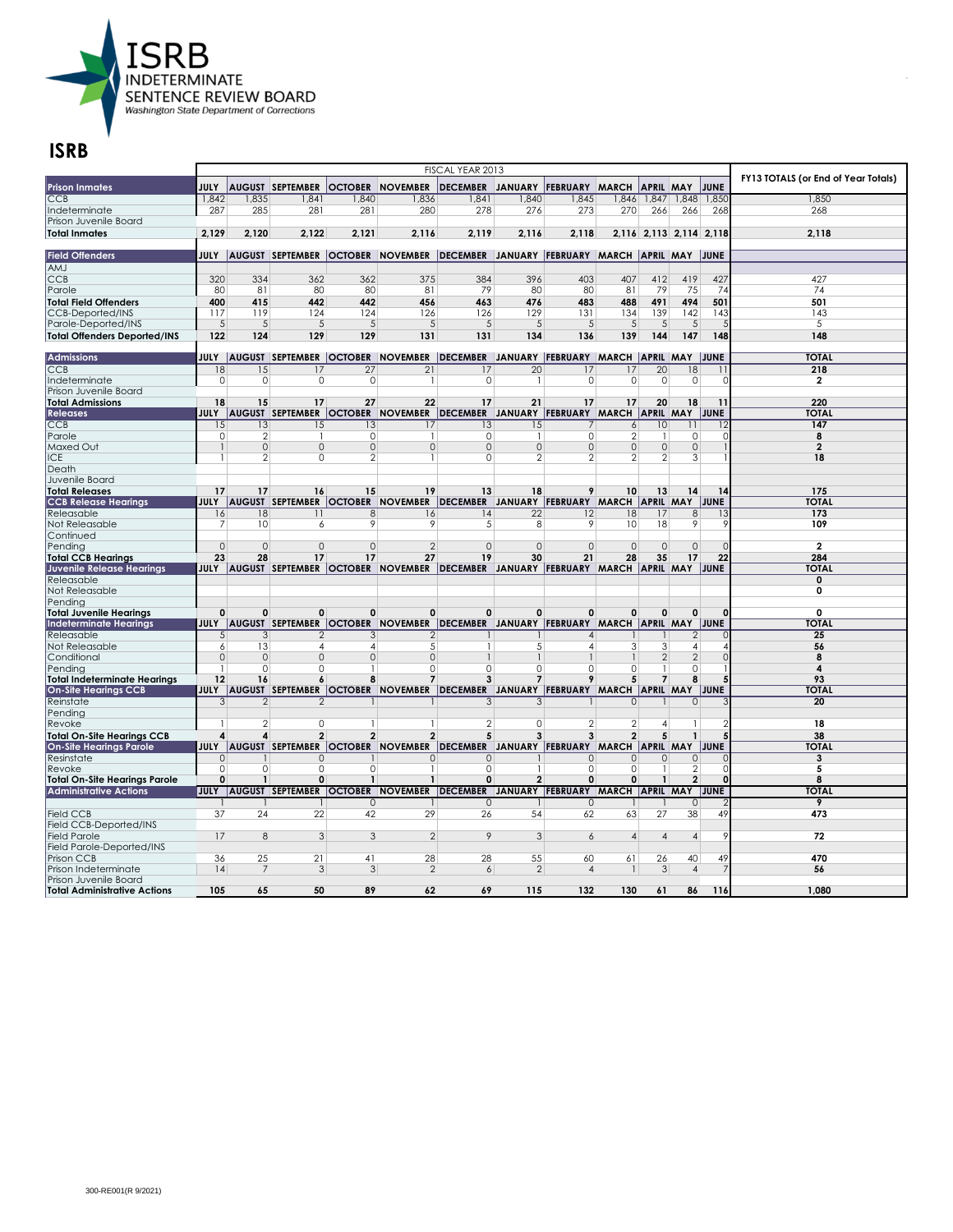

| <b>Prison Inmates</b>                            | <b>JULY</b>          |                         | <b>AUGUST SEPTEMBER</b>           |                | <b>OCTOBER NOVEMBER</b>                                                                          | DECEMBER JANUARY FEBRUARY MARCH                |                          |                                       |                         | <b>APRIL MAY</b>        |                     | JUNE        | FY14 TOTALS (or End of Year Totals) |
|--------------------------------------------------|----------------------|-------------------------|-----------------------------------|----------------|--------------------------------------------------------------------------------------------------|------------------------------------------------|--------------------------|---------------------------------------|-------------------------|-------------------------|---------------------|-------------|-------------------------------------|
| CCB                                              | 1,839                | 1,830                   | 1,833                             | 1,848          | 1,839                                                                                            | 1,848                                          | 1,838                    | 1,855                                 |                         | 1,854 1,863 1,872       |                     | 1,876       | 1,876                               |
| Indeterminate                                    | 266                  | 267                     | 266                               | 265            | 263                                                                                              | 262                                            | 256                      | 252                                   | 251                     | 247                     | 243                 | 232         | 232                                 |
| Prison Juvenile Board                            |                      |                         |                                   |                |                                                                                                  |                                                |                          |                                       |                         |                         |                     |             |                                     |
| <b>Total Inmates</b>                             | 2.105                | 2.097                   | 2.099                             | 2.113          | 2.102                                                                                            | 2.110                                          | 2.094                    | 2.107                                 |                         | 2.105 2.110 2.115 2.108 |                     |             | 2,108                               |
|                                                  |                      |                         |                                   |                |                                                                                                  |                                                |                          |                                       |                         |                         |                     |             |                                     |
| <b>Field Offenders</b>                           |                      |                         |                                   |                | JULY  AUGUST  SEPTEMBER  OCTOBER  NOVEMBER  DECEMBER  JANUARY  FEBRUARY  MARCH  APRIL  MAY  JUNE |                                                |                          |                                       |                         |                         |                     |             |                                     |
| AMJ                                              |                      |                         |                                   |                |                                                                                                  |                                                |                          |                                       |                         |                         |                     |             |                                     |
| <b>CCB</b>                                       | 445                  | 460                     | 468                               | 474            | 485                                                                                              | 495                                            | 504                      | 507                                   | 519                     | 532                     | 540                 | 547         | 547                                 |
| Parole                                           | 77                   | 73                      | 73                                | 73             | 72                                                                                               | 72                                             | 70                       | 70                                    | 71                      | 74                      | 73                  | 97          | 97                                  |
| <b>Total Field Offenders</b>                     | 522                  | 533                     | 541                               | 547            | 557                                                                                              | 567                                            | 574                      | 577                                   | 590                     | 606                     | 613                 | 644         | 644                                 |
| <b>CCB-Deported/INS</b>                          | 143                  | 147                     | 148                               | 148            | 148                                                                                              | 151                                            | 155                      | 159                                   | 161                     | 165                     | 168                 | 168         | 168                                 |
| Parole-Deported/INS                              | 5                    | 5                       | 5                                 | 5              | 5                                                                                                | 6                                              | $\overline{7}$           | $\overline{7}$                        | $\overline{7}$          | $\overline{7}$          | 7                   |             | $\overline{7}$                      |
| <b>Total Offenders Deported/INS</b>              | 148                  | 152                     | 153                               | 153            | 153                                                                                              | 157                                            | 162                      | 166                                   | 168                     | 172                     | 175                 | 175         | 175                                 |
|                                                  |                      |                         |                                   |                |                                                                                                  |                                                |                          |                                       |                         |                         |                     |             |                                     |
| <b>Admissions</b>                                |                      |                         |                                   |                | JULY  AUGUST  SEPTEMBER  OCTOBER  NOVEMBER  DECEMBER JANUARY  FEBRUARY  MARCH  APRIL  MAY  JUNE  |                                                |                          |                                       |                         |                         |                     |             | <b>TOTAL</b>                        |
| CCB                                              | 17                   | 14                      | 19                                | 17             | 18                                                                                               | 8                                              | 17                       | $\overline{28}$                       | 17                      | 19                      | $\overline{20}$     | 19          | 223                                 |
| Indeterminate                                    | -1                   | $\mathbf 0$             | $\mathbf 0$                       | 0              | $\mathbf 0$                                                                                      |                                                | $\circ$                  | $\mathbf 0$                           | $\mathbf 0$             | $\circ$                 | $\mathbf 0$         | $\mathbf 0$ | $\overline{2}$                      |
| Prison Juvenile Board<br><b>Total Admissions</b> | 18                   | 14                      | 19                                | 17             |                                                                                                  | 19                                             | 17                       | 28                                    | 17                      | 19                      | 20                  | 19          | 225                                 |
| <b>Releases</b>                                  | <b>JULY</b>          |                         |                                   |                | 18<br>AUGUST SEPTEMBER OCTOBER NOVEMBER                                                          | DECEMBER JANUARY FEBRUARY MARCH APRIL MAY JUNE |                          |                                       |                         |                         |                     |             | <b>TOTAL</b>                        |
|                                                  |                      | 17                      |                                   | 10             | 14                                                                                               | 12                                             |                          | 9                                     | $\overline{15}$         | 19                      | 11                  |             | 158                                 |
| <b>CCB</b><br>Parole                             | 20<br>$\overline{2}$ | 0                       | 12<br>0                           | 0              | 0                                                                                                | 0                                              | 13<br>$\circ$            | 0                                     | $\mathbf{1}$            |                         | 0                   | C           | 4                                   |
| <b>Maxed Out</b>                                 | $\overline{0}$       | $\mathsf{O}\xspace$     | $\mathbf 0$                       | $\overline{0}$ | $\circ$                                                                                          | $\overline{0}$                                 | $\overline{0}$           | $\overline{0}$                        | $\mathbf{1}$            | 0                       | $\mathsf{O}\xspace$ | $\Omega$    | $\mathbf{1}$                        |
| ICE                                              | $\overline{2}$       |                         | 0                                 | $\Omega$       | $\Omega$                                                                                         | 3                                              | 1                        | 3                                     | $\overline{2}$          |                         |                     | $\Omega$    | 14                                  |
| Death                                            |                      |                         |                                   |                |                                                                                                  |                                                |                          |                                       |                         |                         |                     |             |                                     |
| Juvenile Board                                   |                      |                         |                                   |                |                                                                                                  |                                                |                          |                                       |                         |                         |                     |             |                                     |
| <b>Total Releases</b>                            | 24                   | 18                      | 12                                | 10             | 14                                                                                               | 15                                             | 14                       | $12 \overline{ }$                     | 19                      | 21                      | 12                  |             | 177                                 |
| <b>CCB Release Hearings</b>                      |                      |                         |                                   |                | JULY AUGUST SEPTEMBER OCTOBER NOVEMBER DECEMBER JANUARY FEBRUARY MARCH APRIL MAY JUNE            |                                                |                          |                                       |                         |                         |                     |             | <b>TOTAL</b>                        |
| Releasable                                       | 9                    | 14                      | 23                                | 13             | 16                                                                                               |                                                | 2                        | 13                                    | 11                      |                         | 3                   |             | 116                                 |
| Not Releasable                                   | 12                   | 11                      | 10                                | 14             | 10                                                                                               |                                                | 17                       | 14                                    | $\overline{7}$          | $\Omega$                | $\mathbf{1}$        |             | 97                                  |
| Continued                                        |                      |                         |                                   |                |                                                                                                  |                                                |                          |                                       |                         |                         |                     |             |                                     |
| Pending                                          | $\Omega$             |                         |                                   | $\mathbf 0$    | $\circ$                                                                                          | $\mathbf{0}$                                   |                          | $\mathbf 0$                           | $\Omega$                | $\Omega$                | $\overline{0}$      |             | 3                                   |
| <b>Total CCB Hearings</b>                        | 21                   | 26                      | 34                                | 27             | 26                                                                                               | $\overline{2}$                                 | 30                       | 27                                    | 18                      |                         | 4                   |             | 216                                 |
| Juvenile Release Hearings                        | <b>JULY</b>          |                         |                                   |                | AUGUST SEPTEMBER OCTOBER NOVEMBER DECEMBER JANUARY FEBRUARY MARCH APRIL MAY JUNE                 |                                                |                          |                                       |                         |                         |                     |             | <b>TOTAL</b>                        |
| Releasable                                       |                      |                         |                                   |                |                                                                                                  |                                                |                          |                                       |                         |                         |                     |             | 0                                   |
| Not Releasable                                   |                      |                         |                                   |                |                                                                                                  |                                                |                          |                                       |                         |                         |                     |             | O                                   |
| Pendina                                          |                      |                         |                                   |                |                                                                                                  |                                                |                          |                                       |                         |                         |                     |             |                                     |
| <b>Total Juvenile Hearings</b>                   | 0                    | $\mathbf 0$             | $\mathbf 0$                       | 0              | $\mathbf 0$                                                                                      | 0                                              | $\mathbf 0$              | $\mathbf 0$                           | $\mathbf 0$             | 0                       | $\mathbf 0$         | $\Omega$    | $\mathbf{0}$                        |
| <b>Indeterminate Hearings</b>                    | JULY                 |                         | AUGUST SEPTEMBER OCTOBER          |                | <b>NOVEMBER</b>                                                                                  | <b>DECEMBER</b>                                |                          | JANUARY FEBRUARY MARCH APRIL MAY JUNE |                         |                         |                     |             | <b>TOTAL</b>                        |
| Releasable                                       |                      | $\overline{2}$          |                                   | $\Omega$       | $\overline{4}$                                                                                   | 3                                              | 2                        | 2                                     |                         | $\Omega$                | 0                   |             | 16                                  |
| Not Releasable                                   | $\overline{2}$       | 6                       | 11                                | $\overline{2}$ | 2                                                                                                | 0                                              | $\overline{4}$           | 4                                     | 3                       |                         | 0                   |             | 35                                  |
| Conditional                                      | $\overline{0}$       | $\overline{2}$          | $\Omega$                          | $\mathbf 0$    |                                                                                                  |                                                | $\overline{\mathcal{L}}$ | $\Omega$                              | $\mathbf{0}$            | $\Omega$                | $\overline{0}$      |             | 6                                   |
| Pendina                                          |                      | $\Omega$                |                                   | $\Omega$       |                                                                                                  | $\Omega$                                       | 0                        | 0                                     | $\Omega$                | $\cap$                  | $\Omega$            |             | 3                                   |
| <b>Total Indeterminate Hearings</b>              | 4                    | 10                      | 13                                | $\overline{2}$ | 8                                                                                                | 4                                              | 8                        | 6                                     | 4                       |                         | $\mathbf{0}$        | $\Omega$    | 60                                  |
| <b>On-Site Hearings CCB</b>                      |                      |                         |                                   |                | JULY AUGUST SEPTEMBER OCTOBER NOVEMBER DECEMBER JANUARY FEBRUARY MARCH APRIL MAY JUNE            |                                                |                          |                                       |                         |                         |                     |             | <b>TOTAL</b>                        |
| Reinstate                                        | $\circ$              | $\overline{2}$          | $\mathfrak{D}$                    | $\circ$        | 4                                                                                                | $\mathbf 0$                                    | 3                        |                                       | 5                       | $\overline{2}$          | $\overline{2}$      |             | $\overline{23}$                     |
| Pending                                          | -1                   | $\overline{2}$          | 3                                 | $\overline{2}$ |                                                                                                  | $\overline{2}$                                 | 3                        | $\overline{2}$                        | 5                       |                         | 3                   |             | 26                                  |
| Revoke                                           | $\mathbf{1}$         |                         | 5                                 |                | 5                                                                                                | $\overline{2}$                                 |                          | 3                                     | 10                      |                         |                     |             |                                     |
| <b>Total On-Site Hearings CCB</b>                | <b>JULY</b>          | 4                       |                                   | $\mathbf{2}$   |                                                                                                  | DECEMBER JANUARY FEBRUARY MARCH APRIL MAY JUNE | 6                        |                                       |                         | 3                       | 5                   |             | 49<br><b>TOTAL</b>                  |
| <b>On-Site Hearings Parole</b>                   |                      |                         |                                   |                | AUGUST SEPTEMBER OCTOBER NOVEMBER                                                                |                                                |                          |                                       |                         |                         |                     |             | 2                                   |
| Resinstate<br>Revoke                             | $\Omega$<br>0        | $\mathbf{0}$<br>$\circ$ | $\circ$<br>$\cap$                 | $\Omega$       | $\mathbf{0}$<br>$\Omega$                                                                         | $\circ$<br>0                                   | $\Omega$<br>$\mathbf{1}$ | 0<br>0                                | $\mathbf{0}$<br>$\circ$ | $\circ$<br>$\Omega$     | 0                   | $\cap$      | 1                                   |
| <b>Total On-Site Hearings Parole</b>             | $\mathbf{0}$         | $\mathbf 0$             | 0                                 | $\mathbf{1}$   | $\mathbf 0$                                                                                      | 0                                              | $\mathbf{1}$             | 0                                     | $\mathbf 0$             | $\mathbf{0}$            | $\overline{1}$      | $\Omega$    | 3                                   |
| <b>Administrative Actions</b>                    | JULY                 |                         | AUGUST SEPTEMBER OCTOBER NOVEMBER |                |                                                                                                  | <b>DECEMBER</b>                                |                          | JANUARY FEBRUARY MARCH APRIL MAY JUNE |                         |                         |                     |             | <b>TOTAL</b>                        |
|                                                  | 6                    |                         | $\Omega$                          | $\Omega$       | $\Omega$                                                                                         | $\Omega$                                       |                          | $\Omega$                              | $\mathcal{P}$           |                         | $\Omega$            |             | 22                                  |
| <b>Field CCB</b>                                 | 33                   | 13                      | 11                                | 10             | 5                                                                                                | 13                                             | 64                       | 19                                    | 19                      | 18                      | $\overline{24}$     | 77          | 306                                 |
| Field CCB-Deported/INS                           | $\overline{2}$       | $\mathbf{0}$            | 18                                | $\mathbf 0$    | $\mathbf{0}$                                                                                     | $\mathbf 0$                                    |                          |                                       |                         | $\mathbf 0$             | $\mathbf{0}$        | $\Omega$    | 23                                  |
| <b>Field Parole</b>                              | 10                   | 5                       | $\overline{0}$                    | 3              |                                                                                                  | $\overline{0}$                                 | 5                        | 7                                     | $\overline{2}$          | $\overline{2}$          | 3                   | 9           | 47                                  |
| Field Parole-Deported/INS                        | $\circ$              | $\mathbf{0}$            | $\mathbf{0}$                      | $\mathbf{0}$   | $\mathbf{0}$                                                                                     | $\circ$                                        | $\mathbf{0}$             | $\mathbf{1}$                          | $\circ$                 | $\Omega$                | $\mathbf{0}$        | $\Omega$    | $\mathbf{1}$                        |
| Prison CCB                                       | 35                   | 11                      | 29                                | 9              | 5                                                                                                | $\overline{12}$                                | 63                       | 19                                    | 19                      | 16                      | 24                  | 76          | 318                                 |
| Prison Indeterminate                             | 10                   | $\overline{4}$          | $\Omega$                          | 3              |                                                                                                  | $\Omega$                                       | 3                        | 7                                     | $\overline{2}$          |                         | 3                   |             | 41                                  |
| Prison Juvenile Board                            | 0                    | $\mathbf 0$             | $\mathbf 0$                       | $\circ$        | $\mathbf 0$                                                                                      | $\circ$                                        | 0                        | $\mathbf 0$                           | 0                       | $\Omega$                | 0                   |             | 1                                   |
| <b>Total Administrative Actions</b>              | 96                   | 34                      | 58                                | 25             | 12                                                                                               | 25                                             | 137                      | 54                                    | 45                      | 38                      | 54                  | 181         | 759                                 |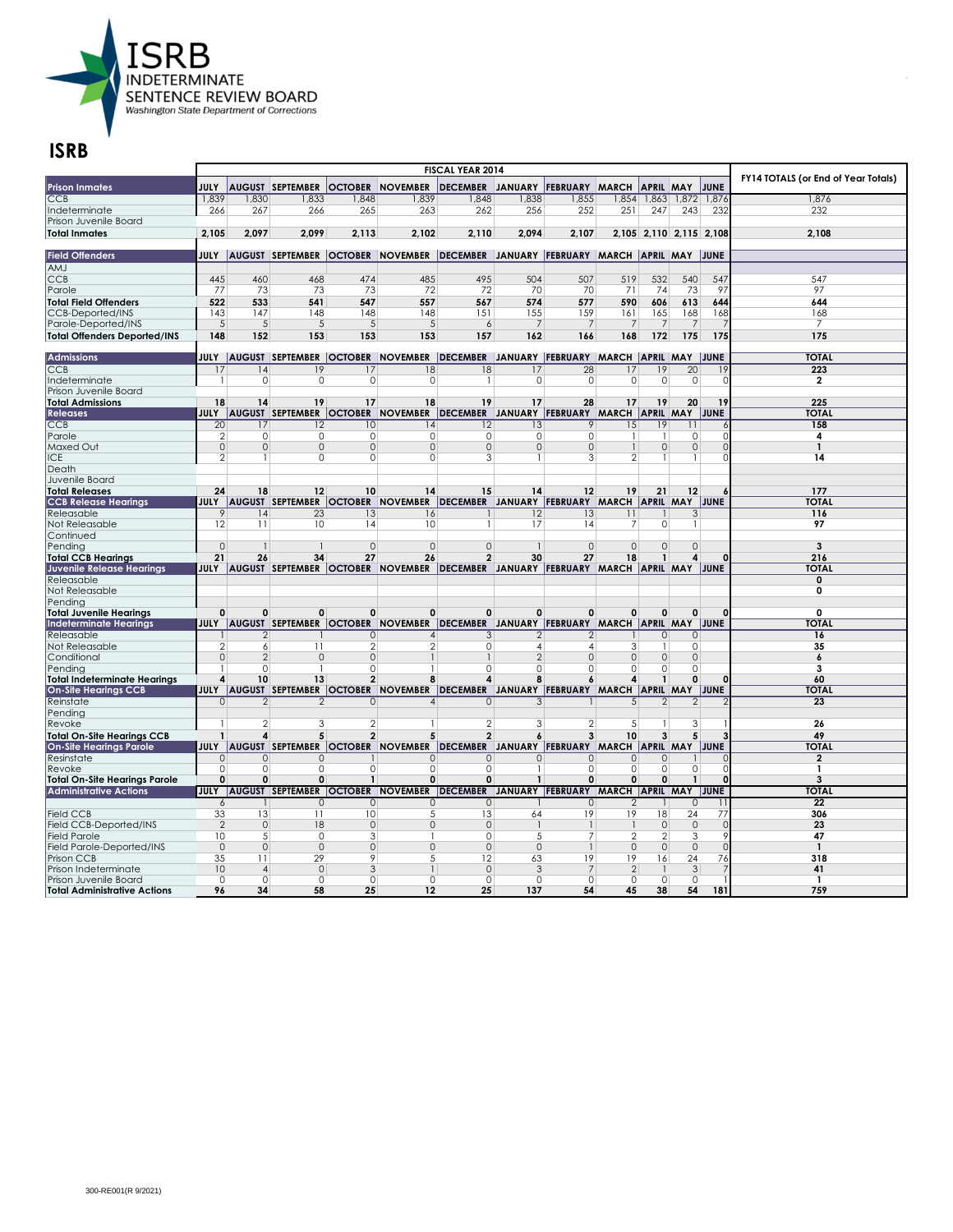

|                                                |                                  |                           |                                   | FY15 TOTALS (or End of Year Totals) |                                                                                                  |                                                |                        |                |                 |                                  |                 |                 |                         |
|------------------------------------------------|----------------------------------|---------------------------|-----------------------------------|-------------------------------------|--------------------------------------------------------------------------------------------------|------------------------------------------------|------------------------|----------------|-----------------|----------------------------------|-----------------|-----------------|-------------------------|
| <b>Prison Inmates</b>                          | JULY                             |                           | <b>AUGUST SEPTEMBER</b>           |                                     | <b>OCTOBER NOVEMBER</b>                                                                          | DECEMBER JANUARY FEBRUARY MARCH                |                        |                |                 | <b>APRIL MAY</b>                 |                 | JUNE            |                         |
| CCB                                            | 1,871                            | 1,880                     | 1,892                             | 1,893                               | 1,887                                                                                            | 1,883                                          | 1,883                  | 1,885          |                 | 1,879 1,879                      | 1,887           | 1,893           | 1,893                   |
| Indeterminate                                  | 232                              | 232                       | 231                               | 226                                 | 223                                                                                              | 225                                            | 225                    | 222            | 224             | 226                              | 223             | 222             | 222                     |
| Prison Juvenile Board                          |                                  |                           |                                   |                                     |                                                                                                  |                                                | $\mathbf{1}$           | $\mathbf{1}$   | $\overline{2}$  | $\mathfrak{D}$                   | $\mathfrak{D}$  |                 | 3                       |
| <b>Total Inmates</b>                           | 2.103                            | 2,112                     | 2.123                             | 2.119                               | 2.110                                                                                            | 2.108                                          | 2.109                  | 2,108          |                 | 2,105 2,107 2,112 2,118          |                 |                 | 2.118                   |
|                                                |                                  |                           |                                   |                                     |                                                                                                  |                                                |                        |                |                 |                                  |                 |                 |                         |
| <b>Field Offenders</b>                         |                                  |                           |                                   |                                     | JULY  AUGUST SEPTEMBER  OCTOBER  NOVEMBER  DECEMBER JANUARY  FEBRUARY  MARCH  APRIL  MAY  JUNE   |                                                |                        |                |                 |                                  |                 |                 | <b>TOTAL</b>            |
| AMJ                                            |                                  |                           |                                   |                                     |                                                                                                  |                                                |                        |                |                 |                                  |                 |                 |                         |
| <b>CCB</b>                                     | 547                              | 560                       | 577                               | 582                                 | 594                                                                                              | 611                                            | 623                    | 631            | 641             | 651                              | 649             | 663             | 663                     |
| Parole                                         | 96                               | 93                        | 90                                | 64                                  | 64                                                                                               | 63                                             | 59                     | 57             | 53              | 54                               | 56              | 55              | 55                      |
| <b>Total Field Offenders</b>                   | 643                              | 653                       | 667                               | 646                                 | 658                                                                                              | 674                                            | 682                    | 688            | 694             | 705                              | 705             | 718             | 718                     |
| <b>CCB-Deported/INS</b>                        | 175                              | 176                       | 180                               | 185                                 | 188                                                                                              | 191                                            | 193                    | 195            | 196             | 200                              | 201             | 204             | 204                     |
| Parole-Deported/INS                            | $\sqrt{5}$                       | $\sqrt{5}$                | 5                                 | 5                                   | $\sqrt{5}$                                                                                       | 5                                              | $\sqrt{5}$             | 5              | $\sqrt{5}$      | 5                                | $\sqrt{5}$      |                 | 5                       |
| <b>Total Offenders Deported/INS</b>            | 180                              | 181                       | 185                               | 190                                 | 193                                                                                              | 196                                            | 198                    | 200            | 201             | 205                              | 206             | 209             | 209                     |
|                                                |                                  |                           |                                   |                                     |                                                                                                  |                                                |                        |                |                 |                                  |                 |                 |                         |
| <b>Admissions</b>                              |                                  |                           |                                   |                                     | JULY  AUGUST  SEPTEMBER  OCTOBER  NOVEMBER  DECEMBER JANUARY  FEBRUARY  MARCH  APRIL  MAY  JUNE  |                                                |                        |                |                 |                                  |                 |                 | <b>TOTAL</b>            |
| CCB                                            | $\overline{22}$                  | $\overline{21}$           | 16                                | $\overline{22}$                     | $\overline{12}$                                                                                  | $\overline{21}$                                | 17                     | 16             | $\overline{15}$ | $\overline{20}$                  | $\overline{20}$ | $\overline{23}$ | 225                     |
| Indeterminate                                  | $\circ$                          | $\mathbf 0$               | 0                                 | 0                                   | $\circ$                                                                                          |                                                | 1                      |                |                 |                                  |                 |                 | $\overline{\mathbf{3}}$ |
| Prison Juvenile Board                          |                                  |                           |                                   |                                     |                                                                                                  |                                                |                        |                |                 |                                  |                 |                 |                         |
| <b>Total Admissions</b>                        | 22                               | 21                        | R                                 | 22                                  | 12                                                                                               | 22                                             | 18                     | 16             | 15              | 20                               | 20              | 24              | 220                     |
| <b>Releases</b>                                | <b>JULY</b>                      |                           | AUGUST SEPTEMBER OCTOBER NOVEMBER |                                     |                                                                                                  | DECEMBER JANUARY FEBRUARY MARCH APRIL MAY JUNE |                        |                |                 |                                  |                 |                 | <b>TOTAL</b>            |
| <b>CCB</b>                                     | 5 <sup>1</sup>                   | 16                        | $\overline{20}$                   | 10                                  | 11                                                                                               | $\overline{22}$                                | 13                     | 5              | $\overline{14}$ | 8                                | 13              | 17              | 154                     |
| Parole                                         | $\circ$                          | 0                         | O                                 | 0                                   | 0                                                                                                | -1                                             |                        | 1              |                 |                                  |                 |                 | $\mathbf{2}$            |
| <b>Maxed Out</b><br><b>ICE</b>                 | $\overline{0}$<br>5 <sup>5</sup> | $\overline{0}$<br>$\circ$ | 3                                 | $\overline{0}$<br>5                 | $\circ$<br>3                                                                                     | 0                                              | 1                      | 1              |                 | $\overline{2}$<br>$\mathfrak{D}$ |                 |                 | 4<br>22                 |
| Death                                          |                                  |                           |                                   |                                     |                                                                                                  |                                                |                        |                |                 |                                  |                 |                 | $\mathbf{1}$            |
| Juvenile Board                                 |                                  |                           |                                   |                                     |                                                                                                  |                                                |                        |                |                 |                                  |                 |                 |                         |
| <b>Total Releases</b>                          | 10                               | 16                        | 24                                | 15                                  | 14                                                                                               | 24                                             | 15                     | $\overline{7}$ | 14              | 12                               | 13              | 19              | 183                     |
| <b>CCB Release Hearings</b>                    | JULY                             |                           |                                   |                                     | AUGUST SEPTEMBER OCTOBER NOVEMBER                                                                | DECEMBER JANUARY FEBRUARY MARCH APRIL MAY JUNE |                        |                |                 |                                  |                 |                 | <b>TOTAL</b>            |
| Releasable                                     | 15                               | 16                        | 11                                | 16                                  | 23                                                                                               | 7                                              | 18                     | 12             | 14              | 12                               | 18              | 17              | 179                     |
| Not Releasable                                 | 13                               | 6                         | 18                                | 5                                   | 13                                                                                               | 7                                              | 17                     | 6              | 17              | 9                                | 12              | 9               | 132                     |
| Continued                                      |                                  |                           |                                   |                                     |                                                                                                  |                                                |                        |                |                 |                                  |                 |                 |                         |
| Pending                                        | $\Omega$                         |                           | $\Omega$                          | $\mathbf{1}$                        |                                                                                                  | $\Omega$                                       |                        |                |                 |                                  |                 |                 | 4                       |
| <b>Total CCB Hearings</b>                      | 28                               | 23                        | 29                                | 22                                  | 37                                                                                               | 14                                             | 35                     | 18             | 31              | 21                               | 30              | 27              | 315                     |
| <b>Juvenile Release Hearings</b>               | <b>JULY</b>                      |                           |                                   |                                     | AUGUST SEPTEMBER OCTOBER NOVEMBER DECEMBER JANUARY FEBRUARY MARCH APRIL MAY JUNE                 |                                                |                        |                |                 |                                  |                 |                 | <b>TOTAL</b>            |
| Releasable                                     |                                  |                           |                                   |                                     |                                                                                                  |                                                |                        |                |                 |                                  |                 |                 | 3                       |
| Not Releasable                                 |                                  |                           |                                   |                                     |                                                                                                  |                                                |                        | 1              | -1              | $\overline{2}$                   | 1               |                 | 5                       |
| Pendina                                        |                                  |                           |                                   |                                     |                                                                                                  |                                                |                        |                |                 |                                  | 2               |                 | $\mathbf{2}$            |
| <b>Total Juvenile Hearings</b>                 | $\mathbf{0}$                     | 0                         | 0                                 | $\mathbf{0}$                        | $\Omega$                                                                                         | $\mathbf{0}$                                   | $\Omega$               | $\overline{2}$ | $\overline{2}$  | 3                                | 3               |                 | 10                      |
| Indeterminate Hearings                         | JULY                             |                           | AUGUST SEPTEMBER   OCTOBER        |                                     | <b>NOVEMBER</b>                                                                                  | DECEMBER JANUARY FEBRUARY MARCH APRIL MAY JUNE |                        |                |                 |                                  |                 |                 | <b>TOTAI</b>            |
| Releasable                                     |                                  | $\Omega$                  | $\Omega$                          | $\circ$                             |                                                                                                  | $\circ$                                        |                        |                | 3               |                                  |                 |                 | 9                       |
| Not Releasable                                 | 5 <sup>5</sup>                   | 1                         | 3                                 | .5                                  | $\overline{A}$                                                                                   | $\overline{4}$                                 | $\overline{2}$         | 2              | 3               | $\frac{3}{2}$                    |                 |                 | 33                      |
| Conditional                                    | $\overline{3}$                   | $\overline{2}$            | 3                                 | 0                                   | $\mathbf{0}$                                                                                     |                                                |                        |                |                 |                                  | 6               |                 | 20                      |
| Pending                                        | $\overline{2}$                   |                           | $\Omega$                          | 0                                   | $\mathbf 0$                                                                                      | 0                                              |                        |                |                 |                                  |                 |                 | 6                       |
| <b>Total Indeterminate Hearings</b>            | 11                               | 4                         | 6                                 | 5                                   | 5                                                                                                | 5                                              | $\boldsymbol{\Lambda}$ | 4              | $\overline{7}$  | 6                                |                 |                 | 68                      |
| <b>On-Site Hearings CCB</b>                    |                                  |                           |                                   |                                     | JULY  AUGUST  SEPTEMBER  OCTOBER  NOVEMBER  DECEMBER  JANUARY  FEBRUARY  MARCH  APRIL  MAY  JUNE |                                                |                        |                |                 |                                  |                 |                 | <b>TOTAL</b>            |
| Reinstate                                      | $\boldsymbol{\vartriangle}$      | 3                         | 3                                 | 6                                   | $\mathcal{P}$                                                                                    | 5                                              | 3                      | 5              | $\frac{6}{ }$   | $\overline{\mathcal{A}}$         | 6               |                 | 53                      |
| Pending                                        | 2                                |                           |                                   |                                     |                                                                                                  |                                                |                        |                | 1               | 4                                |                 |                 |                         |
| Revoke                                         |                                  | $\overline{4}$            | $\overline{4}$<br>$\overline{7}$  | $\mathbf{1}$                        |                                                                                                  | 3                                              |                        | 5              |                 |                                  | 5               |                 | 31                      |
| <b>Total On-Site Hearings CCB</b>              | 6                                | $\overline{7}$            |                                   | $\overline{7}$                      | 3                                                                                                | 8                                              | 3                      | 10             | $\overline{7}$  | 8                                | 11              |                 | 84                      |
| <b>On-Site Hearings Parole</b>                 | JULY                             |                           |                                   |                                     | AUGUST SEPTEMBER OCTOBER NOVEMBER                                                                | DECEMBER JANUARY FEBRUARY MARCH APRIL MAY JUNE |                        |                |                 |                                  |                 |                 | <b>TOTAL</b>            |
| Resinstate                                     |                                  | $\mathbf{0}$              | $\circ$<br>$\cap$                 | $\Omega$<br>$\mathbf{1}$            | $\mathbf{0}$<br>$\Omega$                                                                         |                                                |                        |                |                 |                                  |                 |                 | 3                       |
| Revoke<br><b>Total On-Site Hearings Parole</b> | 0<br>$\mathbf{1}$                | 0<br>$\mathbf 0$          | 0                                 | $\mathbf{1}$                        | $\mathbf 0$                                                                                      | 0<br>$\mathbf{1}$                              | 0                      | 3<br>3         | $\mathbf{1}$    | 0                                | $\mathbf{1}$    | $\Omega$        | 5<br>8                  |
| <b>Administrative Actions</b>                  | <b>JULY</b>                      |                           | AUGUST SEPTEMBER OCTOBER NOVEMBER |                                     |                                                                                                  | DECEMBER JANUARY FEBRUARY MARCH APRIL MAY JUNE |                        |                |                 |                                  |                 |                 | <b>TOTAL</b>            |
|                                                | $\frac{1}{2}$                    | 5                         | $\mathcal{P}$                     | 9                                   | $\overline{\mathcal{A}}$                                                                         |                                                | 2                      | $\Omega$       | 2               |                                  |                 |                 | 39                      |
| <b>Field CCB</b>                               | 15                               | 32                        | 27                                | 40                                  | 9                                                                                                | 24                                             | 18                     | 31             | 80              | 68                               | 30              | 47              | 421                     |
| Field CCB-Deported/INS                         | $\overline{2}$                   | $\mathbf{0}$              | $\mathbf{0}$                      | $\mathbf{1}$                        | $\mathbf{0}$                                                                                     | $\mathbf{0}$                                   | $\circ$                | $\mathbf{0}$   | $\mathbf{0}$    | $\circ$                          | $\mathbf{0}$    | $\Omega$        | 3                       |
| <b>Field Parole</b>                            | 5 <sup>5</sup>                   | $\overline{4}$            | $\overline{4}$                    | 6                                   | -1                                                                                               | -1                                             | $\overline{4}$         | 4              | 5               | $\overline{2}$                   | 4               | $\overline{4}$  | 44                      |
| Field Parole-Deported/INS                      |                                  |                           |                                   |                                     |                                                                                                  |                                                |                        |                |                 |                                  |                 |                 | 0                       |
| Prison CCB                                     | 17                               | 32                        | 27                                | 40                                  | $\overline{9}$                                                                                   | 24                                             | 18                     | 31             | 80              | 68                               | 30              | 46              | 422                     |
| Prison Indeterminate                           | 5                                | $\overline{4}$            | $\overline{A}$                    | $\overline{4}$                      |                                                                                                  |                                                | 3                      | 3              | $\overline{A}$  |                                  | 3               |                 | 35                      |
| Prison Juvenile Board                          | $\circ$                          | $\mathbf 0$               | $\Omega$                          | 0                                   | $\mathbf 0$                                                                                      | $\circ$                                        | $\circ$                | $\mathbf 0$    | $\mathbf 0$     | $\Omega$                         | $\mathbf 0$     |                 | 0                       |
| <b>Total Administrative Actions</b>            | 50                               | 77                        | 64                                | 100                                 | 24                                                                                               | 51                                             | 45                     | 68             | 171             | 141                              | 59              | 122             | 972                     |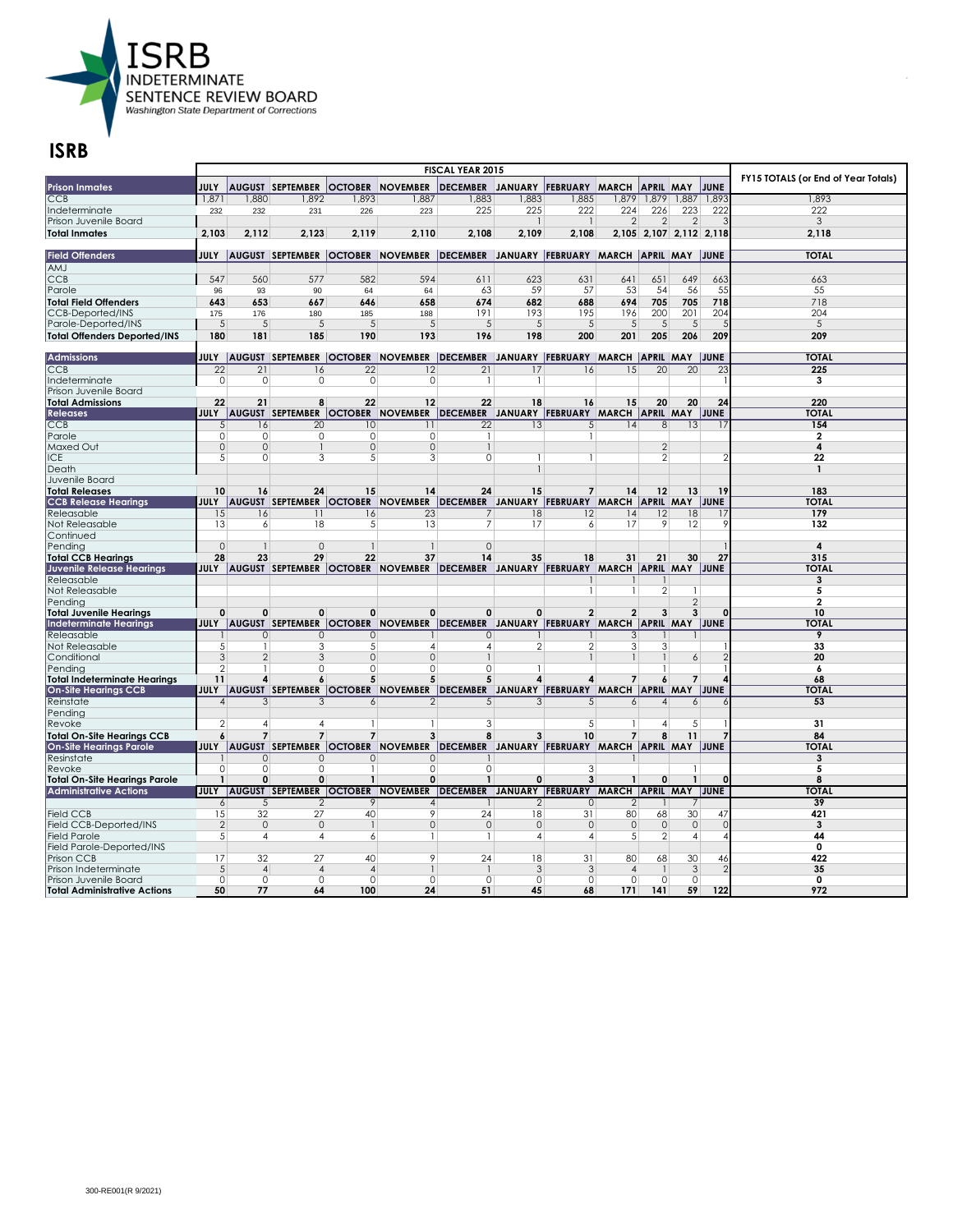

| <b>Prison Inmates</b>                                    | <b>JULY</b>                 |                 | <b>AUGUST SEPTEMBER</b> |                 | <b>OCTOBER NOVEMBER</b>                                                                         | DECEMBER JANUARY FEBRUARY MARCH                |                 |                     |                    | <b>APRIL MAY</b>        |                          | JUNE     | FY16 TOTALS (or End of Year Totals) |
|----------------------------------------------------------|-----------------------------|-----------------|-------------------------|-----------------|-------------------------------------------------------------------------------------------------|------------------------------------------------|-----------------|---------------------|--------------------|-------------------------|--------------------------|----------|-------------------------------------|
| CCB                                                      | 1,907                       | 1,909           | 1,912                   | 1,925           | 1,926                                                                                           | 1,923                                          | 1,929           | 1,925               |                    | 1,935   1,941   1,954   |                          | 1,959    | 1,959                               |
| Indeterminate                                            | 221                         | 220             | 220                     | 219             | 217                                                                                             | 215                                            | 215             | 214                 | 215                | 217                     | 214                      | 216      | 216                                 |
| Prison Juvenile Board                                    | 3                           | 3               | $\overline{A}$          | 6               | 6                                                                                               | 6                                              | $\overline{6}$  | 5                   | 5 <sup>5</sup>     | $\overline{6}$          | 6                        |          | $\boldsymbol{6}$                    |
| <b>Total Inmates</b>                                     | 2.131                       | 2,132           | 2,136                   | 2,150           | 2.149                                                                                           | 2,144                                          | 2,150           | 2,144               |                    | 2,155 2,164 2,174 2,181 |                          |          | 2.181                               |
|                                                          |                             |                 |                         |                 |                                                                                                 |                                                |                 |                     |                    |                         |                          |          |                                     |
| <b>Field Offenders</b>                                   |                             |                 |                         |                 | JULY  AUGUST SEPTEMBER  OCTOBER  NOVEMBER  DECEMBER JANUARY  FEBRUARY  MARCH  APRIL  MAY  JUNE  |                                                |                 |                     |                    |                         |                          |          | <b>TOTAL</b>                        |
| AMJ                                                      |                             |                 |                         |                 |                                                                                                 |                                                |                 |                     |                    |                         |                          |          |                                     |
| <b>CCB</b>                                               | 670                         | 679             | 690                     | 697             | 701                                                                                             | 711                                            | 732             | 746                 | 749                | 765                     | 778                      | 792      | 792                                 |
| Parole                                                   | 54                          | 52              | 51                      | 55              | 56                                                                                              | 54                                             | 55              | 55                  | 52                 | 49                      | 50                       | 50       | 50                                  |
| <b>Total Field Offenders</b>                             | 724                         | 731             | 741                     | 752             | 757                                                                                             | 765                                            | 787             | 801                 | 801                | 814                     | 828                      | 842      | 842                                 |
| <b>CCB-Deported/INS</b>                                  | 207                         | 208             | 212                     | 214             | 216                                                                                             | 218                                            | 218             | 220                 | 226                | 228                     | 230                      | 230      | 230                                 |
| Parole-Deported/INS                                      | $\sqrt{5}$                  | $\sqrt{5}$      | 5                       | 5               | $\sqrt{5}$                                                                                      | 5                                              | $\overline{5}$  | 5                   | $\sqrt{5}$         | 5                       | $\sqrt{5}$               |          | 5                                   |
| <b>Total Offenders Deported/INS</b>                      | 212                         | 213             | 217                     | 219             | 221                                                                                             | 223                                            | 223             | 225                 | 231                | 233                     | 235                      | 235      | 235                                 |
|                                                          |                             |                 |                         |                 |                                                                                                 |                                                |                 |                     |                    |                         |                          |          |                                     |
| <b>Admissions</b>                                        | $\overline{22}$             |                 |                         |                 | JULY  AUGUST  SEPTEMBER  OCTOBER  NOVEMBER  DECEMBER JANUARY  FEBRUARY  MARCH  APRIL  MAY  JUNE |                                                |                 |                     |                    |                         |                          |          | <b>TOTAL</b>                        |
| CCB                                                      |                             | $\overline{21}$ | $\overline{21}$         | $\overline{19}$ | $\overline{21}$                                                                                 | $\overline{23}$                                | 16              | $\overline{19}$     | $\overline{26}$    | 19                      | $\overline{27}$          |          | 248                                 |
| Indeterminate                                            |                             |                 |                         |                 |                                                                                                 |                                                |                 |                     | $\mathbf{1}$       |                         | $\mathbf{1}$             |          | $\overline{2}$                      |
| Prison Juvenile Board<br><b>Total Admissions</b>         | 22                          | 21              | 8                       | 19              | 21                                                                                              | 23                                             | 16              | 19                  | 27                 | 19                      | 28                       | 14       | 250                                 |
| <b>Releases</b>                                          |                             |                 |                         |                 | JULY AUGUST SEPTEMBER OCTOBER NOVEMBER DECEMBER JANUARY FEBRUARY MARCH APRIL MAY JUNE           |                                                |                 |                     |                    |                         |                          |          | <b>TOTAL</b>                        |
| <b>CCB</b>                                               | 13                          | 12              | 13                      | 9               | 15                                                                                              | 13                                             | $\overline{21}$ | 13                  | 13                 | $\overline{20}$         | 19                       | 16       | 177                                 |
| Parole                                                   |                             | -1              |                         |                 |                                                                                                 |                                                |                 |                     |                    |                         |                          |          | $\mathbf{2}$                        |
| Maxed Out                                                |                             |                 |                         |                 |                                                                                                 |                                                |                 | $\overline{2}$      |                    |                         |                          |          | 6                                   |
| <b>ICE</b>                                               | $\mathbf{1}$                |                 |                         |                 |                                                                                                 |                                                | 1               | $\overline{2}$      | $\overline{4}$     |                         | $\overline{2}$           |          | 13                                  |
| Death                                                    | $\mathbf{1}$                | $\mathbf{1}$    |                         | $\mathbf{1}$    |                                                                                                 | $\overline{2}$                                 |                 |                     | $\mathbf{1}$       |                         |                          |          | 9                                   |
| Juvenile Board                                           |                             |                 |                         |                 |                                                                                                 |                                                |                 |                     |                    |                         |                          |          |                                     |
| <b>Total Releases</b>                                    | 15                          | 15              | 15                      | 10              | 15                                                                                              | 16                                             | 25              | 17                  | 18                 | 21                      | 22                       | 18       | 207                                 |
| <b>CCB Release Hearings</b>                              |                             |                 |                         |                 | JULY AUGUST SEPTEMBER OCTOBER NOVEMBER DECEMBER JANUARY FEBRUARY MARCH APRIL MAY JUNE           |                                                |                 |                     |                    |                         |                          |          | <b>TOTAL</b>                        |
| Releasable                                               | 22                          | 8               |                         | 22              | 23                                                                                              | 14                                             | 13              | 8                   | 16                 | 8                       | 21                       |          | 159                                 |
| Not Releasable                                           | 10 <sup>1</sup>             | 2               |                         | 15              | 17                                                                                              | 8                                              | 13              | 10                  | 20                 | 14                      | 9                        |          | 124                                 |
| Continued                                                |                             |                 |                         |                 |                                                                                                 |                                                |                 |                     |                    |                         |                          |          |                                     |
| Pending                                                  |                             |                 |                         |                 |                                                                                                 |                                                |                 | $\overline{1}$      | $\overline{4}$     |                         |                          | 13       | 22                                  |
| <b>Total CCB Hearings</b>                                | 33                          | 10              | 0                       | 37              | 41                                                                                              | 22                                             | 27              | 19                  | 40                 | 22                      | 31                       | 23       | 305                                 |
| Juvenile Release Hearings                                | <b>JULY</b>                 |                 |                         |                 | AUGUST SEPTEMBER OCTOBER NOVEMBER DECEMBER JANUARY FEBRUARY MARCH APRIL MAY JUNE                |                                                |                 |                     |                    |                         |                          |          | <b>TOTAL</b>                        |
| Releasable                                               | $\mathfrak{D}$              |                 |                         |                 |                                                                                                 |                                                |                 |                     | 8                  |                         |                          |          | 14                                  |
| Not Releasable                                           |                             |                 |                         |                 |                                                                                                 |                                                |                 |                     | $\mathbf{2}$       |                         |                          |          | 2                                   |
| Pendina                                                  | 1<br>3                      | $\mathbf{0}$    | 0                       | $\mathbf{1}$    | $\mathbf 0$                                                                                     | 0                                              |                 | $\mathfrak{D}$<br>3 | $\mathbf{1}$<br>11 | $\overline{2}$          |                          | $\Omega$ | 22                                  |
| <b>Total Juvenile Hearings</b><br>Indeterminate Hearings |                             |                 |                         |                 | JULY   AUGUST   SEPTEMBER   OCTOBER   NOVEMBER                                                  | DECEMBER JANUARY FEBRUARY MARCH APRIL MAY JUNE |                 |                     |                    |                         |                          |          | <b>TOTAL</b>                        |
| Releasable                                               | 5 <sup>5</sup>              |                 |                         |                 |                                                                                                 |                                                |                 |                     | 2                  |                         |                          |          | 9                                   |
| Not Releasable                                           | 5 <sup>5</sup>              |                 |                         | 3               | 6                                                                                               | 3                                              | 5 <sup>1</sup>  | 2                   | 6                  | $\mathbf{3}$            | 4                        |          | 41                                  |
| Conditional                                              |                             |                 |                         |                 |                                                                                                 |                                                |                 |                     |                    |                         |                          |          | $\mathbf{1}$                        |
| Pending                                                  |                             |                 |                         |                 |                                                                                                 |                                                |                 |                     | $\mathbf{2}$       |                         |                          |          | 6                                   |
| <b>Total Indeterminate Hearings</b>                      | 10                          | $\mathbf{1}$    | $\mathbf{1}$            | 3               | $\overline{7}$                                                                                  | 5                                              | 5               | 3                   | 10                 | 4                       | 5                        |          | 57                                  |
| <b>On-Site Hearings CCB</b>                              |                             |                 |                         |                 | JULY  AUGUST SEPTEMBER  OCTOBER  NOVEMBER  DECEMBER JANUARY  FEBRUARY  MARCH  APRIL  MAY  JUNE  |                                                |                 |                     |                    |                         |                          |          | <b>TOTAL</b>                        |
| Reinstate                                                | $\boldsymbol{\vartriangle}$ | 6               |                         | 3               | 3                                                                                               | 6                                              | 4               | 2                   | $\overline{4}$     | 8                       | $\overline{\mathcal{A}}$ |          | 47                                  |
| Pending                                                  |                             |                 |                         |                 |                                                                                                 |                                                |                 |                     |                    |                         |                          |          |                                     |
| Revoke                                                   | 2                           | 1               | 4                       | 8               | $\overline{2}$                                                                                  | $\overline{2}$                                 | $\overline{4}$  | 6                   | 8                  | $\overline{2}$          | 3                        |          | 46                                  |
| <b>Total On-Site Hearings CCB</b>                        | 6                           | $\overline{7}$  | 4                       | 11              | 5                                                                                               | 8                                              | 8               | 8                   | 12                 | 10                      | $\overline{7}$           |          | 93                                  |
| <b>On-Site Hearings Parole</b>                           |                             |                 |                         |                 | JULY  AUGUST SEPTEMBER  OCTOBER NOVEMBER  DECEMBER JANUARY  FEBRUARY  MARCH  APRIL MAY  JUNE    |                                                |                 |                     |                    |                         |                          |          | <b>TOTAL</b>                        |
| Resinstate                                               |                             |                 |                         |                 |                                                                                                 | $\overline{2}$                                 | $\overline{2}$  |                     |                    |                         |                          |          | 7                                   |
| Revoke                                                   |                             |                 |                         |                 |                                                                                                 |                                                |                 | $\overline{2}$      |                    | $\mathcal{E}$           |                          |          | 6                                   |
| <b>Total On-Site Hearings Parole</b>                     | 0                           | 0               | $\mathbf{1}$            | 0               | $\mathbf{1}$                                                                                    | $\overline{2}$                                 | $\overline{2}$  | $\overline{2}$      | $\mathbf{0}$       | 3                       |                          |          | 13                                  |
| <b>Administrative Actions</b>                            | <b>JULY</b>                 |                 |                         |                 | AUGUST SEPTEMBER OCTOBER NOVEMBER DECEMBER JANUARY FEBRUARY MARCH APRIL MAY JUNE                |                                                | $\overline{4}$  |                     |                    |                         |                          |          | <b>TOTAL</b>                        |
| <b>Field CCB</b>                                         | 49                          | 28              | 31                      | 18              | 27                                                                                              | 13                                             | 26              | 26                  | 47                 | 13                      | 23                       | 10       | 6<br>311                            |
| Field CCB-Deported/INS                                   |                             |                 |                         |                 |                                                                                                 |                                                |                 |                     |                    |                         |                          |          | $\mathbf{1}$                        |
| <b>Field Parole</b>                                      | $\mathbf{5}$                |                 | 3                       |                 | -1                                                                                              | 9                                              | $\overline{4}$  | 5                   | 3                  | $\vert$                 |                          |          | 34                                  |
| Field Parole-Deported/INS                                |                             |                 |                         |                 |                                                                                                 |                                                |                 |                     |                    |                         |                          |          | $\mathbf 0$                         |
| Prison CCB                                               | 49                          | 27              | 31                      | 18              | 27                                                                                              | 13                                             | 26              | 25                  | 47                 | 13                      | 21                       | 10       | 307                                 |
| Prison Indeterminate                                     | 3                           |                 | $\overline{2}$          |                 |                                                                                                 | 7                                              | 3               | 5                   | $\mathcal{P}$      | 3                       |                          |          | 26                                  |
| Prison Juvenile Board                                    |                             |                 |                         |                 |                                                                                                 |                                                |                 | 4                   |                    |                         |                          |          | 5                                   |
| <b>Total Administrative Actions</b>                      | 106                         | 55              | 67                      | 36              | 56                                                                                              | 42                                             | 63              | 65                  | 100                | 34                      | 44                       | 22       | 690                                 |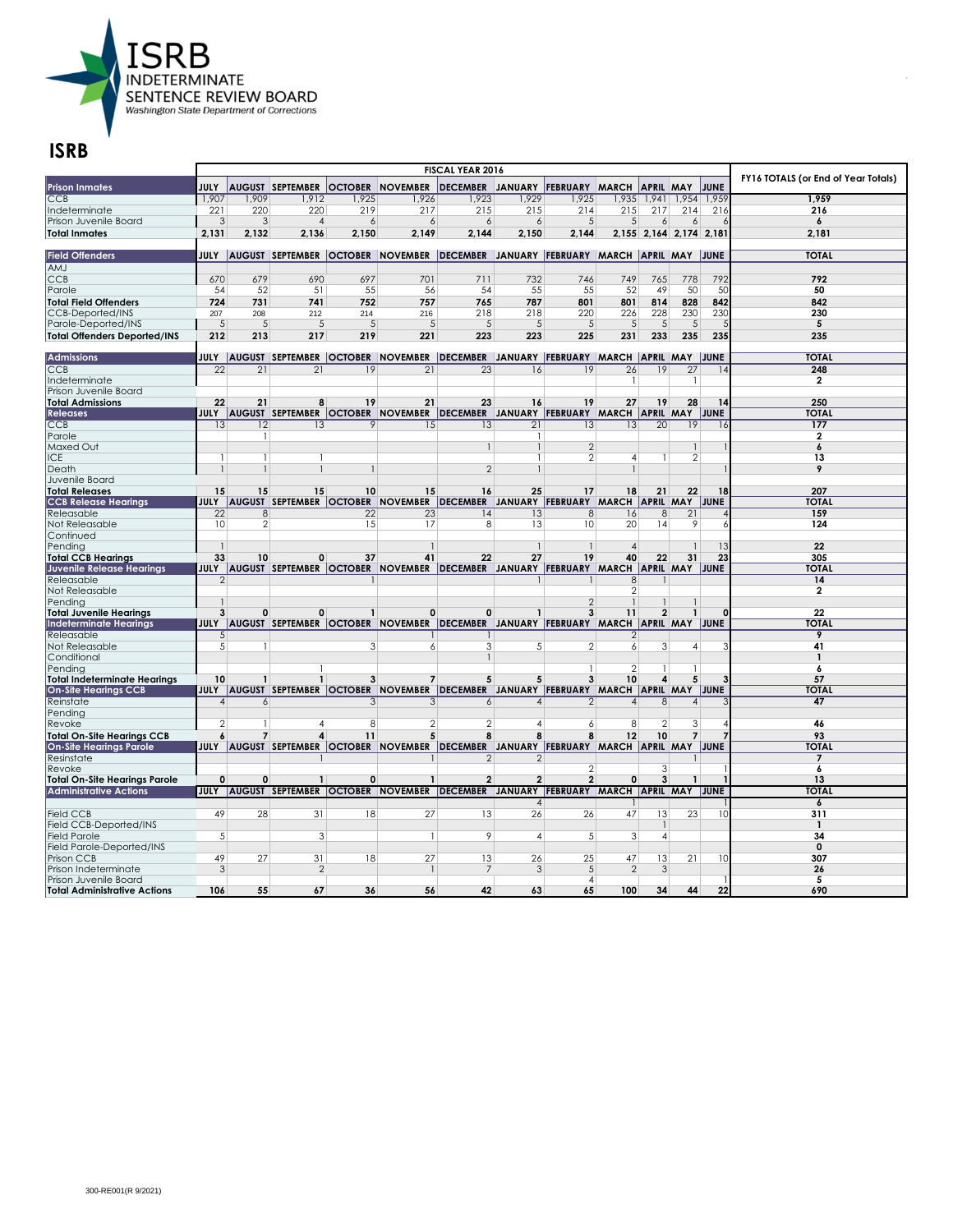

| <b>OCTOBER NOVEMBER</b><br>DECEMBER JANUARY FEBRUARY MARCH<br><b>Prison Inmates</b><br><b>JULY</b><br><b>AUGUST SEPTEMBER</b><br><b>APRIL MAY</b><br>JUNE<br>CCB<br>1,977<br>1,987<br>1,997<br>1,991<br>1,984<br>1,961<br>1,960<br>1,969<br>1,991<br>,995 2,000<br>1,998<br>1,984<br>223<br>225<br>223<br>220<br>220<br>219<br>219<br>212<br>211<br>221<br>218<br>218<br>Indeterminate<br>215<br>69<br>70<br>71<br>69<br>70<br>70<br>71<br>Prison Juvenile Board<br>7<br>69<br>69<br>70<br>70<br>71<br>2.183<br>2,241<br>2.249<br>2,269<br>2.282<br>2.291<br>2.280<br>2.282<br>2,285 2,289 2,287 2,273<br>2.273<br>JULY  AUGUST SEPTEMBER  OCTOBER  NOVEMBER  DECEMBER JANUARY  FEBRUARY  MARCH  APRIL  MAY  JUNE<br><b>TOTAL</b><br>AMJ<br>$\overline{2}$<br>$\overline{2}$<br>$\overline{2}$<br>$\overline{2}$<br>$\overline{2}$<br>$\overline{2}$<br>5<br>5<br><b>CCB</b><br>802<br>803<br>808<br>824<br>829<br>842<br>847<br>853<br>865<br>870<br>888<br>900<br>900<br>Parole<br>50<br>53<br>54<br>50<br>48<br>49<br>48<br>47<br>46<br>44<br>42<br>42<br>42<br>891<br>942<br>942<br><b>Total Field Offenders</b><br>852<br>856<br>862<br>877<br>895<br>900<br>911<br>914<br>930<br>250<br>258<br><b>CCB-Deported/INS</b><br>243<br>244<br>254<br>256<br>263<br>266<br>266<br>232<br>234<br>239<br>241<br>Parole-Deported/INS<br>$\sqrt{5}$<br>$\overline{5}$<br>$\mathbf 0$<br>237<br>234<br>239<br>241<br>243<br>244<br>255<br>254<br>258<br>263<br>266<br>256<br>266<br><b>TOTAL</b><br><b>Admissions</b><br>JULY  AUGUST  SEPTEMBER  OCTOBER  NOVEMBER  DECEMBER  JANUARY  FEBRUARY  MARCH  APRIL  MAY  JUNE<br>249<br>CCB<br>$\overline{18}$<br>$\overline{20}$<br>$\overline{22}$<br>$\overline{28}$<br>$\overline{19}$<br>$\overline{21}$<br>$\overline{13}$<br>$\overline{16}$<br>$\overline{32}$<br>$\overline{20}$<br>$\overline{21}$<br>Indeterminate<br>$\mathbf{1}$<br>Prison Juvenile Board<br><b>Total Admissions</b><br>18<br>20<br>8<br>28<br>20<br>21<br>13<br>16<br>32<br>20<br>21<br>19<br>250<br><b>JULY</b><br>AUGUST SEPTEMBER OCTOBER NOVEMBER DECEMBER JANUARY FEBRUARY MARCH APRIL MAY JUNE<br><b>TOTAL</b><br><b>Releases</b><br>$\overline{30}$<br>13<br>13<br>10<br>25<br>207<br><b>CCB</b><br>17<br>16<br>12<br>21<br>8<br>25<br>17<br>Parole<br>2<br>-1<br>4<br>3<br>Maxed Out<br>$\mathbf{1}$<br>$\overline{1}$<br>8<br>3<br><b>ICE</b><br>3<br>$\mathbf{2}$<br>$\overline{2}$<br>3<br>3<br>3<br>$\overline{2}$<br>30<br>4<br>$\overline{2}$<br>Death<br>4<br>$\mathbf{1}$<br>$\mathbf{1}$<br>$\mathbf{2}$<br>Juvenile Board<br>$\mathbf{1}$<br>1<br>255<br>38<br>23<br>15<br>18<br>18<br>14<br>20<br>18<br>23<br>12<br>28<br>28<br><b>Total Releases</b><br>AUGUST SEPTEMBER OCTOBER NOVEMBER DECEMBER JANUARY FEBRUARY MARCH APRIL MAY JUNE<br><b>TOTAL</b><br><b>CCB Release Hearings</b><br>JULY<br>221<br>12<br>25<br>23<br>27<br>23<br>19<br>14<br>23<br>18<br>19<br> Releasable<br>7<br>11<br>22<br>149<br>Not Releasable<br>8<br>19<br>5<br>14<br>13<br>19<br>16<br>12<br>8<br>11<br>2<br>Continued<br>9<br>$\overline{2}$<br>$\overline{2}$<br>Pending<br>$\mathbf{1}$<br>17<br>34<br>37<br>34<br>32<br>30<br>404<br>24<br>42<br>23<br>25<br>40<br>41<br>32<br><b>Total CCB Hearings</b><br>44<br>AUGUST SEPTEMBER OCTOBER NOVEMBER DECEMBER JANUARY FEBRUARY MARCH APRIL MAY JUNE<br><b>Juvenile Release Hearings</b><br><b>JULY</b><br><b>TOTAL</b><br>7<br>Releasable<br>2<br>2<br>Not Releasable<br>6<br>$\mathbf{1}$<br>$\mathbf{1}$<br>$\mathbf{1}$<br>1<br>-1<br>Pendina<br>$\mathbf{1}$<br>1<br>$\mathbf{1}$<br>$\mathbf{1}$<br>0<br>$\mathbf{1}$<br>2<br>3<br>3<br>$\mathbf{1}$<br>14<br><b>Total Juvenile Hearings</b><br>0<br>$\mathbf{1}$<br>1<br>n<br>DECEMBER JANUARY FEBRUARY MARCH APRIL MAY JUNE<br>JULY   AUGUST   SEPTEMBER   OCTOBER   NOVEMBER<br><b>TOTAI</b><br>Indeterminate Hearings<br>9<br>Releasable<br>2<br>2<br>2<br>$\overline{\phantom{a}}$<br>Not Releasable<br>38<br>$\mathbf{1}$<br>5<br>7<br>$\overline{4}$<br>4<br>6<br>$\frac{3}{2}$<br>4<br>$\overline{3}$<br>$\overline{2}$<br>Conditional<br>8<br>$\overline{2}$<br>5<br>Pending<br>$\overline{2}$<br>$\overline{2}$<br>$\mathbf{Q}$<br>$\mathbf{1}$<br>$\mathbf{0}$<br>5<br>8<br>7<br>10<br>7<br>60<br><b>Total Indeterminate Hearings</b><br>6<br>JULY  AUGUST SEPTEMBER  OCTOBER  NOVEMBER  DECEMBER JANUARY  FEBRUARY  MARCH  APRIL  MAY  JUNE<br><b>TOTAL</b><br>Reinstate<br>66<br>5 <sup>5</sup><br>6<br>3<br>8<br>5<br>6<br>4<br>6<br>4<br>5<br>4<br>Pending<br>$\mathbf{0}$<br>$\overline{2}$<br>12<br>74<br>Revoke<br>8<br>5<br>5<br>5 <sup>1</sup><br>11<br>6<br>7<br>4<br>3<br>16<br>16<br>12<br>14<br>9<br>15<br>11<br>8<br>$\overline{7}$<br>140<br><b>Total On-Site Hearings CCB</b><br>8<br>8<br>16<br>JULY AUGUST SEPTEMBER OCTOBER NOVEMBER DECEMBER JANUARY FEBRUARY MARCH APRIL MAY JUNE<br><b>On-Site Hearings Parole</b><br><b>TOTAL</b><br>0<br>Resinstate<br>2<br>Revoke<br>$\mathbf{1}$<br>$\overline{2}$<br>$\mathbf 0$<br>$\mathbf 0$<br>0<br>$\mathbf{1}$<br>$\mathbf 0$<br>$\mathbf 0$<br>$\mathbf 0$<br>$\mathbf{0}$<br>$\Omega$<br>$\mathbf{0}$<br><b>Total On-Site Hearings Parole</b><br>$\mathbf{1}$<br>$\Omega$<br><b>Administrative Actions</b><br>AUGUST SEPTEMBER OCTOBER NOVEMBER DECEMBER JANUARY FEBRUARY MARCH APRIL MAY JUNE<br><b>TOTAL</b><br><b>JULY</b><br>12<br>3<br>$\mathcal{P}$<br>$\overline{2}$<br>34<br>103<br>38<br>37<br>37<br>42<br>30<br>53<br>22<br>59<br>534<br><b>Field CCB</b><br>44<br>35<br>Field CCB-Deported/INS<br>21<br>10<br>8<br>10<br>9<br>58<br>9<br>$\overline{2}$<br>$\overline{2}$<br>58<br><b>Field Parole</b><br>$\sqrt{5}$<br>$\overline{2}$<br>18<br>3<br>$5\overline{5}$<br>$\overline{4}$<br>1<br>Field Parole-Deported/INS<br>36<br>57<br>43<br>50<br>38<br>45<br>269<br>102<br>38<br>$\overline{2}$<br>59<br>34<br>$\overline{1}$<br>3<br>61<br>20<br>335<br>Prison CCB<br>$\mathbf{1}$<br>14<br>9<br>3<br>$\overline{2}$<br>$\mathbf{2}$<br>59<br>83<br>Prison Indeterminate<br>$\mathbf{1}$<br>$\overline{A}$<br>3<br>59<br>62<br>Prison Juvenile Board |                                     |     |  | <b>FISCAL YEAR 2017</b> |  |  |     |                                     |
|-----------------------------------------------------------------------------------------------------------------------------------------------------------------------------------------------------------------------------------------------------------------------------------------------------------------------------------------------------------------------------------------------------------------------------------------------------------------------------------------------------------------------------------------------------------------------------------------------------------------------------------------------------------------------------------------------------------------------------------------------------------------------------------------------------------------------------------------------------------------------------------------------------------------------------------------------------------------------------------------------------------------------------------------------------------------------------------------------------------------------------------------------------------------------------------------------------------------------------------------------------------------------------------------------------------------------------------------------------------------------------------------------------------------------------------------------------------------------------------------------------------------------------------------------------------------------------------------------------------------------------------------------------------------------------------------------------------------------------------------------------------------------------------------------------------------------------------------------------------------------------------------------------------------------------------------------------------------------------------------------------------------------------------------------------------------------------------------------------------------------------------------------------------------------------------------------------------------------------------------------------------------------------------------------------------------------------------------------------------------------------------------------------------------------------------------------------------------------------------------------------------------------------------------------------------------------------------------------------------------------------------------------------------------------------------------------------------------------------------------------------------------------------------------------------------------------------------------------------------------------------------------------------------------------------------------------------------------------------------------------------------------------------------------------------------------------------------------------------------------------------------------------------------------------------------------------------------------------------------------------------------------------------------------------------------------------------------------------------------------------------------------------------------------------------------------------------------------------------------------------------------------------------------------------------------------------------------------------------------------------------------------------------------------------------------------------------------------------------------------------------------------------------------------------------------------------------------------------------------------------------------------------------------------------------------------------------------------------------------------------------------------------------------------------------------------------------------------------------------------------------------------------------------------------------------------------------------------------------------------------------------------------------------------------------------------------------------------------------------------------------------------------------------------------------------------------------------------------------------------------------------------------------------------------------------------------------------------------------------------------------------------------------------------------------------------------------------------------------------------------------------------------------------------------------------------------------------------------------------------------------------------------------------------------------------------------------------------------------------------------------------------------------------------------------------------------------------------------------------------------------------------------------------------------------------------------------------------------------------------------------------------------------------------------------------------------------------------------------------------------------------------------------------------------------------------------------------------------------------------------------------------------------------------------------------------------------------------------------------------------------------------------------------------------------------------------------------------------------------------------------------------------------------------------------------------------------------------------------------------------------------------------------------------------------------------------------------------------------------------------------------------------------------------------------------------------------------|-------------------------------------|-----|--|-------------------------|--|--|-----|-------------------------------------|
|                                                                                                                                                                                                                                                                                                                                                                                                                                                                                                                                                                                                                                                                                                                                                                                                                                                                                                                                                                                                                                                                                                                                                                                                                                                                                                                                                                                                                                                                                                                                                                                                                                                                                                                                                                                                                                                                                                                                                                                                                                                                                                                                                                                                                                                                                                                                                                                                                                                                                                                                                                                                                                                                                                                                                                                                                                                                                                                                                                                                                                                                                                                                                                                                                                                                                                                                                                                                                                                                                                                                                                                                                                                                                                                                                                                                                                                                                                                                                                                                                                                                                                                                                                                                                                                                                                                                                                                                                                                                                                                                                                                                                                                                                                                                                                                                                                                                                                                                                                                                                                                                                                                                                                                                                                                                                                                                                                                                                                                                                                                                                                                                                                                                                                                                                                                                                                                                                                                                                                                                                                                                                   |                                     |     |  |                         |  |  |     | FY17 TOTALS (or End of Year Totals) |
|                                                                                                                                                                                                                                                                                                                                                                                                                                                                                                                                                                                                                                                                                                                                                                                                                                                                                                                                                                                                                                                                                                                                                                                                                                                                                                                                                                                                                                                                                                                                                                                                                                                                                                                                                                                                                                                                                                                                                                                                                                                                                                                                                                                                                                                                                                                                                                                                                                                                                                                                                                                                                                                                                                                                                                                                                                                                                                                                                                                                                                                                                                                                                                                                                                                                                                                                                                                                                                                                                                                                                                                                                                                                                                                                                                                                                                                                                                                                                                                                                                                                                                                                                                                                                                                                                                                                                                                                                                                                                                                                                                                                                                                                                                                                                                                                                                                                                                                                                                                                                                                                                                                                                                                                                                                                                                                                                                                                                                                                                                                                                                                                                                                                                                                                                                                                                                                                                                                                                                                                                                                                                   |                                     |     |  |                         |  |  |     |                                     |
|                                                                                                                                                                                                                                                                                                                                                                                                                                                                                                                                                                                                                                                                                                                                                                                                                                                                                                                                                                                                                                                                                                                                                                                                                                                                                                                                                                                                                                                                                                                                                                                                                                                                                                                                                                                                                                                                                                                                                                                                                                                                                                                                                                                                                                                                                                                                                                                                                                                                                                                                                                                                                                                                                                                                                                                                                                                                                                                                                                                                                                                                                                                                                                                                                                                                                                                                                                                                                                                                                                                                                                                                                                                                                                                                                                                                                                                                                                                                                                                                                                                                                                                                                                                                                                                                                                                                                                                                                                                                                                                                                                                                                                                                                                                                                                                                                                                                                                                                                                                                                                                                                                                                                                                                                                                                                                                                                                                                                                                                                                                                                                                                                                                                                                                                                                                                                                                                                                                                                                                                                                                                                   |                                     |     |  |                         |  |  |     |                                     |
|                                                                                                                                                                                                                                                                                                                                                                                                                                                                                                                                                                                                                                                                                                                                                                                                                                                                                                                                                                                                                                                                                                                                                                                                                                                                                                                                                                                                                                                                                                                                                                                                                                                                                                                                                                                                                                                                                                                                                                                                                                                                                                                                                                                                                                                                                                                                                                                                                                                                                                                                                                                                                                                                                                                                                                                                                                                                                                                                                                                                                                                                                                                                                                                                                                                                                                                                                                                                                                                                                                                                                                                                                                                                                                                                                                                                                                                                                                                                                                                                                                                                                                                                                                                                                                                                                                                                                                                                                                                                                                                                                                                                                                                                                                                                                                                                                                                                                                                                                                                                                                                                                                                                                                                                                                                                                                                                                                                                                                                                                                                                                                                                                                                                                                                                                                                                                                                                                                                                                                                                                                                                                   |                                     |     |  |                         |  |  |     |                                     |
|                                                                                                                                                                                                                                                                                                                                                                                                                                                                                                                                                                                                                                                                                                                                                                                                                                                                                                                                                                                                                                                                                                                                                                                                                                                                                                                                                                                                                                                                                                                                                                                                                                                                                                                                                                                                                                                                                                                                                                                                                                                                                                                                                                                                                                                                                                                                                                                                                                                                                                                                                                                                                                                                                                                                                                                                                                                                                                                                                                                                                                                                                                                                                                                                                                                                                                                                                                                                                                                                                                                                                                                                                                                                                                                                                                                                                                                                                                                                                                                                                                                                                                                                                                                                                                                                                                                                                                                                                                                                                                                                                                                                                                                                                                                                                                                                                                                                                                                                                                                                                                                                                                                                                                                                                                                                                                                                                                                                                                                                                                                                                                                                                                                                                                                                                                                                                                                                                                                                                                                                                                                                                   | Total Inmates                       |     |  |                         |  |  |     |                                     |
|                                                                                                                                                                                                                                                                                                                                                                                                                                                                                                                                                                                                                                                                                                                                                                                                                                                                                                                                                                                                                                                                                                                                                                                                                                                                                                                                                                                                                                                                                                                                                                                                                                                                                                                                                                                                                                                                                                                                                                                                                                                                                                                                                                                                                                                                                                                                                                                                                                                                                                                                                                                                                                                                                                                                                                                                                                                                                                                                                                                                                                                                                                                                                                                                                                                                                                                                                                                                                                                                                                                                                                                                                                                                                                                                                                                                                                                                                                                                                                                                                                                                                                                                                                                                                                                                                                                                                                                                                                                                                                                                                                                                                                                                                                                                                                                                                                                                                                                                                                                                                                                                                                                                                                                                                                                                                                                                                                                                                                                                                                                                                                                                                                                                                                                                                                                                                                                                                                                                                                                                                                                                                   |                                     |     |  |                         |  |  |     |                                     |
|                                                                                                                                                                                                                                                                                                                                                                                                                                                                                                                                                                                                                                                                                                                                                                                                                                                                                                                                                                                                                                                                                                                                                                                                                                                                                                                                                                                                                                                                                                                                                                                                                                                                                                                                                                                                                                                                                                                                                                                                                                                                                                                                                                                                                                                                                                                                                                                                                                                                                                                                                                                                                                                                                                                                                                                                                                                                                                                                                                                                                                                                                                                                                                                                                                                                                                                                                                                                                                                                                                                                                                                                                                                                                                                                                                                                                                                                                                                                                                                                                                                                                                                                                                                                                                                                                                                                                                                                                                                                                                                                                                                                                                                                                                                                                                                                                                                                                                                                                                                                                                                                                                                                                                                                                                                                                                                                                                                                                                                                                                                                                                                                                                                                                                                                                                                                                                                                                                                                                                                                                                                                                   | <b>Field Offenders</b>              |     |  |                         |  |  |     |                                     |
|                                                                                                                                                                                                                                                                                                                                                                                                                                                                                                                                                                                                                                                                                                                                                                                                                                                                                                                                                                                                                                                                                                                                                                                                                                                                                                                                                                                                                                                                                                                                                                                                                                                                                                                                                                                                                                                                                                                                                                                                                                                                                                                                                                                                                                                                                                                                                                                                                                                                                                                                                                                                                                                                                                                                                                                                                                                                                                                                                                                                                                                                                                                                                                                                                                                                                                                                                                                                                                                                                                                                                                                                                                                                                                                                                                                                                                                                                                                                                                                                                                                                                                                                                                                                                                                                                                                                                                                                                                                                                                                                                                                                                                                                                                                                                                                                                                                                                                                                                                                                                                                                                                                                                                                                                                                                                                                                                                                                                                                                                                                                                                                                                                                                                                                                                                                                                                                                                                                                                                                                                                                                                   |                                     |     |  |                         |  |  |     |                                     |
|                                                                                                                                                                                                                                                                                                                                                                                                                                                                                                                                                                                                                                                                                                                                                                                                                                                                                                                                                                                                                                                                                                                                                                                                                                                                                                                                                                                                                                                                                                                                                                                                                                                                                                                                                                                                                                                                                                                                                                                                                                                                                                                                                                                                                                                                                                                                                                                                                                                                                                                                                                                                                                                                                                                                                                                                                                                                                                                                                                                                                                                                                                                                                                                                                                                                                                                                                                                                                                                                                                                                                                                                                                                                                                                                                                                                                                                                                                                                                                                                                                                                                                                                                                                                                                                                                                                                                                                                                                                                                                                                                                                                                                                                                                                                                                                                                                                                                                                                                                                                                                                                                                                                                                                                                                                                                                                                                                                                                                                                                                                                                                                                                                                                                                                                                                                                                                                                                                                                                                                                                                                                                   |                                     |     |  |                         |  |  |     |                                     |
|                                                                                                                                                                                                                                                                                                                                                                                                                                                                                                                                                                                                                                                                                                                                                                                                                                                                                                                                                                                                                                                                                                                                                                                                                                                                                                                                                                                                                                                                                                                                                                                                                                                                                                                                                                                                                                                                                                                                                                                                                                                                                                                                                                                                                                                                                                                                                                                                                                                                                                                                                                                                                                                                                                                                                                                                                                                                                                                                                                                                                                                                                                                                                                                                                                                                                                                                                                                                                                                                                                                                                                                                                                                                                                                                                                                                                                                                                                                                                                                                                                                                                                                                                                                                                                                                                                                                                                                                                                                                                                                                                                                                                                                                                                                                                                                                                                                                                                                                                                                                                                                                                                                                                                                                                                                                                                                                                                                                                                                                                                                                                                                                                                                                                                                                                                                                                                                                                                                                                                                                                                                                                   |                                     |     |  |                         |  |  |     |                                     |
|                                                                                                                                                                                                                                                                                                                                                                                                                                                                                                                                                                                                                                                                                                                                                                                                                                                                                                                                                                                                                                                                                                                                                                                                                                                                                                                                                                                                                                                                                                                                                                                                                                                                                                                                                                                                                                                                                                                                                                                                                                                                                                                                                                                                                                                                                                                                                                                                                                                                                                                                                                                                                                                                                                                                                                                                                                                                                                                                                                                                                                                                                                                                                                                                                                                                                                                                                                                                                                                                                                                                                                                                                                                                                                                                                                                                                                                                                                                                                                                                                                                                                                                                                                                                                                                                                                                                                                                                                                                                                                                                                                                                                                                                                                                                                                                                                                                                                                                                                                                                                                                                                                                                                                                                                                                                                                                                                                                                                                                                                                                                                                                                                                                                                                                                                                                                                                                                                                                                                                                                                                                                                   |                                     |     |  |                         |  |  |     |                                     |
|                                                                                                                                                                                                                                                                                                                                                                                                                                                                                                                                                                                                                                                                                                                                                                                                                                                                                                                                                                                                                                                                                                                                                                                                                                                                                                                                                                                                                                                                                                                                                                                                                                                                                                                                                                                                                                                                                                                                                                                                                                                                                                                                                                                                                                                                                                                                                                                                                                                                                                                                                                                                                                                                                                                                                                                                                                                                                                                                                                                                                                                                                                                                                                                                                                                                                                                                                                                                                                                                                                                                                                                                                                                                                                                                                                                                                                                                                                                                                                                                                                                                                                                                                                                                                                                                                                                                                                                                                                                                                                                                                                                                                                                                                                                                                                                                                                                                                                                                                                                                                                                                                                                                                                                                                                                                                                                                                                                                                                                                                                                                                                                                                                                                                                                                                                                                                                                                                                                                                                                                                                                                                   |                                     |     |  |                         |  |  |     |                                     |
|                                                                                                                                                                                                                                                                                                                                                                                                                                                                                                                                                                                                                                                                                                                                                                                                                                                                                                                                                                                                                                                                                                                                                                                                                                                                                                                                                                                                                                                                                                                                                                                                                                                                                                                                                                                                                                                                                                                                                                                                                                                                                                                                                                                                                                                                                                                                                                                                                                                                                                                                                                                                                                                                                                                                                                                                                                                                                                                                                                                                                                                                                                                                                                                                                                                                                                                                                                                                                                                                                                                                                                                                                                                                                                                                                                                                                                                                                                                                                                                                                                                                                                                                                                                                                                                                                                                                                                                                                                                                                                                                                                                                                                                                                                                                                                                                                                                                                                                                                                                                                                                                                                                                                                                                                                                                                                                                                                                                                                                                                                                                                                                                                                                                                                                                                                                                                                                                                                                                                                                                                                                                                   |                                     |     |  |                         |  |  |     |                                     |
|                                                                                                                                                                                                                                                                                                                                                                                                                                                                                                                                                                                                                                                                                                                                                                                                                                                                                                                                                                                                                                                                                                                                                                                                                                                                                                                                                                                                                                                                                                                                                                                                                                                                                                                                                                                                                                                                                                                                                                                                                                                                                                                                                                                                                                                                                                                                                                                                                                                                                                                                                                                                                                                                                                                                                                                                                                                                                                                                                                                                                                                                                                                                                                                                                                                                                                                                                                                                                                                                                                                                                                                                                                                                                                                                                                                                                                                                                                                                                                                                                                                                                                                                                                                                                                                                                                                                                                                                                                                                                                                                                                                                                                                                                                                                                                                                                                                                                                                                                                                                                                                                                                                                                                                                                                                                                                                                                                                                                                                                                                                                                                                                                                                                                                                                                                                                                                                                                                                                                                                                                                                                                   | <b>Total Offenders Deported/INS</b> |     |  |                         |  |  |     |                                     |
|                                                                                                                                                                                                                                                                                                                                                                                                                                                                                                                                                                                                                                                                                                                                                                                                                                                                                                                                                                                                                                                                                                                                                                                                                                                                                                                                                                                                                                                                                                                                                                                                                                                                                                                                                                                                                                                                                                                                                                                                                                                                                                                                                                                                                                                                                                                                                                                                                                                                                                                                                                                                                                                                                                                                                                                                                                                                                                                                                                                                                                                                                                                                                                                                                                                                                                                                                                                                                                                                                                                                                                                                                                                                                                                                                                                                                                                                                                                                                                                                                                                                                                                                                                                                                                                                                                                                                                                                                                                                                                                                                                                                                                                                                                                                                                                                                                                                                                                                                                                                                                                                                                                                                                                                                                                                                                                                                                                                                                                                                                                                                                                                                                                                                                                                                                                                                                                                                                                                                                                                                                                                                   |                                     |     |  |                         |  |  |     |                                     |
|                                                                                                                                                                                                                                                                                                                                                                                                                                                                                                                                                                                                                                                                                                                                                                                                                                                                                                                                                                                                                                                                                                                                                                                                                                                                                                                                                                                                                                                                                                                                                                                                                                                                                                                                                                                                                                                                                                                                                                                                                                                                                                                                                                                                                                                                                                                                                                                                                                                                                                                                                                                                                                                                                                                                                                                                                                                                                                                                                                                                                                                                                                                                                                                                                                                                                                                                                                                                                                                                                                                                                                                                                                                                                                                                                                                                                                                                                                                                                                                                                                                                                                                                                                                                                                                                                                                                                                                                                                                                                                                                                                                                                                                                                                                                                                                                                                                                                                                                                                                                                                                                                                                                                                                                                                                                                                                                                                                                                                                                                                                                                                                                                                                                                                                                                                                                                                                                                                                                                                                                                                                                                   |                                     |     |  |                         |  |  |     |                                     |
|                                                                                                                                                                                                                                                                                                                                                                                                                                                                                                                                                                                                                                                                                                                                                                                                                                                                                                                                                                                                                                                                                                                                                                                                                                                                                                                                                                                                                                                                                                                                                                                                                                                                                                                                                                                                                                                                                                                                                                                                                                                                                                                                                                                                                                                                                                                                                                                                                                                                                                                                                                                                                                                                                                                                                                                                                                                                                                                                                                                                                                                                                                                                                                                                                                                                                                                                                                                                                                                                                                                                                                                                                                                                                                                                                                                                                                                                                                                                                                                                                                                                                                                                                                                                                                                                                                                                                                                                                                                                                                                                                                                                                                                                                                                                                                                                                                                                                                                                                                                                                                                                                                                                                                                                                                                                                                                                                                                                                                                                                                                                                                                                                                                                                                                                                                                                                                                                                                                                                                                                                                                                                   |                                     |     |  |                         |  |  |     |                                     |
|                                                                                                                                                                                                                                                                                                                                                                                                                                                                                                                                                                                                                                                                                                                                                                                                                                                                                                                                                                                                                                                                                                                                                                                                                                                                                                                                                                                                                                                                                                                                                                                                                                                                                                                                                                                                                                                                                                                                                                                                                                                                                                                                                                                                                                                                                                                                                                                                                                                                                                                                                                                                                                                                                                                                                                                                                                                                                                                                                                                                                                                                                                                                                                                                                                                                                                                                                                                                                                                                                                                                                                                                                                                                                                                                                                                                                                                                                                                                                                                                                                                                                                                                                                                                                                                                                                                                                                                                                                                                                                                                                                                                                                                                                                                                                                                                                                                                                                                                                                                                                                                                                                                                                                                                                                                                                                                                                                                                                                                                                                                                                                                                                                                                                                                                                                                                                                                                                                                                                                                                                                                                                   |                                     |     |  |                         |  |  |     |                                     |
|                                                                                                                                                                                                                                                                                                                                                                                                                                                                                                                                                                                                                                                                                                                                                                                                                                                                                                                                                                                                                                                                                                                                                                                                                                                                                                                                                                                                                                                                                                                                                                                                                                                                                                                                                                                                                                                                                                                                                                                                                                                                                                                                                                                                                                                                                                                                                                                                                                                                                                                                                                                                                                                                                                                                                                                                                                                                                                                                                                                                                                                                                                                                                                                                                                                                                                                                                                                                                                                                                                                                                                                                                                                                                                                                                                                                                                                                                                                                                                                                                                                                                                                                                                                                                                                                                                                                                                                                                                                                                                                                                                                                                                                                                                                                                                                                                                                                                                                                                                                                                                                                                                                                                                                                                                                                                                                                                                                                                                                                                                                                                                                                                                                                                                                                                                                                                                                                                                                                                                                                                                                                                   |                                     |     |  |                         |  |  |     |                                     |
|                                                                                                                                                                                                                                                                                                                                                                                                                                                                                                                                                                                                                                                                                                                                                                                                                                                                                                                                                                                                                                                                                                                                                                                                                                                                                                                                                                                                                                                                                                                                                                                                                                                                                                                                                                                                                                                                                                                                                                                                                                                                                                                                                                                                                                                                                                                                                                                                                                                                                                                                                                                                                                                                                                                                                                                                                                                                                                                                                                                                                                                                                                                                                                                                                                                                                                                                                                                                                                                                                                                                                                                                                                                                                                                                                                                                                                                                                                                                                                                                                                                                                                                                                                                                                                                                                                                                                                                                                                                                                                                                                                                                                                                                                                                                                                                                                                                                                                                                                                                                                                                                                                                                                                                                                                                                                                                                                                                                                                                                                                                                                                                                                                                                                                                                                                                                                                                                                                                                                                                                                                                                                   |                                     |     |  |                         |  |  |     |                                     |
|                                                                                                                                                                                                                                                                                                                                                                                                                                                                                                                                                                                                                                                                                                                                                                                                                                                                                                                                                                                                                                                                                                                                                                                                                                                                                                                                                                                                                                                                                                                                                                                                                                                                                                                                                                                                                                                                                                                                                                                                                                                                                                                                                                                                                                                                                                                                                                                                                                                                                                                                                                                                                                                                                                                                                                                                                                                                                                                                                                                                                                                                                                                                                                                                                                                                                                                                                                                                                                                                                                                                                                                                                                                                                                                                                                                                                                                                                                                                                                                                                                                                                                                                                                                                                                                                                                                                                                                                                                                                                                                                                                                                                                                                                                                                                                                                                                                                                                                                                                                                                                                                                                                                                                                                                                                                                                                                                                                                                                                                                                                                                                                                                                                                                                                                                                                                                                                                                                                                                                                                                                                                                   |                                     |     |  |                         |  |  |     |                                     |
|                                                                                                                                                                                                                                                                                                                                                                                                                                                                                                                                                                                                                                                                                                                                                                                                                                                                                                                                                                                                                                                                                                                                                                                                                                                                                                                                                                                                                                                                                                                                                                                                                                                                                                                                                                                                                                                                                                                                                                                                                                                                                                                                                                                                                                                                                                                                                                                                                                                                                                                                                                                                                                                                                                                                                                                                                                                                                                                                                                                                                                                                                                                                                                                                                                                                                                                                                                                                                                                                                                                                                                                                                                                                                                                                                                                                                                                                                                                                                                                                                                                                                                                                                                                                                                                                                                                                                                                                                                                                                                                                                                                                                                                                                                                                                                                                                                                                                                                                                                                                                                                                                                                                                                                                                                                                                                                                                                                                                                                                                                                                                                                                                                                                                                                                                                                                                                                                                                                                                                                                                                                                                   |                                     |     |  |                         |  |  |     |                                     |
|                                                                                                                                                                                                                                                                                                                                                                                                                                                                                                                                                                                                                                                                                                                                                                                                                                                                                                                                                                                                                                                                                                                                                                                                                                                                                                                                                                                                                                                                                                                                                                                                                                                                                                                                                                                                                                                                                                                                                                                                                                                                                                                                                                                                                                                                                                                                                                                                                                                                                                                                                                                                                                                                                                                                                                                                                                                                                                                                                                                                                                                                                                                                                                                                                                                                                                                                                                                                                                                                                                                                                                                                                                                                                                                                                                                                                                                                                                                                                                                                                                                                                                                                                                                                                                                                                                                                                                                                                                                                                                                                                                                                                                                                                                                                                                                                                                                                                                                                                                                                                                                                                                                                                                                                                                                                                                                                                                                                                                                                                                                                                                                                                                                                                                                                                                                                                                                                                                                                                                                                                                                                                   |                                     |     |  |                         |  |  |     |                                     |
|                                                                                                                                                                                                                                                                                                                                                                                                                                                                                                                                                                                                                                                                                                                                                                                                                                                                                                                                                                                                                                                                                                                                                                                                                                                                                                                                                                                                                                                                                                                                                                                                                                                                                                                                                                                                                                                                                                                                                                                                                                                                                                                                                                                                                                                                                                                                                                                                                                                                                                                                                                                                                                                                                                                                                                                                                                                                                                                                                                                                                                                                                                                                                                                                                                                                                                                                                                                                                                                                                                                                                                                                                                                                                                                                                                                                                                                                                                                                                                                                                                                                                                                                                                                                                                                                                                                                                                                                                                                                                                                                                                                                                                                                                                                                                                                                                                                                                                                                                                                                                                                                                                                                                                                                                                                                                                                                                                                                                                                                                                                                                                                                                                                                                                                                                                                                                                                                                                                                                                                                                                                                                   |                                     |     |  |                         |  |  |     |                                     |
|                                                                                                                                                                                                                                                                                                                                                                                                                                                                                                                                                                                                                                                                                                                                                                                                                                                                                                                                                                                                                                                                                                                                                                                                                                                                                                                                                                                                                                                                                                                                                                                                                                                                                                                                                                                                                                                                                                                                                                                                                                                                                                                                                                                                                                                                                                                                                                                                                                                                                                                                                                                                                                                                                                                                                                                                                                                                                                                                                                                                                                                                                                                                                                                                                                                                                                                                                                                                                                                                                                                                                                                                                                                                                                                                                                                                                                                                                                                                                                                                                                                                                                                                                                                                                                                                                                                                                                                                                                                                                                                                                                                                                                                                                                                                                                                                                                                                                                                                                                                                                                                                                                                                                                                                                                                                                                                                                                                                                                                                                                                                                                                                                                                                                                                                                                                                                                                                                                                                                                                                                                                                                   |                                     |     |  |                         |  |  |     |                                     |
|                                                                                                                                                                                                                                                                                                                                                                                                                                                                                                                                                                                                                                                                                                                                                                                                                                                                                                                                                                                                                                                                                                                                                                                                                                                                                                                                                                                                                                                                                                                                                                                                                                                                                                                                                                                                                                                                                                                                                                                                                                                                                                                                                                                                                                                                                                                                                                                                                                                                                                                                                                                                                                                                                                                                                                                                                                                                                                                                                                                                                                                                                                                                                                                                                                                                                                                                                                                                                                                                                                                                                                                                                                                                                                                                                                                                                                                                                                                                                                                                                                                                                                                                                                                                                                                                                                                                                                                                                                                                                                                                                                                                                                                                                                                                                                                                                                                                                                                                                                                                                                                                                                                                                                                                                                                                                                                                                                                                                                                                                                                                                                                                                                                                                                                                                                                                                                                                                                                                                                                                                                                                                   |                                     |     |  |                         |  |  |     |                                     |
|                                                                                                                                                                                                                                                                                                                                                                                                                                                                                                                                                                                                                                                                                                                                                                                                                                                                                                                                                                                                                                                                                                                                                                                                                                                                                                                                                                                                                                                                                                                                                                                                                                                                                                                                                                                                                                                                                                                                                                                                                                                                                                                                                                                                                                                                                                                                                                                                                                                                                                                                                                                                                                                                                                                                                                                                                                                                                                                                                                                                                                                                                                                                                                                                                                                                                                                                                                                                                                                                                                                                                                                                                                                                                                                                                                                                                                                                                                                                                                                                                                                                                                                                                                                                                                                                                                                                                                                                                                                                                                                                                                                                                                                                                                                                                                                                                                                                                                                                                                                                                                                                                                                                                                                                                                                                                                                                                                                                                                                                                                                                                                                                                                                                                                                                                                                                                                                                                                                                                                                                                                                                                   |                                     |     |  |                         |  |  |     |                                     |
|                                                                                                                                                                                                                                                                                                                                                                                                                                                                                                                                                                                                                                                                                                                                                                                                                                                                                                                                                                                                                                                                                                                                                                                                                                                                                                                                                                                                                                                                                                                                                                                                                                                                                                                                                                                                                                                                                                                                                                                                                                                                                                                                                                                                                                                                                                                                                                                                                                                                                                                                                                                                                                                                                                                                                                                                                                                                                                                                                                                                                                                                                                                                                                                                                                                                                                                                                                                                                                                                                                                                                                                                                                                                                                                                                                                                                                                                                                                                                                                                                                                                                                                                                                                                                                                                                                                                                                                                                                                                                                                                                                                                                                                                                                                                                                                                                                                                                                                                                                                                                                                                                                                                                                                                                                                                                                                                                                                                                                                                                                                                                                                                                                                                                                                                                                                                                                                                                                                                                                                                                                                                                   |                                     |     |  |                         |  |  |     |                                     |
|                                                                                                                                                                                                                                                                                                                                                                                                                                                                                                                                                                                                                                                                                                                                                                                                                                                                                                                                                                                                                                                                                                                                                                                                                                                                                                                                                                                                                                                                                                                                                                                                                                                                                                                                                                                                                                                                                                                                                                                                                                                                                                                                                                                                                                                                                                                                                                                                                                                                                                                                                                                                                                                                                                                                                                                                                                                                                                                                                                                                                                                                                                                                                                                                                                                                                                                                                                                                                                                                                                                                                                                                                                                                                                                                                                                                                                                                                                                                                                                                                                                                                                                                                                                                                                                                                                                                                                                                                                                                                                                                                                                                                                                                                                                                                                                                                                                                                                                                                                                                                                                                                                                                                                                                                                                                                                                                                                                                                                                                                                                                                                                                                                                                                                                                                                                                                                                                                                                                                                                                                                                                                   |                                     |     |  |                         |  |  |     |                                     |
|                                                                                                                                                                                                                                                                                                                                                                                                                                                                                                                                                                                                                                                                                                                                                                                                                                                                                                                                                                                                                                                                                                                                                                                                                                                                                                                                                                                                                                                                                                                                                                                                                                                                                                                                                                                                                                                                                                                                                                                                                                                                                                                                                                                                                                                                                                                                                                                                                                                                                                                                                                                                                                                                                                                                                                                                                                                                                                                                                                                                                                                                                                                                                                                                                                                                                                                                                                                                                                                                                                                                                                                                                                                                                                                                                                                                                                                                                                                                                                                                                                                                                                                                                                                                                                                                                                                                                                                                                                                                                                                                                                                                                                                                                                                                                                                                                                                                                                                                                                                                                                                                                                                                                                                                                                                                                                                                                                                                                                                                                                                                                                                                                                                                                                                                                                                                                                                                                                                                                                                                                                                                                   |                                     |     |  |                         |  |  |     |                                     |
|                                                                                                                                                                                                                                                                                                                                                                                                                                                                                                                                                                                                                                                                                                                                                                                                                                                                                                                                                                                                                                                                                                                                                                                                                                                                                                                                                                                                                                                                                                                                                                                                                                                                                                                                                                                                                                                                                                                                                                                                                                                                                                                                                                                                                                                                                                                                                                                                                                                                                                                                                                                                                                                                                                                                                                                                                                                                                                                                                                                                                                                                                                                                                                                                                                                                                                                                                                                                                                                                                                                                                                                                                                                                                                                                                                                                                                                                                                                                                                                                                                                                                                                                                                                                                                                                                                                                                                                                                                                                                                                                                                                                                                                                                                                                                                                                                                                                                                                                                                                                                                                                                                                                                                                                                                                                                                                                                                                                                                                                                                                                                                                                                                                                                                                                                                                                                                                                                                                                                                                                                                                                                   |                                     |     |  |                         |  |  |     |                                     |
|                                                                                                                                                                                                                                                                                                                                                                                                                                                                                                                                                                                                                                                                                                                                                                                                                                                                                                                                                                                                                                                                                                                                                                                                                                                                                                                                                                                                                                                                                                                                                                                                                                                                                                                                                                                                                                                                                                                                                                                                                                                                                                                                                                                                                                                                                                                                                                                                                                                                                                                                                                                                                                                                                                                                                                                                                                                                                                                                                                                                                                                                                                                                                                                                                                                                                                                                                                                                                                                                                                                                                                                                                                                                                                                                                                                                                                                                                                                                                                                                                                                                                                                                                                                                                                                                                                                                                                                                                                                                                                                                                                                                                                                                                                                                                                                                                                                                                                                                                                                                                                                                                                                                                                                                                                                                                                                                                                                                                                                                                                                                                                                                                                                                                                                                                                                                                                                                                                                                                                                                                                                                                   |                                     |     |  |                         |  |  |     |                                     |
|                                                                                                                                                                                                                                                                                                                                                                                                                                                                                                                                                                                                                                                                                                                                                                                                                                                                                                                                                                                                                                                                                                                                                                                                                                                                                                                                                                                                                                                                                                                                                                                                                                                                                                                                                                                                                                                                                                                                                                                                                                                                                                                                                                                                                                                                                                                                                                                                                                                                                                                                                                                                                                                                                                                                                                                                                                                                                                                                                                                                                                                                                                                                                                                                                                                                                                                                                                                                                                                                                                                                                                                                                                                                                                                                                                                                                                                                                                                                                                                                                                                                                                                                                                                                                                                                                                                                                                                                                                                                                                                                                                                                                                                                                                                                                                                                                                                                                                                                                                                                                                                                                                                                                                                                                                                                                                                                                                                                                                                                                                                                                                                                                                                                                                                                                                                                                                                                                                                                                                                                                                                                                   |                                     |     |  |                         |  |  |     |                                     |
|                                                                                                                                                                                                                                                                                                                                                                                                                                                                                                                                                                                                                                                                                                                                                                                                                                                                                                                                                                                                                                                                                                                                                                                                                                                                                                                                                                                                                                                                                                                                                                                                                                                                                                                                                                                                                                                                                                                                                                                                                                                                                                                                                                                                                                                                                                                                                                                                                                                                                                                                                                                                                                                                                                                                                                                                                                                                                                                                                                                                                                                                                                                                                                                                                                                                                                                                                                                                                                                                                                                                                                                                                                                                                                                                                                                                                                                                                                                                                                                                                                                                                                                                                                                                                                                                                                                                                                                                                                                                                                                                                                                                                                                                                                                                                                                                                                                                                                                                                                                                                                                                                                                                                                                                                                                                                                                                                                                                                                                                                                                                                                                                                                                                                                                                                                                                                                                                                                                                                                                                                                                                                   |                                     |     |  |                         |  |  |     |                                     |
|                                                                                                                                                                                                                                                                                                                                                                                                                                                                                                                                                                                                                                                                                                                                                                                                                                                                                                                                                                                                                                                                                                                                                                                                                                                                                                                                                                                                                                                                                                                                                                                                                                                                                                                                                                                                                                                                                                                                                                                                                                                                                                                                                                                                                                                                                                                                                                                                                                                                                                                                                                                                                                                                                                                                                                                                                                                                                                                                                                                                                                                                                                                                                                                                                                                                                                                                                                                                                                                                                                                                                                                                                                                                                                                                                                                                                                                                                                                                                                                                                                                                                                                                                                                                                                                                                                                                                                                                                                                                                                                                                                                                                                                                                                                                                                                                                                                                                                                                                                                                                                                                                                                                                                                                                                                                                                                                                                                                                                                                                                                                                                                                                                                                                                                                                                                                                                                                                                                                                                                                                                                                                   |                                     |     |  |                         |  |  |     |                                     |
|                                                                                                                                                                                                                                                                                                                                                                                                                                                                                                                                                                                                                                                                                                                                                                                                                                                                                                                                                                                                                                                                                                                                                                                                                                                                                                                                                                                                                                                                                                                                                                                                                                                                                                                                                                                                                                                                                                                                                                                                                                                                                                                                                                                                                                                                                                                                                                                                                                                                                                                                                                                                                                                                                                                                                                                                                                                                                                                                                                                                                                                                                                                                                                                                                                                                                                                                                                                                                                                                                                                                                                                                                                                                                                                                                                                                                                                                                                                                                                                                                                                                                                                                                                                                                                                                                                                                                                                                                                                                                                                                                                                                                                                                                                                                                                                                                                                                                                                                                                                                                                                                                                                                                                                                                                                                                                                                                                                                                                                                                                                                                                                                                                                                                                                                                                                                                                                                                                                                                                                                                                                                                   |                                     |     |  |                         |  |  |     |                                     |
|                                                                                                                                                                                                                                                                                                                                                                                                                                                                                                                                                                                                                                                                                                                                                                                                                                                                                                                                                                                                                                                                                                                                                                                                                                                                                                                                                                                                                                                                                                                                                                                                                                                                                                                                                                                                                                                                                                                                                                                                                                                                                                                                                                                                                                                                                                                                                                                                                                                                                                                                                                                                                                                                                                                                                                                                                                                                                                                                                                                                                                                                                                                                                                                                                                                                                                                                                                                                                                                                                                                                                                                                                                                                                                                                                                                                                                                                                                                                                                                                                                                                                                                                                                                                                                                                                                                                                                                                                                                                                                                                                                                                                                                                                                                                                                                                                                                                                                                                                                                                                                                                                                                                                                                                                                                                                                                                                                                                                                                                                                                                                                                                                                                                                                                                                                                                                                                                                                                                                                                                                                                                                   |                                     |     |  |                         |  |  |     |                                     |
|                                                                                                                                                                                                                                                                                                                                                                                                                                                                                                                                                                                                                                                                                                                                                                                                                                                                                                                                                                                                                                                                                                                                                                                                                                                                                                                                                                                                                                                                                                                                                                                                                                                                                                                                                                                                                                                                                                                                                                                                                                                                                                                                                                                                                                                                                                                                                                                                                                                                                                                                                                                                                                                                                                                                                                                                                                                                                                                                                                                                                                                                                                                                                                                                                                                                                                                                                                                                                                                                                                                                                                                                                                                                                                                                                                                                                                                                                                                                                                                                                                                                                                                                                                                                                                                                                                                                                                                                                                                                                                                                                                                                                                                                                                                                                                                                                                                                                                                                                                                                                                                                                                                                                                                                                                                                                                                                                                                                                                                                                                                                                                                                                                                                                                                                                                                                                                                                                                                                                                                                                                                                                   |                                     |     |  |                         |  |  |     |                                     |
|                                                                                                                                                                                                                                                                                                                                                                                                                                                                                                                                                                                                                                                                                                                                                                                                                                                                                                                                                                                                                                                                                                                                                                                                                                                                                                                                                                                                                                                                                                                                                                                                                                                                                                                                                                                                                                                                                                                                                                                                                                                                                                                                                                                                                                                                                                                                                                                                                                                                                                                                                                                                                                                                                                                                                                                                                                                                                                                                                                                                                                                                                                                                                                                                                                                                                                                                                                                                                                                                                                                                                                                                                                                                                                                                                                                                                                                                                                                                                                                                                                                                                                                                                                                                                                                                                                                                                                                                                                                                                                                                                                                                                                                                                                                                                                                                                                                                                                                                                                                                                                                                                                                                                                                                                                                                                                                                                                                                                                                                                                                                                                                                                                                                                                                                                                                                                                                                                                                                                                                                                                                                                   |                                     |     |  |                         |  |  |     |                                     |
|                                                                                                                                                                                                                                                                                                                                                                                                                                                                                                                                                                                                                                                                                                                                                                                                                                                                                                                                                                                                                                                                                                                                                                                                                                                                                                                                                                                                                                                                                                                                                                                                                                                                                                                                                                                                                                                                                                                                                                                                                                                                                                                                                                                                                                                                                                                                                                                                                                                                                                                                                                                                                                                                                                                                                                                                                                                                                                                                                                                                                                                                                                                                                                                                                                                                                                                                                                                                                                                                                                                                                                                                                                                                                                                                                                                                                                                                                                                                                                                                                                                                                                                                                                                                                                                                                                                                                                                                                                                                                                                                                                                                                                                                                                                                                                                                                                                                                                                                                                                                                                                                                                                                                                                                                                                                                                                                                                                                                                                                                                                                                                                                                                                                                                                                                                                                                                                                                                                                                                                                                                                                                   |                                     |     |  |                         |  |  |     |                                     |
|                                                                                                                                                                                                                                                                                                                                                                                                                                                                                                                                                                                                                                                                                                                                                                                                                                                                                                                                                                                                                                                                                                                                                                                                                                                                                                                                                                                                                                                                                                                                                                                                                                                                                                                                                                                                                                                                                                                                                                                                                                                                                                                                                                                                                                                                                                                                                                                                                                                                                                                                                                                                                                                                                                                                                                                                                                                                                                                                                                                                                                                                                                                                                                                                                                                                                                                                                                                                                                                                                                                                                                                                                                                                                                                                                                                                                                                                                                                                                                                                                                                                                                                                                                                                                                                                                                                                                                                                                                                                                                                                                                                                                                                                                                                                                                                                                                                                                                                                                                                                                                                                                                                                                                                                                                                                                                                                                                                                                                                                                                                                                                                                                                                                                                                                                                                                                                                                                                                                                                                                                                                                                   |                                     |     |  |                         |  |  |     |                                     |
|                                                                                                                                                                                                                                                                                                                                                                                                                                                                                                                                                                                                                                                                                                                                                                                                                                                                                                                                                                                                                                                                                                                                                                                                                                                                                                                                                                                                                                                                                                                                                                                                                                                                                                                                                                                                                                                                                                                                                                                                                                                                                                                                                                                                                                                                                                                                                                                                                                                                                                                                                                                                                                                                                                                                                                                                                                                                                                                                                                                                                                                                                                                                                                                                                                                                                                                                                                                                                                                                                                                                                                                                                                                                                                                                                                                                                                                                                                                                                                                                                                                                                                                                                                                                                                                                                                                                                                                                                                                                                                                                                                                                                                                                                                                                                                                                                                                                                                                                                                                                                                                                                                                                                                                                                                                                                                                                                                                                                                                                                                                                                                                                                                                                                                                                                                                                                                                                                                                                                                                                                                                                                   |                                     |     |  |                         |  |  |     |                                     |
|                                                                                                                                                                                                                                                                                                                                                                                                                                                                                                                                                                                                                                                                                                                                                                                                                                                                                                                                                                                                                                                                                                                                                                                                                                                                                                                                                                                                                                                                                                                                                                                                                                                                                                                                                                                                                                                                                                                                                                                                                                                                                                                                                                                                                                                                                                                                                                                                                                                                                                                                                                                                                                                                                                                                                                                                                                                                                                                                                                                                                                                                                                                                                                                                                                                                                                                                                                                                                                                                                                                                                                                                                                                                                                                                                                                                                                                                                                                                                                                                                                                                                                                                                                                                                                                                                                                                                                                                                                                                                                                                                                                                                                                                                                                                                                                                                                                                                                                                                                                                                                                                                                                                                                                                                                                                                                                                                                                                                                                                                                                                                                                                                                                                                                                                                                                                                                                                                                                                                                                                                                                                                   |                                     |     |  |                         |  |  |     |                                     |
|                                                                                                                                                                                                                                                                                                                                                                                                                                                                                                                                                                                                                                                                                                                                                                                                                                                                                                                                                                                                                                                                                                                                                                                                                                                                                                                                                                                                                                                                                                                                                                                                                                                                                                                                                                                                                                                                                                                                                                                                                                                                                                                                                                                                                                                                                                                                                                                                                                                                                                                                                                                                                                                                                                                                                                                                                                                                                                                                                                                                                                                                                                                                                                                                                                                                                                                                                                                                                                                                                                                                                                                                                                                                                                                                                                                                                                                                                                                                                                                                                                                                                                                                                                                                                                                                                                                                                                                                                                                                                                                                                                                                                                                                                                                                                                                                                                                                                                                                                                                                                                                                                                                                                                                                                                                                                                                                                                                                                                                                                                                                                                                                                                                                                                                                                                                                                                                                                                                                                                                                                                                                                   | <b>On-Site Hearings CCB</b>         |     |  |                         |  |  |     |                                     |
|                                                                                                                                                                                                                                                                                                                                                                                                                                                                                                                                                                                                                                                                                                                                                                                                                                                                                                                                                                                                                                                                                                                                                                                                                                                                                                                                                                                                                                                                                                                                                                                                                                                                                                                                                                                                                                                                                                                                                                                                                                                                                                                                                                                                                                                                                                                                                                                                                                                                                                                                                                                                                                                                                                                                                                                                                                                                                                                                                                                                                                                                                                                                                                                                                                                                                                                                                                                                                                                                                                                                                                                                                                                                                                                                                                                                                                                                                                                                                                                                                                                                                                                                                                                                                                                                                                                                                                                                                                                                                                                                                                                                                                                                                                                                                                                                                                                                                                                                                                                                                                                                                                                                                                                                                                                                                                                                                                                                                                                                                                                                                                                                                                                                                                                                                                                                                                                                                                                                                                                                                                                                                   |                                     |     |  |                         |  |  |     |                                     |
|                                                                                                                                                                                                                                                                                                                                                                                                                                                                                                                                                                                                                                                                                                                                                                                                                                                                                                                                                                                                                                                                                                                                                                                                                                                                                                                                                                                                                                                                                                                                                                                                                                                                                                                                                                                                                                                                                                                                                                                                                                                                                                                                                                                                                                                                                                                                                                                                                                                                                                                                                                                                                                                                                                                                                                                                                                                                                                                                                                                                                                                                                                                                                                                                                                                                                                                                                                                                                                                                                                                                                                                                                                                                                                                                                                                                                                                                                                                                                                                                                                                                                                                                                                                                                                                                                                                                                                                                                                                                                                                                                                                                                                                                                                                                                                                                                                                                                                                                                                                                                                                                                                                                                                                                                                                                                                                                                                                                                                                                                                                                                                                                                                                                                                                                                                                                                                                                                                                                                                                                                                                                                   |                                     |     |  |                         |  |  |     |                                     |
|                                                                                                                                                                                                                                                                                                                                                                                                                                                                                                                                                                                                                                                                                                                                                                                                                                                                                                                                                                                                                                                                                                                                                                                                                                                                                                                                                                                                                                                                                                                                                                                                                                                                                                                                                                                                                                                                                                                                                                                                                                                                                                                                                                                                                                                                                                                                                                                                                                                                                                                                                                                                                                                                                                                                                                                                                                                                                                                                                                                                                                                                                                                                                                                                                                                                                                                                                                                                                                                                                                                                                                                                                                                                                                                                                                                                                                                                                                                                                                                                                                                                                                                                                                                                                                                                                                                                                                                                                                                                                                                                                                                                                                                                                                                                                                                                                                                                                                                                                                                                                                                                                                                                                                                                                                                                                                                                                                                                                                                                                                                                                                                                                                                                                                                                                                                                                                                                                                                                                                                                                                                                                   |                                     |     |  |                         |  |  |     |                                     |
|                                                                                                                                                                                                                                                                                                                                                                                                                                                                                                                                                                                                                                                                                                                                                                                                                                                                                                                                                                                                                                                                                                                                                                                                                                                                                                                                                                                                                                                                                                                                                                                                                                                                                                                                                                                                                                                                                                                                                                                                                                                                                                                                                                                                                                                                                                                                                                                                                                                                                                                                                                                                                                                                                                                                                                                                                                                                                                                                                                                                                                                                                                                                                                                                                                                                                                                                                                                                                                                                                                                                                                                                                                                                                                                                                                                                                                                                                                                                                                                                                                                                                                                                                                                                                                                                                                                                                                                                                                                                                                                                                                                                                                                                                                                                                                                                                                                                                                                                                                                                                                                                                                                                                                                                                                                                                                                                                                                                                                                                                                                                                                                                                                                                                                                                                                                                                                                                                                                                                                                                                                                                                   |                                     |     |  |                         |  |  |     |                                     |
|                                                                                                                                                                                                                                                                                                                                                                                                                                                                                                                                                                                                                                                                                                                                                                                                                                                                                                                                                                                                                                                                                                                                                                                                                                                                                                                                                                                                                                                                                                                                                                                                                                                                                                                                                                                                                                                                                                                                                                                                                                                                                                                                                                                                                                                                                                                                                                                                                                                                                                                                                                                                                                                                                                                                                                                                                                                                                                                                                                                                                                                                                                                                                                                                                                                                                                                                                                                                                                                                                                                                                                                                                                                                                                                                                                                                                                                                                                                                                                                                                                                                                                                                                                                                                                                                                                                                                                                                                                                                                                                                                                                                                                                                                                                                                                                                                                                                                                                                                                                                                                                                                                                                                                                                                                                                                                                                                                                                                                                                                                                                                                                                                                                                                                                                                                                                                                                                                                                                                                                                                                                                                   |                                     |     |  |                         |  |  |     |                                     |
|                                                                                                                                                                                                                                                                                                                                                                                                                                                                                                                                                                                                                                                                                                                                                                                                                                                                                                                                                                                                                                                                                                                                                                                                                                                                                                                                                                                                                                                                                                                                                                                                                                                                                                                                                                                                                                                                                                                                                                                                                                                                                                                                                                                                                                                                                                                                                                                                                                                                                                                                                                                                                                                                                                                                                                                                                                                                                                                                                                                                                                                                                                                                                                                                                                                                                                                                                                                                                                                                                                                                                                                                                                                                                                                                                                                                                                                                                                                                                                                                                                                                                                                                                                                                                                                                                                                                                                                                                                                                                                                                                                                                                                                                                                                                                                                                                                                                                                                                                                                                                                                                                                                                                                                                                                                                                                                                                                                                                                                                                                                                                                                                                                                                                                                                                                                                                                                                                                                                                                                                                                                                                   |                                     |     |  |                         |  |  |     |                                     |
|                                                                                                                                                                                                                                                                                                                                                                                                                                                                                                                                                                                                                                                                                                                                                                                                                                                                                                                                                                                                                                                                                                                                                                                                                                                                                                                                                                                                                                                                                                                                                                                                                                                                                                                                                                                                                                                                                                                                                                                                                                                                                                                                                                                                                                                                                                                                                                                                                                                                                                                                                                                                                                                                                                                                                                                                                                                                                                                                                                                                                                                                                                                                                                                                                                                                                                                                                                                                                                                                                                                                                                                                                                                                                                                                                                                                                                                                                                                                                                                                                                                                                                                                                                                                                                                                                                                                                                                                                                                                                                                                                                                                                                                                                                                                                                                                                                                                                                                                                                                                                                                                                                                                                                                                                                                                                                                                                                                                                                                                                                                                                                                                                                                                                                                                                                                                                                                                                                                                                                                                                                                                                   |                                     |     |  |                         |  |  |     |                                     |
|                                                                                                                                                                                                                                                                                                                                                                                                                                                                                                                                                                                                                                                                                                                                                                                                                                                                                                                                                                                                                                                                                                                                                                                                                                                                                                                                                                                                                                                                                                                                                                                                                                                                                                                                                                                                                                                                                                                                                                                                                                                                                                                                                                                                                                                                                                                                                                                                                                                                                                                                                                                                                                                                                                                                                                                                                                                                                                                                                                                                                                                                                                                                                                                                                                                                                                                                                                                                                                                                                                                                                                                                                                                                                                                                                                                                                                                                                                                                                                                                                                                                                                                                                                                                                                                                                                                                                                                                                                                                                                                                                                                                                                                                                                                                                                                                                                                                                                                                                                                                                                                                                                                                                                                                                                                                                                                                                                                                                                                                                                                                                                                                                                                                                                                                                                                                                                                                                                                                                                                                                                                                                   |                                     |     |  |                         |  |  |     |                                     |
|                                                                                                                                                                                                                                                                                                                                                                                                                                                                                                                                                                                                                                                                                                                                                                                                                                                                                                                                                                                                                                                                                                                                                                                                                                                                                                                                                                                                                                                                                                                                                                                                                                                                                                                                                                                                                                                                                                                                                                                                                                                                                                                                                                                                                                                                                                                                                                                                                                                                                                                                                                                                                                                                                                                                                                                                                                                                                                                                                                                                                                                                                                                                                                                                                                                                                                                                                                                                                                                                                                                                                                                                                                                                                                                                                                                                                                                                                                                                                                                                                                                                                                                                                                                                                                                                                                                                                                                                                                                                                                                                                                                                                                                                                                                                                                                                                                                                                                                                                                                                                                                                                                                                                                                                                                                                                                                                                                                                                                                                                                                                                                                                                                                                                                                                                                                                                                                                                                                                                                                                                                                                                   |                                     |     |  |                         |  |  |     |                                     |
|                                                                                                                                                                                                                                                                                                                                                                                                                                                                                                                                                                                                                                                                                                                                                                                                                                                                                                                                                                                                                                                                                                                                                                                                                                                                                                                                                                                                                                                                                                                                                                                                                                                                                                                                                                                                                                                                                                                                                                                                                                                                                                                                                                                                                                                                                                                                                                                                                                                                                                                                                                                                                                                                                                                                                                                                                                                                                                                                                                                                                                                                                                                                                                                                                                                                                                                                                                                                                                                                                                                                                                                                                                                                                                                                                                                                                                                                                                                                                                                                                                                                                                                                                                                                                                                                                                                                                                                                                                                                                                                                                                                                                                                                                                                                                                                                                                                                                                                                                                                                                                                                                                                                                                                                                                                                                                                                                                                                                                                                                                                                                                                                                                                                                                                                                                                                                                                                                                                                                                                                                                                                                   |                                     |     |  |                         |  |  |     |                                     |
|                                                                                                                                                                                                                                                                                                                                                                                                                                                                                                                                                                                                                                                                                                                                                                                                                                                                                                                                                                                                                                                                                                                                                                                                                                                                                                                                                                                                                                                                                                                                                                                                                                                                                                                                                                                                                                                                                                                                                                                                                                                                                                                                                                                                                                                                                                                                                                                                                                                                                                                                                                                                                                                                                                                                                                                                                                                                                                                                                                                                                                                                                                                                                                                                                                                                                                                                                                                                                                                                                                                                                                                                                                                                                                                                                                                                                                                                                                                                                                                                                                                                                                                                                                                                                                                                                                                                                                                                                                                                                                                                                                                                                                                                                                                                                                                                                                                                                                                                                                                                                                                                                                                                                                                                                                                                                                                                                                                                                                                                                                                                                                                                                                                                                                                                                                                                                                                                                                                                                                                                                                                                                   |                                     |     |  |                         |  |  |     |                                     |
|                                                                                                                                                                                                                                                                                                                                                                                                                                                                                                                                                                                                                                                                                                                                                                                                                                                                                                                                                                                                                                                                                                                                                                                                                                                                                                                                                                                                                                                                                                                                                                                                                                                                                                                                                                                                                                                                                                                                                                                                                                                                                                                                                                                                                                                                                                                                                                                                                                                                                                                                                                                                                                                                                                                                                                                                                                                                                                                                                                                                                                                                                                                                                                                                                                                                                                                                                                                                                                                                                                                                                                                                                                                                                                                                                                                                                                                                                                                                                                                                                                                                                                                                                                                                                                                                                                                                                                                                                                                                                                                                                                                                                                                                                                                                                                                                                                                                                                                                                                                                                                                                                                                                                                                                                                                                                                                                                                                                                                                                                                                                                                                                                                                                                                                                                                                                                                                                                                                                                                                                                                                                                   |                                     |     |  |                         |  |  |     |                                     |
|                                                                                                                                                                                                                                                                                                                                                                                                                                                                                                                                                                                                                                                                                                                                                                                                                                                                                                                                                                                                                                                                                                                                                                                                                                                                                                                                                                                                                                                                                                                                                                                                                                                                                                                                                                                                                                                                                                                                                                                                                                                                                                                                                                                                                                                                                                                                                                                                                                                                                                                                                                                                                                                                                                                                                                                                                                                                                                                                                                                                                                                                                                                                                                                                                                                                                                                                                                                                                                                                                                                                                                                                                                                                                                                                                                                                                                                                                                                                                                                                                                                                                                                                                                                                                                                                                                                                                                                                                                                                                                                                                                                                                                                                                                                                                                                                                                                                                                                                                                                                                                                                                                                                                                                                                                                                                                                                                                                                                                                                                                                                                                                                                                                                                                                                                                                                                                                                                                                                                                                                                                                                                   |                                     |     |  |                         |  |  |     |                                     |
|                                                                                                                                                                                                                                                                                                                                                                                                                                                                                                                                                                                                                                                                                                                                                                                                                                                                                                                                                                                                                                                                                                                                                                                                                                                                                                                                                                                                                                                                                                                                                                                                                                                                                                                                                                                                                                                                                                                                                                                                                                                                                                                                                                                                                                                                                                                                                                                                                                                                                                                                                                                                                                                                                                                                                                                                                                                                                                                                                                                                                                                                                                                                                                                                                                                                                                                                                                                                                                                                                                                                                                                                                                                                                                                                                                                                                                                                                                                                                                                                                                                                                                                                                                                                                                                                                                                                                                                                                                                                                                                                                                                                                                                                                                                                                                                                                                                                                                                                                                                                                                                                                                                                                                                                                                                                                                                                                                                                                                                                                                                                                                                                                                                                                                                                                                                                                                                                                                                                                                                                                                                                                   |                                     |     |  |                         |  |  |     |                                     |
|                                                                                                                                                                                                                                                                                                                                                                                                                                                                                                                                                                                                                                                                                                                                                                                                                                                                                                                                                                                                                                                                                                                                                                                                                                                                                                                                                                                                                                                                                                                                                                                                                                                                                                                                                                                                                                                                                                                                                                                                                                                                                                                                                                                                                                                                                                                                                                                                                                                                                                                                                                                                                                                                                                                                                                                                                                                                                                                                                                                                                                                                                                                                                                                                                                                                                                                                                                                                                                                                                                                                                                                                                                                                                                                                                                                                                                                                                                                                                                                                                                                                                                                                                                                                                                                                                                                                                                                                                                                                                                                                                                                                                                                                                                                                                                                                                                                                                                                                                                                                                                                                                                                                                                                                                                                                                                                                                                                                                                                                                                                                                                                                                                                                                                                                                                                                                                                                                                                                                                                                                                                                                   |                                     |     |  |                         |  |  |     |                                     |
|                                                                                                                                                                                                                                                                                                                                                                                                                                                                                                                                                                                                                                                                                                                                                                                                                                                                                                                                                                                                                                                                                                                                                                                                                                                                                                                                                                                                                                                                                                                                                                                                                                                                                                                                                                                                                                                                                                                                                                                                                                                                                                                                                                                                                                                                                                                                                                                                                                                                                                                                                                                                                                                                                                                                                                                                                                                                                                                                                                                                                                                                                                                                                                                                                                                                                                                                                                                                                                                                                                                                                                                                                                                                                                                                                                                                                                                                                                                                                                                                                                                                                                                                                                                                                                                                                                                                                                                                                                                                                                                                                                                                                                                                                                                                                                                                                                                                                                                                                                                                                                                                                                                                                                                                                                                                                                                                                                                                                                                                                                                                                                                                                                                                                                                                                                                                                                                                                                                                                                                                                                                                                   |                                     |     |  |                         |  |  |     |                                     |
| 47<br><b>Total Administrative Actions</b><br>77<br>80<br>76<br>118<br>92<br>111<br>110<br>99<br>132<br>1.411                                                                                                                                                                                                                                                                                                                                                                                                                                                                                                                                                                                                                                                                                                                                                                                                                                                                                                                                                                                                                                                                                                                                                                                                                                                                                                                                                                                                                                                                                                                                                                                                                                                                                                                                                                                                                                                                                                                                                                                                                                                                                                                                                                                                                                                                                                                                                                                                                                                                                                                                                                                                                                                                                                                                                                                                                                                                                                                                                                                                                                                                                                                                                                                                                                                                                                                                                                                                                                                                                                                                                                                                                                                                                                                                                                                                                                                                                                                                                                                                                                                                                                                                                                                                                                                                                                                                                                                                                                                                                                                                                                                                                                                                                                                                                                                                                                                                                                                                                                                                                                                                                                                                                                                                                                                                                                                                                                                                                                                                                                                                                                                                                                                                                                                                                                                                                                                                                                                                                                      |                                     | 225 |  |                         |  |  | 244 |                                     |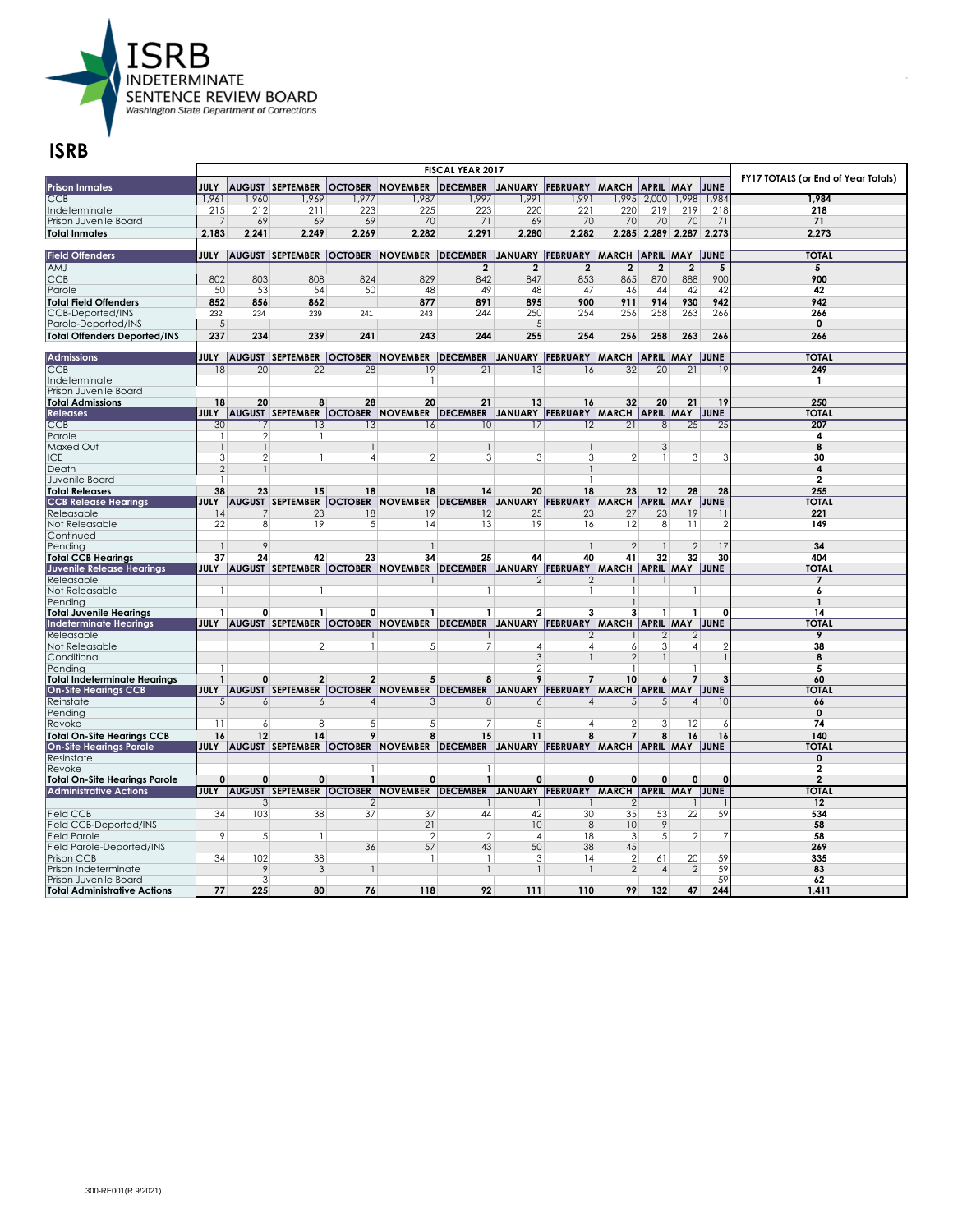

|                                                        |                |                      |                                        |                 | FY18 TOTALS (or End of Year Totals)                                                            |                                                |                 |                |                |                         |                    |          |                  |
|--------------------------------------------------------|----------------|----------------------|----------------------------------------|-----------------|------------------------------------------------------------------------------------------------|------------------------------------------------|-----------------|----------------|----------------|-------------------------|--------------------|----------|------------------|
| <b>Prison Inmates</b>                                  | <b>JULY</b>    |                      | <b>AUGUST SEPTEMBER</b>                |                 | <b>OCTOBER NOVEMBER</b>                                                                        | DECEMBER JANUARY FEBRUARY MARCH                |                 |                |                | <b>APRIL MAY</b>        |                    | JUNE     |                  |
| CCB                                                    | 1,985          | 1,968                | 1,993                                  | 1,993           | 1,999                                                                                          | 2,000                                          | 2,012           | 2,027          | 2,031          | 2,043                   | 2,049              | 2,065    | 2.065            |
| Indeterminate                                          | 215            | 215                  | 215                                    | 215             | 217                                                                                            | 217                                            | 215             | 214            | 215            | 214                     | 212                | 212      | 212              |
| Prison Juvenile Board                                  | 72             | 71                   | 69                                     | 67              | 68                                                                                             | 68                                             | 67              | 68             | 68             | 66                      | 65                 | 67       | 67               |
| <b>Total Inmates</b>                                   | 2.272          | 2.254                | 2.277                                  | 2.275           | 2.284                                                                                          | 2.285                                          | 2.294           | 2.309          |                | 2,314 2,323 2,326 2,344 |                    |          | 2.344            |
|                                                        |                |                      |                                        |                 |                                                                                                |                                                |                 |                |                |                         |                    |          |                  |
| <b>Field Offenders</b>                                 |                |                      |                                        |                 | JULY  AUGUST SEPTEMBER  OCTOBER  NOVEMBER  DECEMBER JANUARY  FEBRUARY  MARCH  APRIL  MAY  JUNE |                                                |                 |                |                |                         |                    |          | <b>TOTAL</b>     |
| <b>AMJ</b>                                             | 6              | $\overline{7}$       | 8                                      | 9               | 9                                                                                              | 9                                              | 11              | 11             | 11             | 12                      | 13                 | 12       | 12               |
| <b>CCB</b>                                             | 909            | 921                  | 926                                    | 939             | 955                                                                                            | 956                                            | 970             | 972            | 983            | 990                     | 996                | 1,000    | 1,000            |
| Parole                                                 | 42             | 45                   | 45                                     | 45              | 44                                                                                             | 44                                             | 45              | 44             | 44             | 44                      | 43                 | 42       | 42               |
| <b>Total Field Offenders</b>                           | 957            | 973                  | 979                                    | 993             | 1.008                                                                                          | 1.009                                          | 1,026           | 1.027          |                | 1,038 1,046             | 1.052              | 1,054    | 1.054            |
| <b>CCB-Deported/INS</b>                                | 268            | 273                  | 276                                    | 280             | 282                                                                                            | 281                                            | 290             | 293            | 295            | 300                     | 301                | 301      | 301              |
| Parole-Deported/INS                                    |                |                      |                                        |                 |                                                                                                |                                                |                 |                |                |                         |                    |          | $\mathbf 0$      |
| <b>Total Offenders Deported/INS</b>                    | 268            | 273                  | 276                                    | 280             | 282                                                                                            | 281                                            | 290             | 293            | 295            | 300                     | 301                | 301      | 301              |
|                                                        |                |                      |                                        |                 |                                                                                                |                                                |                 |                |                |                         |                    |          |                  |
| <b>Admissions</b>                                      |                |                      |                                        |                 | JULY  AUGUST SEPTEMBER  OCTOBER  NOVEMBER  DECEMBER JANUARY  FEBRUARY  MARCH  APRIL  MAY  JUNE |                                                |                 |                |                |                         |                    |          | <b>TOTAL</b>     |
| CCB                                                    | 17             | 16                   | 26                                     | 20              | 19                                                                                             | 20                                             | $\overline{27}$ | 23             | 23             | 24                      | 20                 | 28       | 263              |
| Indeterminate                                          |                |                      |                                        |                 |                                                                                                |                                                | $\overline{1}$  |                |                |                         | -1                 |          | 3                |
| Prison Juvenile Board                                  |                |                      |                                        |                 |                                                                                                |                                                |                 |                |                |                         |                    |          | $\mathbf{1}$     |
| <b>Total Admissions</b>                                | 17             | 16                   | 8                                      | 20              | 20                                                                                             | 20                                             | 28              | 23             | 23             | 24                      | 21                 | 28       | 266              |
| <b>Releases</b>                                        |                |                      |                                        |                 | <b>JULY AUGUST SEPTEMBER OCTOBER NOVEMBER</b>                                                  | DECEMBER JANUARY FEBRUARY MARCH APRIL MAY JUNE |                 |                |                |                         |                    |          | <b>TOTAL</b>     |
| CCB                                                    | 18             | 18                   | 15                                     | $\overline{20}$ | $\overline{20}$                                                                                | 1.5                                            | 4               | 8              | 15             | 18                      | 11                 |          | 181              |
| Parole                                                 | -1             | -1                   |                                        |                 |                                                                                                |                                                |                 |                |                |                         |                    |          | 2                |
| <b>Maxed Out</b>                                       |                |                      |                                        |                 |                                                                                                |                                                |                 |                |                |                         | 1                  |          | 3                |
| ICE.                                                   | 1              | 5                    | 4                                      | 3               | 2                                                                                              | 4                                              | 6               | 1              | $\overline{2}$ | $\overline{2}$          |                    |          | 31               |
| Death                                                  |                | $\overline{2}$       |                                        |                 | $\mathfrak{D}$                                                                                 |                                                | 1               |                |                |                         |                    |          | $\overline{7}$   |
| Juvenile Board                                         | -1             |                      |                                        | 1               |                                                                                                |                                                | 1               |                |                |                         |                    |          | 5                |
| <b>Total Releases</b>                                  | 23             | 26                   | 20                                     | 24              | 24                                                                                             | 19                                             | 22              | 9              | 17             | 22                      | 12                 | 11       | 229              |
| <b>CCB Release Hearings</b>                            |                |                      | JULY AUGUST SEPTEMBER OCTOBER NOVEMBER |                 |                                                                                                | DECEMBER JANUARY FEBRUARY MARCH APRIL MAY JUNE |                 |                |                |                         |                    |          | <b>TOTAL</b>     |
| Releasable                                             | 23             | 13                   | 16                                     | 13              | 18                                                                                             | 19                                             | 18              | 5              |                | 9                       | 23                 | 14       | 178              |
| Not Releasable                                         | 9              | 8                    | 4                                      | 7               | 4                                                                                              | 13                                             | 16              | 8              | $\overline{4}$ | 10                      | 5                  | 14       | 112              |
| Continued                                              |                |                      | 3                                      |                 |                                                                                                |                                                |                 | $\mathfrak{D}$ |                |                         |                    |          | 0<br>23          |
| Pendina                                                | 32             | 3<br>24              | 33                                     | 21              | 22                                                                                             | 32                                             | 35              | 15             | 6<br>17        | 19                      | 29                 | 34       | 313              |
| <b>Total CCB Hearings</b><br>Juvenile Release Hearings | <b>JULY</b>    |                      |                                        |                 | AUGUST SEPTEMBER OCTOBER NOVEMBER DECEMBER JANUARY FEBRUARY MARCH APRIL MAY JUNE               |                                                |                 |                |                |                         |                    |          | <b>TOTAI</b>     |
| Releasable                                             |                |                      |                                        |                 |                                                                                                | 3                                              |                 |                |                |                         |                    |          | 7                |
| Not Releasable                                         | $\overline{2}$ |                      |                                        | $\mathbf{1}$    |                                                                                                |                                                | $\mathbf{1}$    |                |                |                         | 1                  |          | 8                |
| Pending                                                |                | 1                    |                                        | $\mathbf{1}$    |                                                                                                |                                                |                 |                | $\mathbf{2}$   |                         |                    |          | 5                |
| <b>Total Juvenile Hearings</b>                         | 3              | $\mathbf{2}$         | 1                                      | 2               | 0                                                                                              | 3                                              | 2               | 1              | $\overline{2}$ | $\mathbf{0}$            | $\mathbf{1}$       |          | 20               |
| <b>Indeterminate Hearings</b>                          | <b>JULY</b>    |                      | AUGUST SEPTEMBER OCTOBER NOVEMBER      |                 |                                                                                                | DECEMBER JANUARY FEBRUARY MARCH APRIL MAY JUNE |                 |                |                |                         |                    |          | <b>TOTAI</b>     |
| Releasable                                             |                |                      | $\overline{2}$                         |                 |                                                                                                |                                                |                 |                |                |                         | 3                  |          | 10               |
| Not Releasable                                         | 5 <sup>5</sup> | 2                    | -1                                     | -1              | 4                                                                                              |                                                | 3               | 1              |                |                         | 1                  |          | 21               |
| Conditional                                            | 1              |                      |                                        |                 |                                                                                                |                                                | 1               |                |                |                         |                    |          | $\boldsymbol{6}$ |
| Pendina                                                | $\overline{2}$ |                      |                                        | -1              |                                                                                                |                                                |                 |                | $\mathbf{2}$   |                         |                    |          | 10               |
| <b>Total Indeterminate Hearings</b>                    | 8              | 4                    | 3                                      | $\overline{2}$  | 6                                                                                              | 3                                              | 4               | 4              | $\overline{2}$ | 3                       | 5                  |          | 47               |
| <b>On-Site Hearings CCB</b>                            |                |                      |                                        |                 | JULY AUGUST SEPTEMBER OCTOBER NOVEMBER DECEMBER JANUARY FEBRUARY MARCH APRIL MAY JUNE          |                                                |                 |                |                |                         |                    |          | <b>TOTAL</b>     |
| Reinstate                                              | 9              | 5                    |                                        | 6               | 3                                                                                              | 5                                              | 3               | 5              |                | 5                       | 11                 |          | 58               |
| Pending                                                |                |                      |                                        |                 |                                                                                                |                                                |                 |                |                |                         |                    |          | $\mathbf 0$      |
| Revoke                                                 | $\overline{A}$ | 8                    | 2                                      | 7               | $\overline{A}$                                                                                 | 3                                              | 7               | 5              | 6              |                         | 5                  |          | 62               |
| <b>Total On-Site Hearings CCB</b>                      | 13             | 13                   | 3                                      | 13              | $\overline{7}$                                                                                 | 8                                              | 10              | 10             | 6              | 12                      | 16                 |          | 120              |
| <b>On-Site Hearings Parole</b>                         | <b>JULY</b>    |                      |                                        |                 | AUGUST SEPTEMBER OCTOBER NOVEMBER DECEMBER JANUARY FEBRUARY MARCH APRIL MAY JUNE               |                                                |                 |                |                |                         |                    |          | TOTAI            |
| Resinstate                                             |                |                      |                                        |                 |                                                                                                |                                                |                 |                |                |                         |                    |          |                  |
| Revoke                                                 |                |                      |                                        |                 |                                                                                                |                                                |                 | 1              |                |                         |                    |          | 1                |
| <b>Total On-Site Hearings Parole</b>                   | $\mathbf{0}$   | $\Omega$             | 0                                      | $\mathbf{1}$    | $\mathbf 0$                                                                                    | 0                                              | 0               | $\mathbf{1}$   | $\mathbf{0}$   | 0                       | $\mathbf{0}$       | $\Omega$ | $\overline{2}$   |
| <b>Administrative Actions</b>                          | <b>JULY</b>    |                      |                                        |                 | AUGUST SEPTEMBER OCTOBER NOVEMBER DECEMBER JANUARY FEBRUARY MARCH APRIL MAY JUNE               |                                                |                 |                |                |                         |                    |          | <b>TOTAL</b>     |
|                                                        |                |                      | 3                                      | -1              |                                                                                                |                                                |                 | 2              |                |                         |                    |          | 11               |
| <b>Field CCB</b>                                       | 42             | 42                   | 67                                     | 42              | 49                                                                                             | 28                                             | 52              | 38             | 44             | 43                      | 36                 | 54       | 537              |
| Field CCB-Deported/INS                                 |                |                      |                                        |                 |                                                                                                |                                                |                 |                | 74             |                         |                    |          | 76               |
| <b>Field Parole</b>                                    | $\overline{2}$ | 3                    | 4                                      | $\overline{4}$  |                                                                                                | 3                                              | 3               | 4              | $\overline{2}$ |                         | $\mathbf{1}$       | 3        | 31               |
| Field Parole-Deported/INS                              |                |                      |                                        | $\mathbf{1}$    |                                                                                                |                                                |                 |                |                |                         |                    |          | $\mathbf{1}$     |
| Prison CCB                                             | 40             | 41<br>$\overline{2}$ | 64<br>3                                | 40<br>3         | 47                                                                                             | 29                                             | 51              | 38<br>3        | 115            | 42                      | 35                 | 51       | 593<br>20        |
| Prison Indeterminate<br>Prison Juvenile Board          |                |                      | 3                                      | $\mathbf{1}$    |                                                                                                | 3<br>$\mathbf{1}$                              |                 | $\overline{2}$ |                |                         | -1<br>$\mathbf{1}$ |          | 10               |
| <b>Total Administrative Actions</b>                    | 85             | 88                   | 144                                    | 92              | 99                                                                                             | 66                                             | 107             | 88             | 236            | 88                      | 75                 | 111      | 1,279            |
|                                                        |                |                      |                                        |                 |                                                                                                |                                                |                 |                |                |                         |                    |          |                  |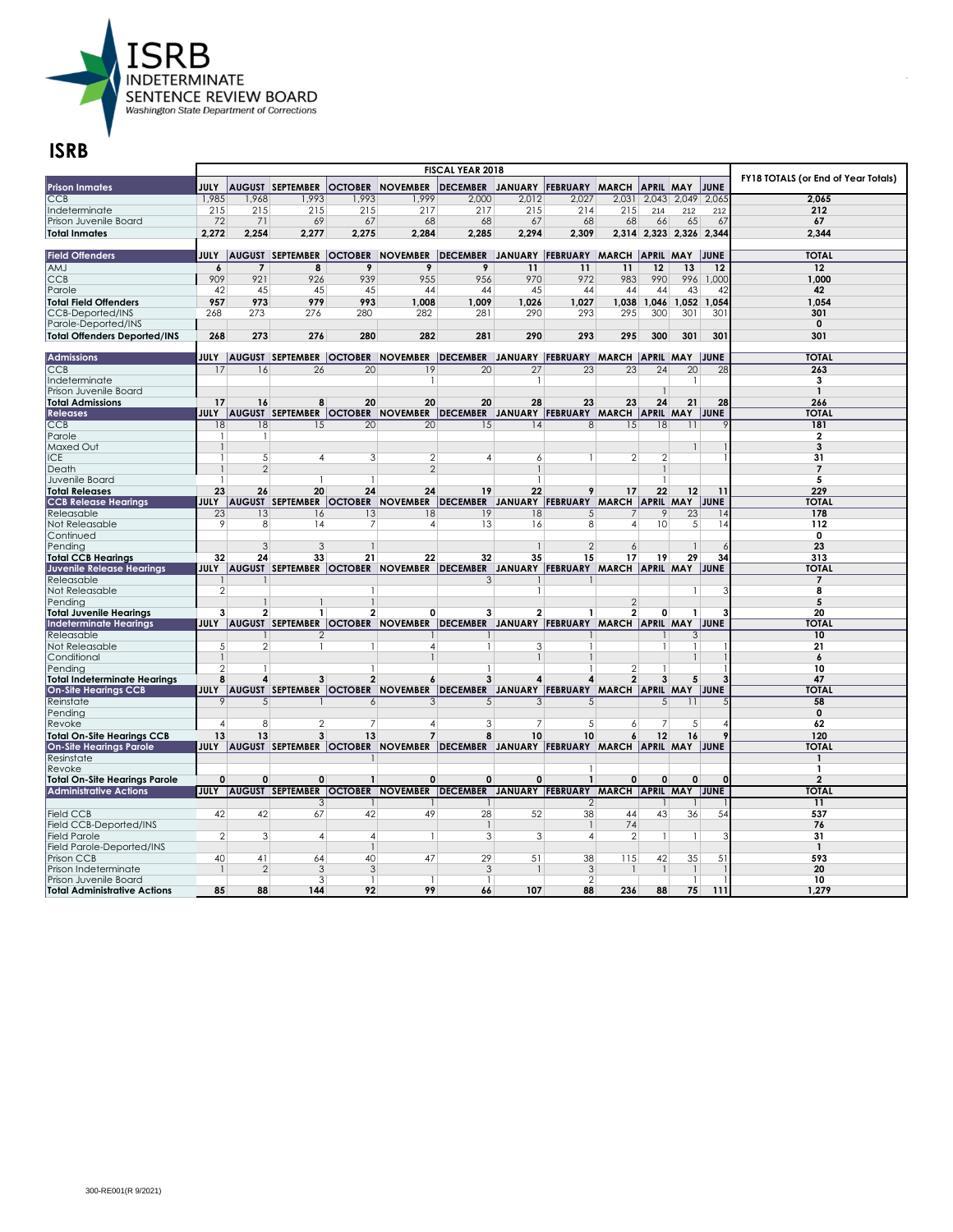

|                                         |                 |                  |                                   |                 | FY19 TOTALS (or End of Year Totals)                                                             |                                                |                 |                        |                 |                         |                |          |                   |
|-----------------------------------------|-----------------|------------------|-----------------------------------|-----------------|-------------------------------------------------------------------------------------------------|------------------------------------------------|-----------------|------------------------|-----------------|-------------------------|----------------|----------|-------------------|
| <b>Prison Inmates</b>                   | <b>JULY</b>     |                  | <b>AUGUST SEPTEMBER</b>           |                 | <b>OCTOBER NOVEMBER</b>                                                                         | <b>DECEMBER</b>                                |                 | JANUARY FEBRUARY MARCH |                 | <b>APRIL</b>            | <b>MAY</b>     | JUNE     |                   |
| CCB                                     | 2.038           | 2.101            | 2.100                             | 2.113           | 2,122                                                                                           | 2.134                                          | 2.147           | 2.139                  |                 | $2,145$ 2,149           | 2.162          | 2.167    | 2.167             |
| Indeterminate                           | 211             | 211              | 212                               | 211             | 209                                                                                             | 209                                            | 208             | 208                    | 206             | 206                     | 204            | 207      | 207               |
| Prison Juvenile Board                   | 65              | 65               | 64                                | 62              | 63                                                                                              | 63                                             | 61              | 58                     | 57              | 58                      | 56             | 55       | 55                |
| <b>Total Inmates</b>                    | 2.314           | 2,377            | 2.376                             | 2.386           | 2.394                                                                                           | 2.406                                          | 2.416           | 2.405                  |                 | 2,408 2,413 2,422 2,429 |                |          | 2.429             |
|                                         |                 |                  |                                   |                 |                                                                                                 |                                                |                 |                        |                 |                         |                |          |                   |
| <b>Field Offenders</b>                  |                 |                  |                                   |                 | JULY  AUGUST SEPTEMBER  OCTOBER  NOVEMBER  DECEMBER  JANUARY  FEBRUARY  MARCH  APRIL  MAY  JUNE |                                                |                 |                        |                 |                         |                |          | <b>TOTAL</b>      |
| AMJ                                     | 12              | 12               | 12                                | 14              | 15                                                                                              | 16                                             | 16              | 17                     | 18              | 18                      | 20             | 21       | 21                |
| <b>CCB</b>                              | 1,045           | 1,008            | 1,016                             | 1,027           | 1,031                                                                                           | 1.040                                          | 1,049           | 1,055                  | 1,065           | 1,076                   | 1,081          | 1,080    | 1,080             |
| Parole                                  | 40              | 40               | 38                                | 35              | 34                                                                                              | 31                                             | 32              | 30                     | 30              | 29                      | 29             | 29       | 29                |
| <b>Total Field Offenders</b>            | 1.097           | 1.060            | 1.066                             | 1.076           | 1.080                                                                                           | 1.087                                          | 1.097           | 1.102                  |                 | $1.113$ $1.123$         | 1.130          | 1.130    | 1.130             |
| <b>CCB-Deported/INS</b>                 | 305             | 309              | 310                               | 311             | 314                                                                                             | 315                                            | 318             | 320                    | 322             | 327                     | 329            | 333      | 333               |
| Parole-Deported/INS                     |                 |                  |                                   |                 |                                                                                                 |                                                |                 |                        |                 |                         |                |          | $\mathbf 0$       |
| <b>Total Offenders Deported/INS</b>     | 305             | 309              | 310                               | 311             | 314                                                                                             | 315                                            | 318             | 320                    | 322             | 327                     | 329            | 333      | 333               |
|                                         |                 |                  |                                   |                 |                                                                                                 |                                                |                 |                        |                 |                         |                |          |                   |
| <b>Admissions</b>                       |                 |                  |                                   |                 | JULY  AUGUST SEPTEMBER  OCTOBER  NOVEMBER  DECEMBER  JANUARY  FEBRUARY  MARCH  APRIL  MAY  JUNE |                                                |                 |                        |                 |                         |                |          | <b>TOTAL</b>      |
| CCB                                     | 29              | $\overline{25}$  | $\overline{24}$                   | $\overline{27}$ | $\overline{25}$                                                                                 | 5                                              | $\overline{25}$ | $\overline{12}$        | $\overline{18}$ | $\overline{35}$         | 25             | 16       | 266               |
| Indeterminate                           | -1              | 1                |                                   |                 |                                                                                                 |                                                | 1               |                        |                 | $\mathcal{P}$           |                |          | 5                 |
| Prison Juvenile Board                   |                 |                  |                                   |                 |                                                                                                 |                                                |                 |                        |                 |                         |                |          | $\mathbf 0$       |
| <b>Total Admissions</b>                 | 30              | 26               | 24                                | 27              | 25                                                                                              | 5                                              | 26              | 12                     | 18              | 37                      | 25             | 16       | 271               |
| <b>Releases</b>                         |                 |                  |                                   |                 | JULY AUGUST SEPTEMBER OCTOBER NOVEMBER DECEMBER JANUARY FEBRUARY MARCH APRIL MAY JUNE           |                                                |                 |                        |                 |                         |                |          | <b>TOTAL</b>      |
| CCB                                     | $\overline{20}$ | $\overline{13}$  | 11                                | 15              | 17                                                                                              | 12                                             | $\overline{20}$ | 12                     | 17              | $\overline{18}$         | 17             |          | 183               |
| Parole                                  |                 |                  |                                   |                 |                                                                                                 |                                                |                 |                        |                 |                         |                |          | 0                 |
| Maxed Out                               |                 |                  |                                   | $\mathbf{1}$    |                                                                                                 |                                                |                 |                        |                 |                         |                |          | $\mathbf{1}$      |
| ICE                                     | $\overline{2}$  | $\mathbf{2}$     | $\overline{2}$                    | $\mathbf{1}$    |                                                                                                 | $\overline{2}$                                 | 1               | 1                      | -1              | $\overline{4}$          | 2              |          | 22                |
| Death                                   | $\mathfrak{D}$  | 2                |                                   |                 |                                                                                                 |                                                |                 |                        |                 | $\overline{2}$          | $\mathbf{1}$   |          | 10                |
| Juvenile Board                          | $\mathbf{1}$    |                  |                                   | $\overline{1}$  |                                                                                                 | $\overline{1}$                                 |                 | $\mathbf{1}$           | $\mathbf{1}$    |                         |                |          | 6                 |
| <b>Total Releases</b>                   | 25              | 17               | 14                                | 18              | 19                                                                                              | 15                                             | 21              | 14                     | 19              | 26                      | 20             | 17       | 225               |
| <b>CCB Release Hearings</b>             | <b>JULY</b>     |                  |                                   |                 | AUGUST SEPTEMBER OCTOBER NOVEMBER                                                               | DECEMBER JANUARY FEBRUARY MARCH APRIL MAY JUNE |                 |                        |                 |                         |                |          | <b>TOTAL</b>      |
| Releasable                              | 13              | 19               | 3                                 | 14              | 15                                                                                              | $\overline{4}$                                 | 16              | 7                      | 5               | 23                      | 24             | 15       | 158               |
| Not Releasable                          | 15              | $\overline{4}$   | 3                                 | 11              | 6                                                                                               | $\overline{2}$                                 | 8               | 5                      |                 | $\mathbf{5}$            | 11             | 6        | 76                |
| Continued                               | -1              | 5                | 10                                | $\mathcal{P}$   | 17                                                                                              |                                                |                 | 7                      | 8               |                         |                |          | 3<br>53           |
| Pending<br><b>Total CCB Hearings</b>    | 29              | 28               | 16                                | 27              | 39                                                                                              | 7                                              | 24              | 19                     | 13              | 29                      | 36             | 23       | 290               |
| Juvenile Release Hearings               | JULY            |                  | AUGUST SEPTEMBER OCTOBER NOVEMBER |                 |                                                                                                 | DECEMBER JANUARY FEBRUARY MARCH APRIL MAY JUNE |                 |                        |                 |                         |                |          | <b>TOTAL</b>      |
| Releasable                              |                 |                  |                                   |                 |                                                                                                 |                                                |                 |                        |                 |                         |                |          |                   |
| Not Releasable                          |                 | 1                |                                   |                 | $\overline{2}$                                                                                  |                                                |                 |                        |                 | $\overline{2}$          |                |          | 6                 |
| Pending                                 |                 |                  |                                   |                 |                                                                                                 |                                                |                 |                        |                 |                         |                |          | $\mathbf 0$       |
| <b>Total Juvenile Hearings</b>          | 0               | $\mathbf{1}$     | $\mathbf{1}$                      | 0               | 4                                                                                               | 0                                              | 0               |                        | 0               | 3                       |                |          | 13                |
| <b>Indeterminate Hearings</b>           |                 |                  |                                   |                 | JULY  AUGUST SEPTEMBER  OCTOBER  NOVEMBER  DECEMBER  JANUARY  FEBRUARY  MARCH  APRIL  MAY  JUNE |                                                |                 |                        |                 |                         |                |          | <b>TOTAI</b>      |
| Releasable                              |                 |                  |                                   |                 |                                                                                                 |                                                | 2               |                        |                 |                         |                |          | 6                 |
| Not Releasable                          | 5 <sup>1</sup>  | 2                |                                   | 4               | 6                                                                                               |                                                | 4               |                        |                 | $\overline{2}$          | 5              |          | 30                |
| Conditional                             |                 |                  |                                   |                 |                                                                                                 |                                                |                 |                        | $\mathbf{1}$    |                         |                |          | 3                 |
| Pendina                                 |                 |                  |                                   |                 |                                                                                                 |                                                |                 | $\overline{2}$         |                 |                         | $\overline{2}$ |          | 7                 |
| <b>Total Indeterminate Hearings</b>     | $\overline{7}$  | $\overline{2}$   | 0                                 | 4               | 8                                                                                               |                                                | 6               | 2                      | $\overline{2}$  | 3                       | 8              |          | 46                |
| <b>On-Site Hearings CCB</b>             |                 |                  |                                   |                 | JULY  AUGUST SEPTEMBER  OCTOBER  NOVEMBER  DECEMBER  JANUARY  FEBRUARY  MARCH  APRIL MAY  JUNE  |                                                |                 |                        |                 |                         |                |          | <b>TOTAI</b>      |
| Reinstate                               | $\overline{11}$ | 10 <sup>10</sup> | 6                                 | 8               | 6                                                                                               | 6                                              | 8               | 5                      | 10 <sup>2</sup> | 6                       | 10             |          | 90                |
| Pending                                 |                 |                  |                                   |                 |                                                                                                 |                                                |                 |                        |                 | 17                      | 17             | 15       | 50                |
| Revoke                                  | 6               | 9                |                                   | 8               | 8                                                                                               | $\mathbf{2}$                                   | 4               | 6                      | -1              | 11                      | 7              | 11       | 74                |
| <b>Total On-Site Hearings CCB</b>       | 18              | 19               | $\overline{7}$                    | 16              | 14                                                                                              | 8                                              | 12              | 11                     | 11              | 34                      | 34             | 30       | 214               |
| <b>On-Site Hearings Parole</b>          |                 |                  |                                   |                 | JULY AUGUST SEPTEMBER OCTOBER NOVEMBER DECEMBER JANUARY FEBRUARY MARCH APRIL MAY JUNE           |                                                |                 |                        |                 |                         |                |          | <b>TOTAL</b>      |
| Resinstate                              |                 |                  | $\mathfrak{D}$                    |                 |                                                                                                 |                                                |                 |                        |                 |                         |                |          | 4                 |
| Revoke                                  |                 |                  |                                   |                 |                                                                                                 |                                                |                 |                        |                 |                         | $\mathfrak{D}$ |          | 5                 |
| <b>Total On-Site Hearings Parole</b>    | 0               | $\mathbf{1}$     | $\overline{2}$                    | $\mathbf{1}$    | 0                                                                                               | 0                                              | $\mathbf{1}$    | $\mathbf{1}$           | $\mathbf 0$     | $\mathbf{0}$            | 3              | $\Omega$ | $\overline{Q}$    |
| <b>Administrative Actions</b>           | <b>JULY</b>     |                  |                                   |                 | AUGUST SEPTEMBER OCTOBER NOVEMBER                                                               | DECEMBER JANUARY FEBRUARY MARCH APRIL MAY JUNE |                 |                        |                 |                         |                |          | <b>TOTAL</b>      |
|                                         |                 |                  |                                   |                 | $\mathcal{P}$                                                                                   |                                                |                 |                        |                 |                         |                |          | 6                 |
| <b>Field CCB</b>                        | 43              | 81               | 33                                | 62              | 62                                                                                              | 37                                             | 53              | 64                     | 41              | 36                      | 82             | 52       | 646               |
| Field CCB-Deported/INS                  |                 |                  |                                   |                 |                                                                                                 |                                                |                 |                        |                 |                         |                |          | 1                 |
| <b>Field Parole</b>                     | $\vert$         | $\overline{2}$   | $\overline{2}$                    | 7               |                                                                                                 |                                                | 1               | 4                      | 3               | $\overline{2}$          | -1             | 6        | 33<br>$\mathbf 0$ |
| Field Parole-Deported/INS<br>Prison CCB | 43              | 78               | 28                                | 52              | 61                                                                                              | 36                                             | 48              | 60                     | 39              | 34                      | 76             | 47       | 602               |
| Prison Indeterminate                    | 2               |                  |                                   | 6               |                                                                                                 |                                                |                 | $\overline{2}$         | 3               | $\mathcal{P}$           |                |          | 24                |
| Prison Juvenile Board                   |                 | -1               |                                   |                 | $\mathcal{P}$                                                                                   |                                                |                 |                        |                 |                         |                |          | 6                 |
| <b>Total Administrative Actions</b>     | 92              | 164              | 64                                | 127             | 130                                                                                             | 73                                             | 105             | 130                    | 86              | 74                      | 162            | 111      | 1.318             |
|                                         |                 |                  |                                   |                 |                                                                                                 |                                                |                 |                        |                 |                         |                |          |                   |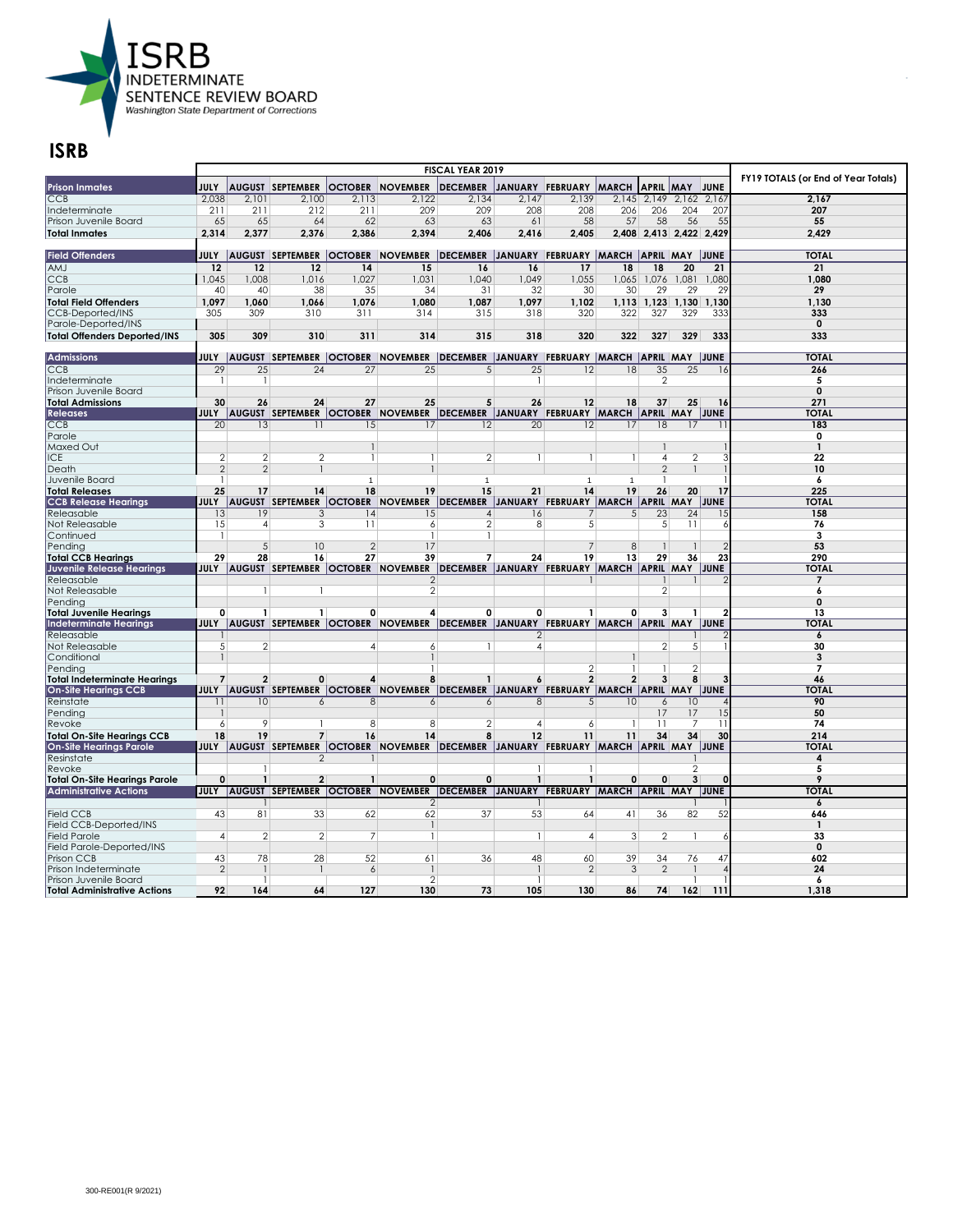

| <b>Prison Inmates</b>                   | <b>JULY</b>     |                 | <b>AUGUST SEPTEMBER</b> |                 | <b>OCTOBER NOVEMBER</b>                                                                          | <b>DECEMBER</b>                                |                  | JANUARY FEBRUARY MARCH APRIL MAY JUNE |                 |                 |                 |                         | FY20 TOTALS (or End of Year Totals) |
|-----------------------------------------|-----------------|-----------------|-------------------------|-----------------|--------------------------------------------------------------------------------------------------|------------------------------------------------|------------------|---------------------------------------|-----------------|-----------------|-----------------|-------------------------|-------------------------------------|
| CCB                                     | 2.175           | 2.183           | 2,189                   | 2.187           | 2,199                                                                                            | 2.199                                          | 2.186            | 2.187                                 |                 | 2,189 2,199     | 2,192           | 2.179                   | 2.179                               |
| Indeterminate                           | 205             | 205             | 206                     | 205             | 201                                                                                              | 200                                            | 197              | 196                                   | 192             | 192             | 191             | 192                     | 192                                 |
| Prison Juvenile Board                   | 54              | 53              | 51                      | 49              | 50                                                                                               | 49                                             | 48               | 47                                    | 47              | 46              | 44              | 44                      | 44                                  |
| <b>Total Inmates</b>                    | 2.434           | 2.441           | 2.446                   | 2.441           | 2.450                                                                                            | 2.448                                          | 2.431            | 2.430                                 |                 |                 |                 | 2.428 2.437 2.427 2.379 | 2,415                               |
|                                         |                 |                 |                         |                 |                                                                                                  |                                                |                  |                                       |                 |                 |                 |                         |                                     |
| <b>Field Offenders</b>                  |                 |                 |                         |                 | JULY  AUGUST SEPTEMBER  OCTOBER  NOVEMBER  DECEMBER  JANUARY FEBRUARY  MARCH  APRIL  MAY  JUNE   |                                                |                  |                                       |                 |                 |                 |                         | <b>TOTAL</b>                        |
| AMJ                                     | 22              | 21              | 24                      | 26              | 29                                                                                               | 28                                             | 28               | 29                                    | 30              | 31              | 33              | 33                      | 33                                  |
| <b>CCB</b>                              | 1,100           | 1,103           | 1,124                   | 1,132           | 1,125                                                                                            | 1,139                                          | 1,155            | 1,167                                 | 1,180           | 1,193           | 1,215           | 1,242                   | 1,242                               |
| Parole                                  | 29              | 27              | 27                      | 26              | 27                                                                                               | 27                                             | 31               | 30                                    | 32              | 33              | 32              | 32                      | 32                                  |
| <b>Total Field Offenders</b>            | 1.151           | 1.151           | 1.175                   | 1.184           | 1.181                                                                                            | 1.194                                          | 1.214            | 1.226                                 | 1,242           | 1.257           | 1.280           | 1.307                   | 1.307                               |
| <b>CCB-Deported/INS</b>                 | 325             | 326             | 326                     | 330             | 339                                                                                              | 339                                            | 341              | 350                                   | 352             | 354             | 356             | 357                     | 357                                 |
| Parole-Deported/INS                     |                 |                 |                         |                 |                                                                                                  |                                                |                  |                                       |                 |                 |                 |                         | 0                                   |
| <b>Total Offenders Deported/INS</b>     | 325             | 326             | 326                     | 330             | 339                                                                                              | 339                                            | 341              | 350                                   | 352             | 354             | 356             | 357                     | 357                                 |
|                                         |                 |                 |                         |                 |                                                                                                  |                                                |                  |                                       |                 |                 |                 |                         |                                     |
| <b>Admissions</b>                       |                 |                 |                         |                 | JULY  AUGUST SEPTEMBER  OCTOBER  NOVEMBER  DECEMBER  JANUARY  FEBRUARY  MARCH  APRIL  MAY  JUNE  |                                                |                  |                                       |                 |                 |                 |                         | <b>TOTAL</b>                        |
| CCB                                     | $\overline{26}$ | $\overline{22}$ | $\overline{18}$         | $\overline{24}$ | $\overline{22}$                                                                                  | $\overline{27}$                                | $\overline{19}$  | $\overline{21}$                       | $\overline{25}$ | $\overline{27}$ | $\overline{13}$ |                         | 252                                 |
| Indeterminate                           |                 |                 |                         |                 |                                                                                                  |                                                |                  |                                       |                 |                 |                 |                         | 0                                   |
| Prison Juvenile Board                   |                 |                 |                         | 1               |                                                                                                  |                                                |                  |                                       |                 |                 |                 |                         | $\mathbf{1}$                        |
| <b>Total Admissions</b>                 | 26              | 22              | 18                      | 24              | 22                                                                                               | 27                                             | 19               | 21                                    | 25              | 27              | 13              | Я                       | 252                                 |
| <b>Releases</b>                         |                 |                 |                         |                 | <b>JULY AUGUST SEPTEMBER OCTOBER NOVEMBER</b>                                                    | DECEMBER JANUARY FEBRUARY MARCH APRIL MAY JUNE |                  |                                       |                 |                 |                 |                         | <b>TOTAL</b>                        |
| CCB                                     | 18              | $\overline{15}$ | $\overline{27}$         | $\overline{14}$ | 13                                                                                               | 17                                             | 20               | 19                                    | $\overline{23}$ | 21              | $\overline{28}$ | 36                      | 251                                 |
| Parole                                  |                 |                 |                         |                 |                                                                                                  | -1                                             |                  | -1                                    |                 |                 |                 |                         | 5                                   |
| Maxed Out                               |                 |                 |                         |                 |                                                                                                  |                                                |                  |                                       |                 |                 |                 |                         | $\mathbf{2}$                        |
| ICE                                     |                 |                 |                         |                 |                                                                                                  | $\overline{2}$                                 | $\mathbf{1}$     |                                       |                 |                 | 3               |                         | 9                                   |
| Death                                   | $\mathbf{1}$    |                 |                         | $\mathbf{1}$    |                                                                                                  |                                                |                  |                                       |                 | $\overline{2}$  | $\overline{2}$  | $\mathcal{P}$           | 11                                  |
| Juvenile Board                          | -1              |                 | 3                       | $\mathbf{1}$    | 2                                                                                                | -1                                             | -1               | -1                                    |                 |                 | $\overline{2}$  |                         | 10                                  |
| <b>Total Releases</b>                   | 21              | 15              | 33                      | 16              | 16                                                                                               | 21                                             | 24               | 22                                    | 25              | 24              | 35              | 38                      | 290                                 |
| <b>CCB Release Hearings</b>             | <b>JULY</b>     |                 |                         |                 | AUGUST SEPTEMBER OCTOBER NOVEMBER                                                                | DECEMBER JANUARY FEBRUARY MARCH APRIL MAY JUNE |                  |                                       |                 |                 |                 |                         | <b>TOTAI</b>                        |
| Releasable                              | 26              | 13              |                         | 16              | 26                                                                                               | 23                                             | $\overline{22}$  | 15                                    | $\overline{4}$  | 22              | 16              | 20                      | 204                                 |
| Not Releasable                          | 13              | 3               |                         | 12              | 14                                                                                               | 6                                              | 9                | 4                                     |                 | 8               | 10              |                         | 85                                  |
| Continued<br>Pendina                    |                 | 17              | $\overline{6}$          | $\overline{4}$  |                                                                                                  | 8                                              |                  | 12                                    | 25              |                 | $\overline{A}$  |                         | 0<br>82                             |
| <b>Total CCB Hearings</b>               | 40              | 33              | 8                       | 32              | 41                                                                                               | 37                                             | 32               | 31                                    | 29              | 31              | 30              | 27                      | 371                                 |
| Juvenile Release Hearings               |                 |                 |                         |                 | JULY  AUGUST SEPTEMBER  OCTOBER  NOVEMBER                                                        | DECEMBER JANUARY FEBRUARY MARCH APRIL MAY JUNE |                  |                                       |                 |                 |                 |                         | <b>TOTAL</b>                        |
| Releasable                              |                 | $\overline{2}$  |                         |                 |                                                                                                  |                                                |                  |                                       |                 |                 | $\mathfrak{D}$  |                         | $\overline{9}$                      |
| Not Releasable                          | $\mathbf{1}$    |                 |                         |                 |                                                                                                  |                                                |                  | 1                                     |                 |                 |                 |                         | 3                                   |
| Pending                                 |                 |                 |                         |                 |                                                                                                  |                                                |                  |                                       |                 |                 |                 |                         | 0                                   |
| <b>Total Juvenile Hearings</b>          |                 | $\mathbf{2}$    | 0                       | 1               |                                                                                                  | 0                                              | $\mathbf{1}$     | $\mathbf{2}$                          | 0               | $\mathbf{2}$    | $\mathbf{2}$    | $\Omega$                | 12                                  |
| <b>Indeterminate Hearings</b>           |                 |                 |                         |                 | JULY  AUGUST SEPTEMBER  OCTOBER  NOVEMBER                                                        | DECEMBER JANUARY FEBRUARY MARCH APRIL MAY JUNE |                  |                                       |                 |                 |                 |                         | <b>TOTAI</b>                        |
| Releasable                              |                 |                 |                         |                 |                                                                                                  |                                                |                  | 2                                     |                 | $\mathfrak{D}$  |                 |                         | 7                                   |
| Not Releasable                          | $\mathbf{5}$    | $\overline{4}$  |                         | 2               |                                                                                                  | $\overline{2}$                                 | 5 <sup>1</sup>   | 1                                     |                 | 4               | 2               |                         | 28                                  |
| Conditional                             |                 |                 |                         |                 |                                                                                                  |                                                |                  |                                       |                 |                 |                 |                         | $\overline{2}$                      |
| Pendina                                 |                 |                 |                         |                 |                                                                                                  |                                                |                  |                                       |                 |                 |                 |                         | $\mathbf{2}$                        |
| <b>Total Indeterminate Hearings</b>     | 5               | 5               | $\mathbf{1}$            | $\overline{2}$  | $\overline{2}$                                                                                   | 3                                              | $\boldsymbol{6}$ | 4                                     | $\mathbf 0$     | 6               | 4               |                         | 39                                  |
| <b>On-Site Hearings CCB</b>             |                 |                 |                         |                 | JULY  AUGUST  SEPTEMBER  OCTOBER  NOVEMBER  DECEMBER  JANUARY  FEBRUARY  MARCH  APRIL  MAY  JUNE |                                                |                  |                                       |                 |                 |                 |                         | <b>TOTAI</b>                        |
| Reinstate                               | 13              | 8               | 5                       | 7               | $\overline{4}$                                                                                   | $\overline{4}$                                 | 10               |                                       | 3               | $\mathfrak{D}$  | 5               |                         | 70                                  |
| Pending                                 | 21              | 16              |                         |                 |                                                                                                  |                                                |                  |                                       |                 |                 |                 |                         | 44                                  |
| Revoke                                  | 8               | 8               | $\mathcal{P}$           | 11              | 5                                                                                                | 6                                              | $\overline{4}$   | 4                                     |                 | 8               | 5               |                         | 67                                  |
| <b>Total On-Site Hearings CCB</b>       | 42              | 32              | 14                      | 18              | 9                                                                                                | 10                                             | 14               | 11                                    | 4               | 10              | 10              |                         | 181                                 |
| <b>On-Site Hearings Parole</b>          | JULY            |                 |                         |                 | AUGUST SEPTEMBER OCTOBER NOVEMBER DECEMBER JANUARY FEBRUARY MARCH APRIL MAY JUNE                 |                                                |                  |                                       |                 |                 |                 |                         | <b>TOTAL</b>                        |
| Resinstate                              |                 |                 |                         | $\overline{2}$  |                                                                                                  |                                                |                  |                                       |                 |                 |                 |                         | $\overline{2}$                      |
| Revoke                                  |                 |                 |                         |                 |                                                                                                  |                                                |                  |                                       |                 |                 |                 |                         | 1                                   |
| <b>Total On-Site Hearings Parole</b>    | $\mathbf{0}$    | $\mathbf{0}$    | 0                       | $\overline{2}$  | $\mathbf{1}$                                                                                     | 0                                              | 0                | 0                                     | $\mathbf{0}$    | $\mathbf{0}$    | 0               | O                       | 3                                   |
| <b>Administrative Actions</b>           | <b>JULY</b>     |                 |                         |                 | AUGUST SEPTEMBER OCTOBER NOVEMBER DECEMBER JANUARY FEBRUARY MARCH APRIL MAY JUNE                 |                                                |                  |                                       |                 |                 |                 |                         | <b>TOTAL</b>                        |
|                                         |                 |                 | $\mathfrak{D}$          | $\mathcal{P}$   | 3                                                                                                | 3                                              | $\mathfrak{D}$   |                                       |                 |                 |                 |                         | 15                                  |
| <b>Field CCB</b>                        | 64              | 25              | 10                      | 71              | 34                                                                                               | 38                                             | 30               | 46                                    | 32              | 132             | 43              | 44                      | 569                                 |
| Field CCB-Deported/INS                  | $\overline{2}$  |                 |                         | 27              |                                                                                                  | 8<br>$\overline{2}$                            | $\overline{2}$   | $\overline{2}$                        |                 | 3<br>2          | $\overline{2}$  |                         | 38<br>15                            |
| <b>Field Parole</b>                     |                 |                 |                         | $\mathbf{1}$    |                                                                                                  |                                                |                  |                                       |                 |                 |                 |                         | $\mathbf 0$                         |
| Field Parole-Deported/INS<br>Prison CCB | 59              | 25              | 10                      | 98              | 29                                                                                               | 41                                             | 30               | 45                                    | 29              | 133             | 42              | 44                      | 585                                 |
| Prison Indeterminate                    |                 |                 |                         |                 |                                                                                                  |                                                | $\overline{2}$   | $\overline{2}$                        |                 |                 |                 |                         | 8                                   |
| Prison Juvenile Board                   | -1              | $\mathbf{1}$    | -1                      | $\overline{2}$  | 3                                                                                                | 3                                              | $\overline{2}$   |                                       | -1              |                 |                 |                         | 14                                  |
| <b>Total Administrative Actions</b>     | 128             | 52              | 23                      | 201             | 69                                                                                               | 95                                             | 68               | 95                                    | 63              | 271             | 88              | 91                      | 1.244                               |
|                                         |                 |                 |                         |                 |                                                                                                  |                                                |                  |                                       |                 |                 |                 |                         |                                     |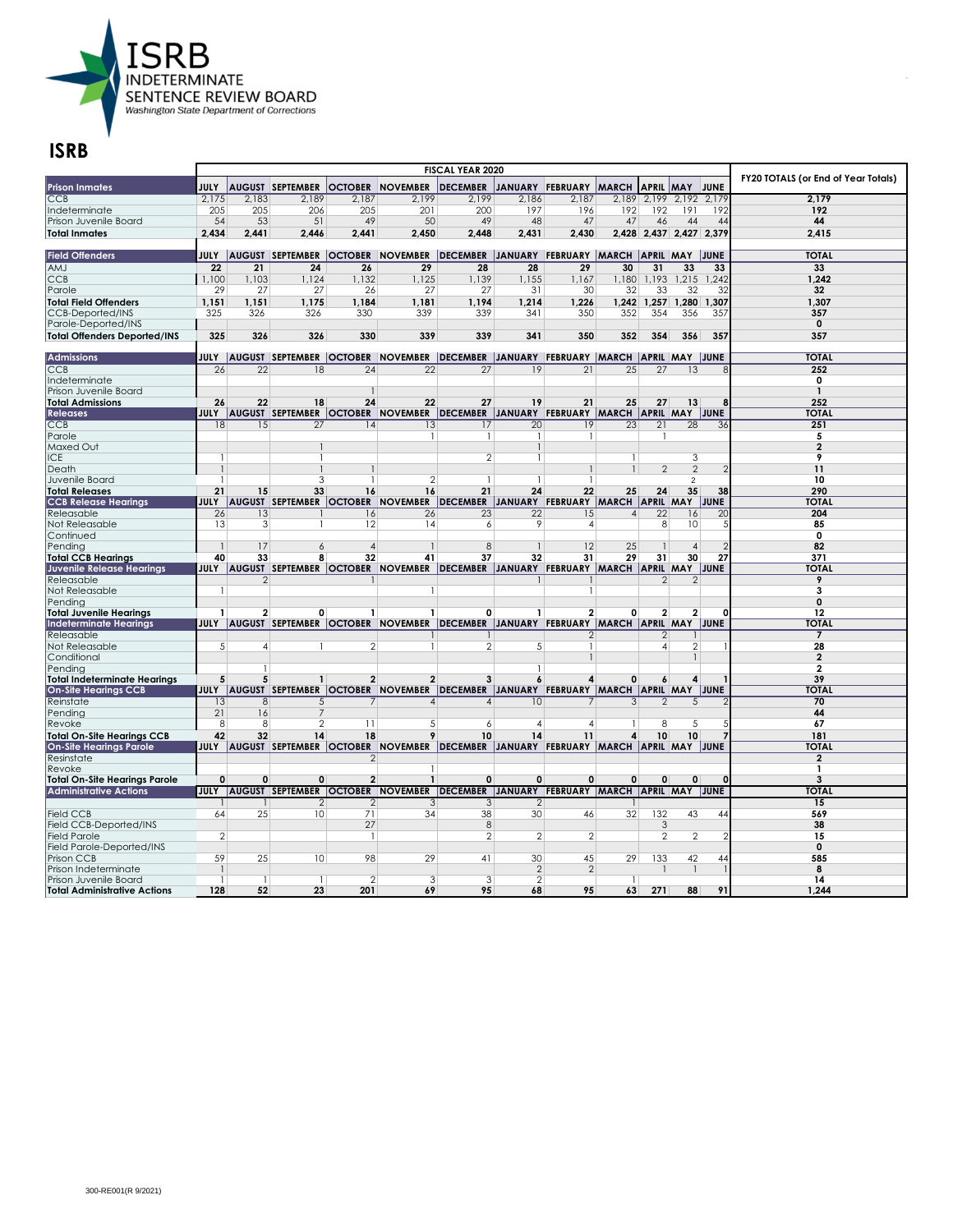

|                                                              |                    |                          |                         | FY21 TOTALS (or End of Year Totals) |                                                                                                       |                                                |                |                                |                                |                  |                          |                          |                |
|--------------------------------------------------------------|--------------------|--------------------------|-------------------------|-------------------------------------|-------------------------------------------------------------------------------------------------------|------------------------------------------------|----------------|--------------------------------|--------------------------------|------------------|--------------------------|--------------------------|----------------|
| <b>Prison Inmates</b>                                        | <b>JULY</b>        |                          | <b>AUGUST SEPTEMBER</b> |                                     | <b>OCTOBER NOVEMBER</b>                                                                               | DECEMBER JANUARY FEBRUARY MARCH                |                |                                |                                | <b>APRIL MAY</b> |                          | JUNE                     |                |
| CCB                                                          | 2.165              | 2.156                    | 2.147                   | 2.138                               | 2.134                                                                                                 | 2.129                                          | 2.129          | 2,113                          |                                | 2.098 2.091      | 2.100                    | 2.107                    | 2.107          |
| Indeterminate                                                | 193                | 191                      | 190                     | 189                                 | 187                                                                                                   | 186                                            | 183            | 183                            | 180                            | 178              | 177                      | 174                      | 174            |
| Prison Juvenile Board                                        | 44                 | 42                       | 42                      | 44                                  | 42                                                                                                    | 40                                             | 41             | 60                             | 70                             | 70               | 69                       | 68                       | 68             |
| <b>Total Inmates</b>                                         | 2.402              | 2,389                    | 2.379                   | 2,371                               | 2.363                                                                                                 | 2.355                                          | 2.353          | 2.356                          |                                | 2,348 2,339      |                          | 2,346 2,349              | 2,349          |
|                                                              |                    |                          |                         |                                     |                                                                                                       |                                                |                |                                |                                |                  |                          |                          |                |
| <b>Field Offenders</b>                                       | JULY               |                          |                         |                                     | AUGUST SEPTEMBER OCTOBER NOVEMBER DECEMBER JANUARY FEBRUARY MARCH APRIL MAY JUNE                      |                                                |                |                                |                                |                  |                          |                          | <b>TOTAL</b>   |
| <b>AMJ</b>                                                   | 34                 | 35                       | 38                      | 37                                  | 38                                                                                                    | 37                                             | 38             | 39                             | 40                             | 42               | 41                       | 41                       | 41             |
| <b>CCB</b>                                                   | 1,268              | 1,275                    | 1,293                   | 1,306                               | 1,304                                                                                                 | 1,320                                          | 1,333          | 1,349                          | 1,355                          | 1,370            | 1,372                    | 1,378                    | 1,378          |
| Parole                                                       | 32                 | 31                       | 33                      | 33                                  | 33                                                                                                    | 33                                             | 35             | 36                             | 35                             | 36               | 36                       | 38                       | 38             |
| <b>Total Field Offenders</b>                                 | 1,334              | 1,341                    | 1,364                   | 1,376                               | 1,375                                                                                                 | 1,390                                          | 1,406          | 1,424                          | 1,430                          | ,448             | 1,449                    | 1,457                    | 1,457          |
| <b>CCB-Deported/INS</b>                                      | 362                | 363                      | 364                     | 370                                 | 371                                                                                                   | 371                                            | 373            | 373                            | 384                            | 384              | 388                      | 388                      | 388            |
| Parole-Deported/INS                                          |                    |                          |                         |                                     |                                                                                                       |                                                |                |                                |                                |                  |                          |                          | $\mathbf 0$    |
| <b>Total Offenders Deported/INS</b>                          | 362                | 363                      | 364                     | 370                                 | 371                                                                                                   | 371                                            | 373            | 373                            | 384                            | 384              | 388                      | 388                      | 388            |
|                                                              |                    |                          |                         |                                     |                                                                                                       |                                                |                |                                |                                |                  |                          |                          |                |
| <b>Admissions</b>                                            |                    |                          |                         |                                     | JULY  AUGUST SEPTEMBER  OCTOBER  NOVEMBER  DECEMBER  JANUARY  FEBRUARY  MARCH  APRIL  MAY  JUNE       |                                                |                |                                |                                |                  |                          |                          | <b>TOTAL</b>   |
| CCB                                                          | $\overline{11}$    | $\overline{\mathcal{S}}$ | 9                       | 18                                  | $\overline{18}$                                                                                       | $\overline{11}$                                | 13             | 17                             | $\overline{8}$                 | $\overline{18}$  | $\overline{15}$          |                          | 155            |
| Indeterminate                                                |                    |                          |                         |                                     |                                                                                                       |                                                |                |                                |                                |                  |                          |                          | $\overline{0}$ |
| Prison Juvenile Board                                        |                    |                          |                         |                                     |                                                                                                       |                                                |                |                                |                                |                  |                          |                          | $\mathbf{1}$   |
| <b>Total Admissions</b>                                      | 11                 | 8                        | 9                       | 18                                  | 18                                                                                                    | 11                                             | 13             | 17                             | 8                              | 18               | 15                       |                          | 155            |
| <b>Releases</b>                                              |                    |                          |                         |                                     | JULY   AUGUST SEPTEMBER   OCTOBER   NOVEMBER   DECEMBER   JANUARY FEBRUARY   MARCH   APRIL MAY   JUNE |                                                |                |                                |                                |                  |                          |                          | TOTAL          |
| <b>CCB</b>                                                   | $\overline{32}$    | 15                       | 20                      | 20                                  | 12                                                                                                    | 19                                             | 23             | 17                             | 23                             | 22               | $\overline{20}$          | 13                       | 236            |
| Parole                                                       |                    | 2                        |                         |                                     |                                                                                                       |                                                |                |                                | -1                             |                  | -1                       |                          | 5              |
| Maxed Out                                                    |                    | $\mathbf{1}$             |                         |                                     |                                                                                                       |                                                |                |                                |                                |                  |                          |                          | $\mathbf{1}$   |
| <b>ICE</b>                                                   | $\mathbf{1}$       |                          | $\overline{4}$          |                                     |                                                                                                       |                                                |                | 3                              | 3                              | $\overline{4}$   |                          |                          | 18             |
| Death                                                        |                    |                          | $\overline{2}$          | $\mathbf{1}$                        | $\overline{2}$                                                                                        | $\overline{2}$                                 | $\overline{4}$ | 3                              | $\mathbf{1}$                   |                  | $\mathbf{1}$             | $\overline{\phantom{a}}$ | 19             |
| Juvenile Board                                               | 1                  |                          | 3                       |                                     |                                                                                                       |                                                |                |                                | $\mathbf{1}$                   | $\overline{2}$   |                          |                          | 10             |
| <b>Total Releases</b>                                        | 34                 | 19                       | 29                      | 21                                  | 15                                                                                                    | 23                                             | 28             | 23                             | 29                             | 29               | 22                       | 18                       | 290            |
| <b>CCB Release Hearings</b>                                  | <b>JULY</b>        |                          |                         |                                     | AUGUST SEPTEMBER OCTOBER NOVEMBER                                                                     | DECEMBER JANUARY FEBRUARY MARCH APRIL MAY JUNE |                |                                |                                |                  |                          |                          | TOTAI          |
| Releasable                                                   | 21                 | 19                       | 17                      | 28                                  | 23                                                                                                    | 8                                              | 17             | 25                             | 14                             | 20               | 21                       |                          | 216            |
| Not Releasable                                               | 9                  | 12<br>$\mathbf{1}$       | 18                      | 17                                  | 12                                                                                                    | 4                                              | 16             | 17                             | 19<br>$\mathbf{1}$             | 16               | 15<br>$\mathbf{1}$       |                          | 155            |
| Continued                                                    | 5                  | $\overline{2}$           | 9                       | $\mathbf 0$                         |                                                                                                       | $\mathcal{P}$                                  |                | $\mathbf{2}$<br>$\overline{2}$ | 3                              | $\overline{4}$   | $\overline{\phantom{0}}$ |                          | 5<br>37        |
| Pending<br><b>Total CCB Hearings</b>                         | 35                 | 34                       | 44                      | 45                                  | 36                                                                                                    | 14                                             | 34             | 46                             | 37                             | 40               | 39                       |                          | 413            |
| Juvenile Release Hearings                                    |                    |                          |                         |                                     | JULY  AUGUST SEPTEMBER  OCTOBER  NOVEMBER                                                             | DECEMBER JANUARY FEBRUARY MARCH APRIL MAY JUNE |                |                                |                                |                  |                          |                          | <b>TOTAL</b>   |
| Releasable                                                   | $\mathcal{P}$      | $\overline{2}$           |                         | $\overline{2}$                      |                                                                                                       |                                                | $\mathfrak{D}$ |                                |                                | $\mathcal{R}$    |                          |                          | 14             |
| Not Releasable                                               |                    |                          |                         |                                     |                                                                                                       |                                                |                |                                |                                |                  |                          |                          | $\mathbf{2}$   |
| Pending                                                      |                    |                          |                         |                                     |                                                                                                       |                                                |                |                                |                                |                  |                          |                          | $\mathbf 0$    |
| <b>Total Juvenile Hearings</b>                               | 2                  | 2                        | $\overline{2}$          | 2                                   | $\mathbf{1}$                                                                                          | 0                                              | $\mathbf{2}$   | 1                              | 0                              | 3                |                          | O                        | 16             |
| <b>Indeterminate Hearings</b>                                |                    |                          |                         |                                     | JULY  AUGUST SEPTEMBER  OCTOBER  NOVEMBER  DECEMBER  JANUARY FEBRUARY  MARCH  APRIL MAY               |                                                |                |                                |                                |                  |                          | JUNE                     | <b>TOTAL</b>   |
| Releasable                                                   |                    |                          | $\mathfrak{D}$          |                                     |                                                                                                       |                                                |                | 2                              |                                | っ                |                          |                          | 9              |
| Not Releasable                                               | 3                  | 3                        |                         | 1                                   | 4                                                                                                     |                                                | 3              | 1                              | $\overline{4}$                 |                  |                          |                          | 20             |
| Conditional                                                  |                    |                          |                         |                                     |                                                                                                       |                                                |                |                                | $\mathbf{1}$                   |                  |                          |                          | $\mathbf{1}$   |
| Pending                                                      |                    |                          |                         |                                     |                                                                                                       |                                                |                |                                |                                |                  |                          |                          | 4              |
| <b>Total Indeterminate Hearings</b>                          | Δ                  | 4                        | 2                       |                                     | 5                                                                                                     | $\mathbf{1}$                                   | 4              | 3                              | $\overline{7}$                 | 3                | $\Omega$                 | $\Omega$                 | 34             |
| <b>On-Site Hearings CCB</b>                                  |                    |                          |                         |                                     | JULY  AUGUST  SEPTEMBER  OCTOBER  NOVEMBER  DECEMBER  JANUARY  FEBRUARY  MARCH  APRIL MAY  JUNE       |                                                |                |                                |                                |                  |                          |                          | <b>TOTAL</b>   |
| Reinstate                                                    |                    | 11                       | 7                       | $\overline{4}$                      | $\overline{3}$                                                                                        | $\overline{7}$                                 | 11             | 8                              | $\vert$                        | 8                | $\overline{4}$           |                          | 71             |
| Pending                                                      |                    |                          |                         |                                     |                                                                                                       |                                                |                |                                |                                |                  |                          |                          | $\mathbf 0$    |
| Revoke                                                       | $\overline{6}$     | 6                        |                         | $\overline{4}$                      | 5                                                                                                     | 7                                              | 7              | 6                              | 10                             | 14               | 6                        |                          | 81             |
| <b>Total On-Site Hearings CCB</b>                            | $\overline{7}$     | 17                       | 14                      | 8                                   | 8                                                                                                     | 14                                             | 18             | 14                             | 14                             | 22               | 10                       |                          | 152            |
| <b>On-Site Hearings Parole</b>                               |                    |                          |                         |                                     | JULY AUGUST SEPTEMBER OCTOBER NOVEMBER DECEMBER JANUARY FEBRUARY MARCH APRIL MAY JUNE                 |                                                |                |                                |                                |                  |                          |                          | <b>TOTAL</b>   |
| Resinstate                                                   |                    |                          |                         |                                     |                                                                                                       |                                                |                |                                |                                |                  |                          |                          |                |
| Revoke                                                       |                    |                          |                         |                                     |                                                                                                       |                                                |                |                                |                                |                  |                          |                          | 0              |
| <b>Total On-Site Hearings Parole</b>                         | $\mathbf{0}$       | $\Omega$                 | 0                       | $\mathbf{0}$                        | $\mathbf{0}$                                                                                          | 0                                              | $\Omega$       | $\mathbf{0}$                   | $\mathbf{1}$                   | $\Omega$         | $\mathbf{0}$             | $\Omega$                 | $\mathbf{1}$   |
| <b>Administrative Actions</b>                                | <b>JULY</b>        |                          |                         |                                     | AUGUST SEPTEMBER OCTOBER NOVEMBER                                                                     | DECEMBER JANUARY FEBRUARY MARCH APRIL MAY JUNE |                |                                |                                |                  |                          |                          | TOTAL          |
|                                                              |                    |                          |                         |                                     | 2                                                                                                     |                                                |                |                                |                                |                  |                          |                          | 4              |
| <b>Field CCB</b>                                             | 39                 | 43                       | 35                      | 43                                  | 21                                                                                                    | 76                                             | 35             | 37                             | 40                             | 43               | 38                       | 48                       | 498            |
| Field CCB-Deported/INS                                       |                    | $\mathbf{1}$             |                         |                                     |                                                                                                       |                                                |                |                                |                                |                  |                          |                          | $\mathbf{1}$   |
| <b>Field Parole</b>                                          |                    | 1                        | $\mathbf{1}$            | $\overline{2}$                      | $\overline{2}$                                                                                        |                                                | 1              | 1                              | $\overline{4}$                 | $\overline{4}$   | -1                       | 6                        | 23             |
| Field Parole-Deported/INS                                    |                    |                          |                         |                                     |                                                                                                       |                                                |                |                                |                                |                  |                          |                          | $\mathbf 0$    |
| Prison CCB                                                   | 37                 | 44                       | 35                      | 42                                  | 20                                                                                                    | 72                                             | 34             | 35                             | 40                             | 42               | 37                       | 48                       | 486            |
| Prison Indeterminate                                         |                    |                          |                         | $\overline{1}$                      | $\overline{2}$                                                                                        |                                                |                | $\mathfrak{D}$                 | $\overline{4}$<br>$\mathbf{1}$ | 3                |                          |                          | 17<br>10       |
| Prison Juvenile Board<br><b>Total Administrative Actions</b> | $\mathbf{1}$<br>78 | 89                       | $\mathbf{1}$<br>74      | 88                                  | $\overline{2}$<br>49                                                                                  | 148                                            | 71             | 76                             | 89                             | 92               | $\mathbf{1}$<br>77       | 108                      | 1,039          |
|                                                              |                    |                          |                         |                                     |                                                                                                       |                                                |                |                                |                                |                  |                          |                          |                |